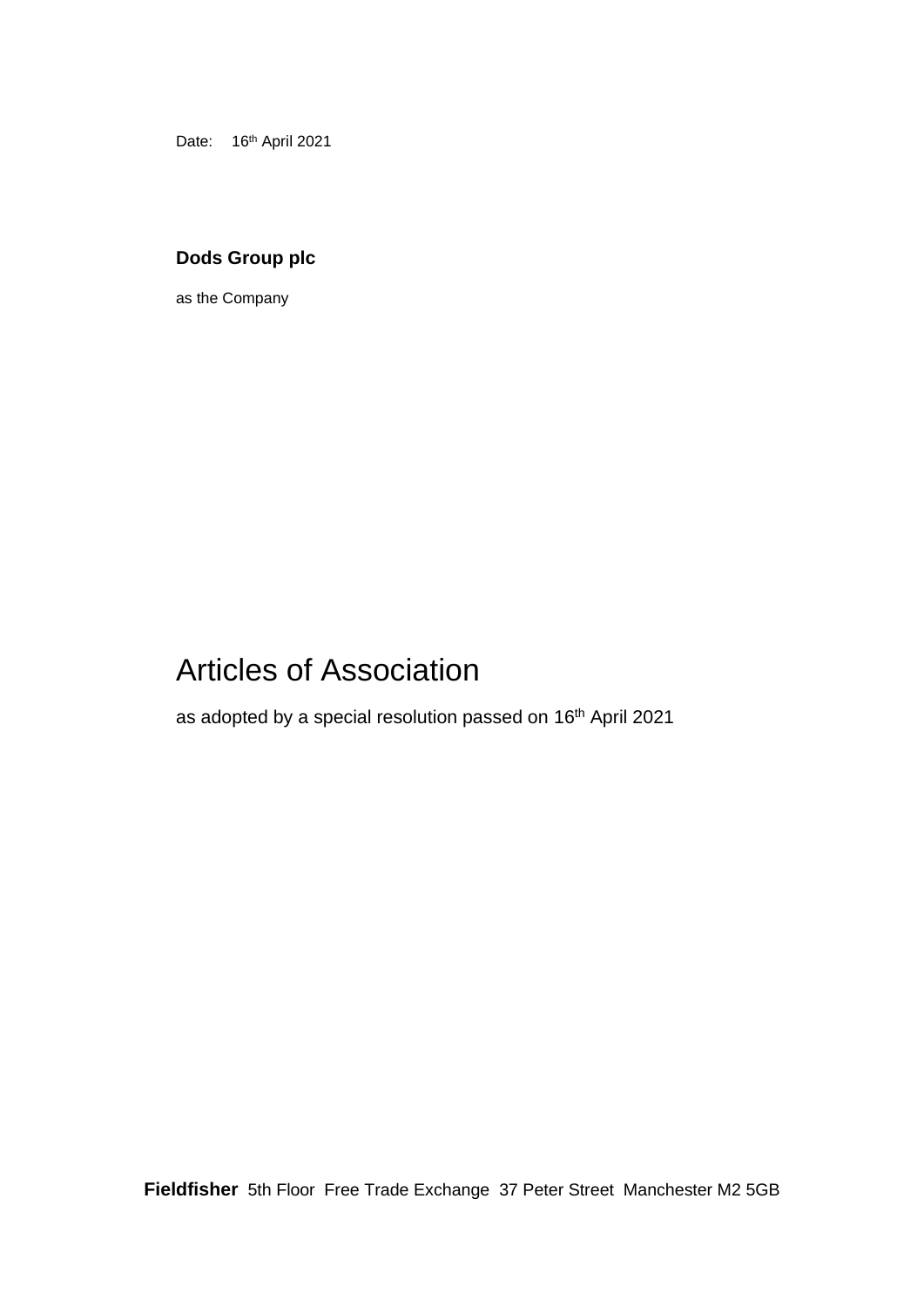# **Contents**

| <b>No</b> | <b>Heading</b>                                                               | <b>Pages</b> |
|-----------|------------------------------------------------------------------------------|--------------|
| 1.        | <b>EXCLUSION OF OTHER REGULATIONS</b>                                        | 1            |
| 2.        | <b>DEFINITIONS AND INTERPRETATION</b>                                        | 1            |
| 3.        | <b>REGISTERED OFFICE</b>                                                     | 4            |
| 4.        | <b>LIMITED LIABILITY</b>                                                     | 4            |
| 5.        | <b>SHARE CAPITAL</b>                                                         | 4            |
| 6.        | <b>VARIATION OF RIGHTS</b>                                                   | 5            |
| 7.        | <b>SHARES IN UNCERTIFICATED FORM</b>                                         | 6            |
| 8.        | <b>SHARE CERTIFICATES</b>                                                    | 7            |
| 9.        | <b>LIEN</b>                                                                  | 8            |
| 10.       | <b>CALL ON SHARES</b>                                                        | 9            |
| 11.       | <b>FORFEITURE</b>                                                            | 10           |
| 12.       | <b>TRANSFER OF SHARES</b>                                                    | 11           |
| 13.       | <b>TRANSMISSION OF SHARES</b>                                                | 12           |
| 14.       | <b>ALTERATION OF SHARE CAPITAL</b>                                           | 13           |
| 15.       | <b>PURCHASE OF OWN SHARES</b>                                                | 13           |
| 16.       | <b>REDUCTION OF CAPITAL</b>                                                  | 13           |
| 17.       | <b>GENERAL MEETINGS</b>                                                      | 14           |
| 18.       | SIMULTANEOUS ATTENDANCE AND PARTICIPATION BY<br><b>ELECTRONIC FACILITIES</b> | 14           |
| 19.       | <b>NOTICE OF GENERAL MEETINGS</b>                                            | 14           |
| 20.       | PROCEEDINGS AT GENERAL MEETINGS                                              | 16           |
| 21.       | <b>VOTES OF MEMBERS</b>                                                      | 18           |
| 22.       | <b>POWERS OF THE BOARD</b>                                                   | 24           |
| 23.       | <b>BORROWING POWERS</b>                                                      | 25           |
| 24.       | <b>NUMBER AND QUALIFICATION OF DIRECTORS</b>                                 | 25           |
| 25.       | ELECTION, APPOINTMENT AND RETIREMENT BY ROTATION                             | 25           |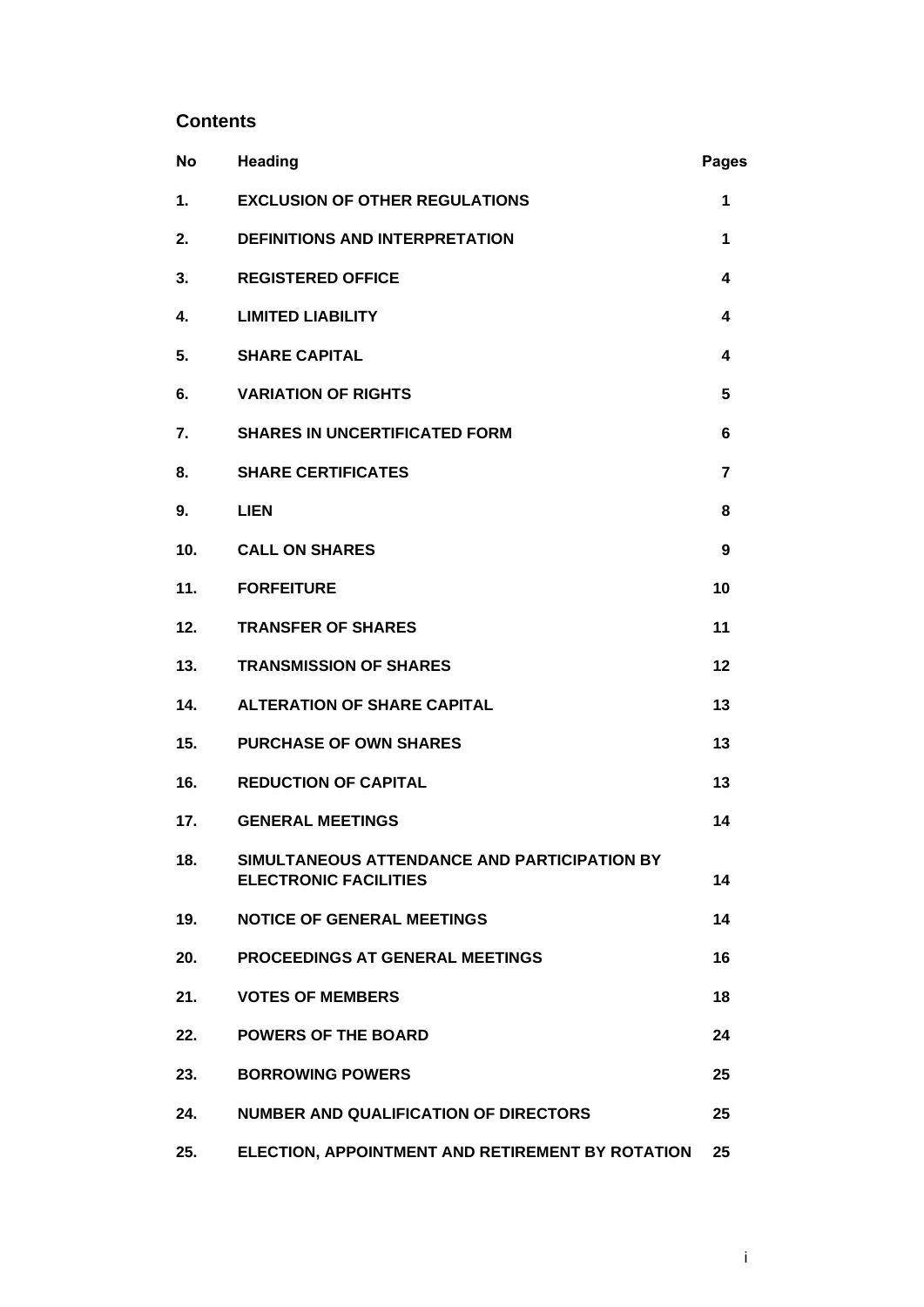| 26. | <b>RESIGNATION AND REMOVAL OF DIRECTORS</b>                                                     | 26 |
|-----|-------------------------------------------------------------------------------------------------|----|
| 27. | <b>VACATION OF OFFICE</b>                                                                       | 27 |
| 28. | <b>REMUNERATION OF NON-EXECUTIVE DIRECTORS</b>                                                  | 27 |
| 29. | CHIEF EXECUTIVE, MANAGING AND EXECUTIVE DIRECTORS                                               | 28 |
| 30. | <b>DIRECTORS' EXPENSES</b>                                                                      | 28 |
| 31. | <b>ASSOCIATE AND OTHER DIRECTORS</b>                                                            | 29 |
| 32. | <b>DIRECTORS' GRATUITIES AND PENSIONS</b>                                                       | 29 |
| 33. | <b>ALTERNATE DIRECTORS</b>                                                                      | 29 |
| 34. | <b>PROCEEDINGS OF THE BOARD</b>                                                                 | 30 |
| 35. | <b>DIRECTORS' INTERESTS</b>                                                                     | 31 |
| 36. | DIRECTORS' INTERESTS OTHER THAN IN RELATION TO<br>TRANSACTIONS OR ARRANGEMENTS WITH THE COMPANY | 32 |
| 37. | <b>SECRETARY</b>                                                                                | 34 |
| 38. | <b>MINUTES</b>                                                                                  | 35 |
| 39. | <b>THE SEAL</b>                                                                                 | 35 |
| 40. | <b>ACCOUNTING RECORDS, BOOKS AND REGISTERS</b>                                                  | 35 |
| 41. | <b>AUDIT</b>                                                                                    | 36 |
| 42. | <b>AUTHENTICATION OF DOCUMENTS</b>                                                              | 36 |
| 43. | <b>RECORD DATES</b>                                                                             | 36 |
| 44. | <b>DIVIDENDS</b>                                                                                | 37 |
| 45. | <b>RESERVES</b>                                                                                 | 40 |
| 46. | <b>CAPITALISATION OF PROFITS</b>                                                                | 40 |
| 47. | <b>NOTICES</b>                                                                                  | 41 |
| 48. | <b>UNTRACED MEMBERS</b>                                                                         | 45 |
| 49. | <b>DESTRUCTION OF DOCUMENTS</b>                                                                 | 46 |
| 50. | <b>WINDING-UP</b>                                                                               | 47 |
| 51. | <b>INDEMNITY</b>                                                                                | 47 |
| 52. | <b>INSURANCE</b>                                                                                | 48 |
| 53. | <b>NOMINATION NOTICES</b>                                                                       | 48 |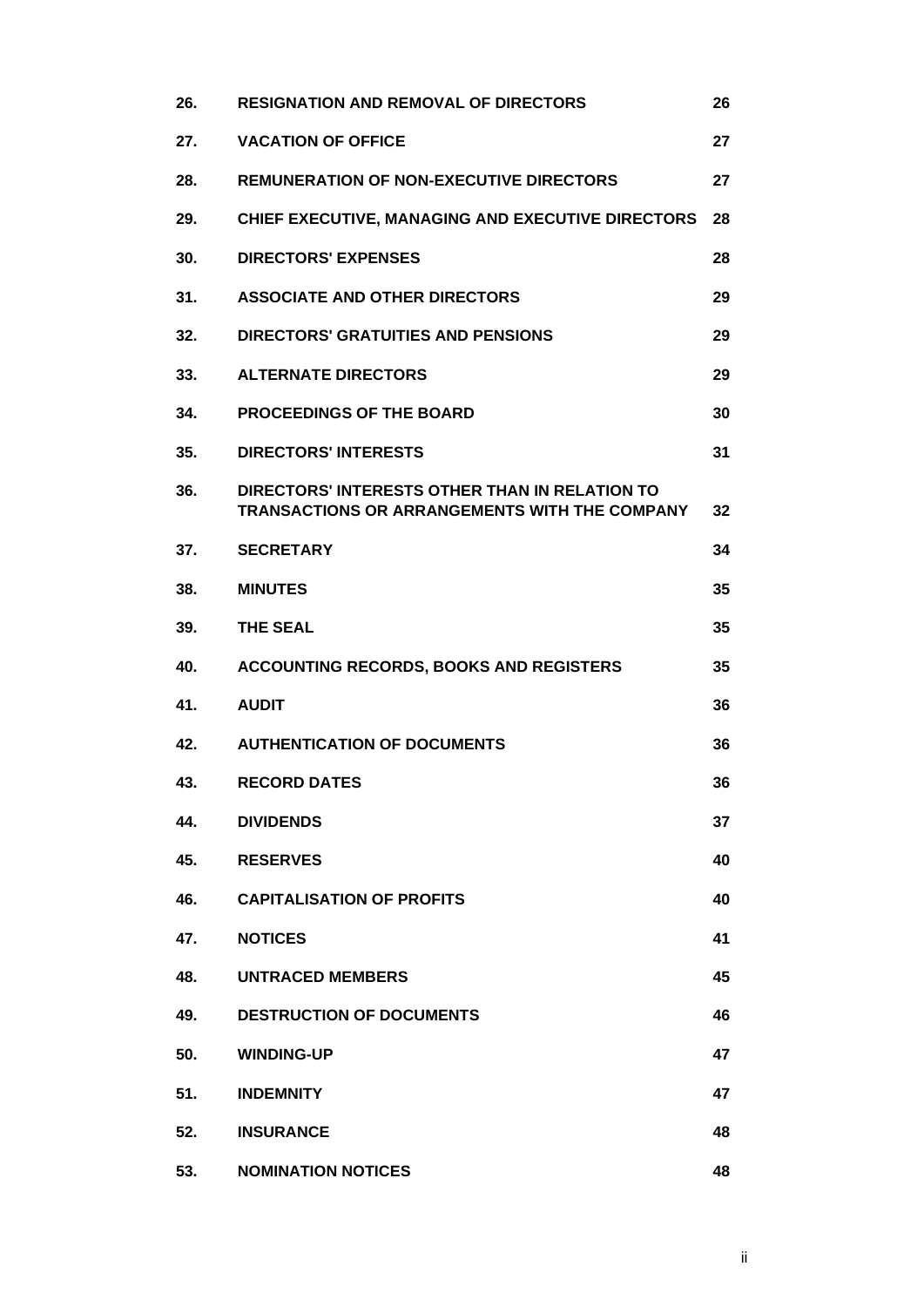#### **1. EXCLUSION OF OTHER REGULATIONS**

This document comprises the articles of association of the Company and no regulations set out in any statute or statutory instrument concerning companies including, without prejudice to such generality, the regulations contained in the Companies (Model Articles) Regulations 2008, shall apply as articles of association of the Company.

#### **2. DEFINITIONS AND INTERPRETATION**

2.1 In these Articles, the following expressions have the following meanings unless the context otherwise requires:

"**Act**" means the Companies Acts (as defined in section 2 of the Companies Act 2006), insofar as they apply to the Company;

"**Address**" in relation to Electronic Communications, includes any number or address (including, in the case of any Uncertificated Proxy Instruction permitted in accordance with these Articles, an identification number of a participant in the Relevant System concerned) used for the purposes of such Communications;

"**AIM Rules**" means the AIM Rules for Companies published by the London Stock Exchange as in force from time to time;

"**Articles**" means these articles of association as altered from time to time;

"**Auditors**" means the auditors for the time being of the Company;

"**Board**" means the board of directors of the Company or the Directors present at a duly convened meeting of the Directors at which a quorum is present;

"**Clear Days**" means in relation to the period of a notice, that period calculated in accordance with section 360 of the Act;

"**Communication**" has the same meaning as in section 15 of the Electronic Communications Act;

"**Company**" means Dods Group plc (Company No. 04267888);

"**Company's Website**" means the web site, operated or controlled by the Company, which contains information about the Company in accordance with the Statutes;

"**Competent Authority**" means the designated competent authority for the purposes of Part VI of FSMA;

"**Daily Official List**" means the publication issued daily by the London Stock Exchange of share prices of listed securities;

"**Directors**" means the directors of the Company for the time being;

"**Elected**" means elected or re-elected;

"**Electronic Address**" means any number or address used for the purposes of sending or receiving notices, documents or information by electronic means;

"**Electronic Communication**" has the same meaning as in section 15 of the Electronic Communications Act;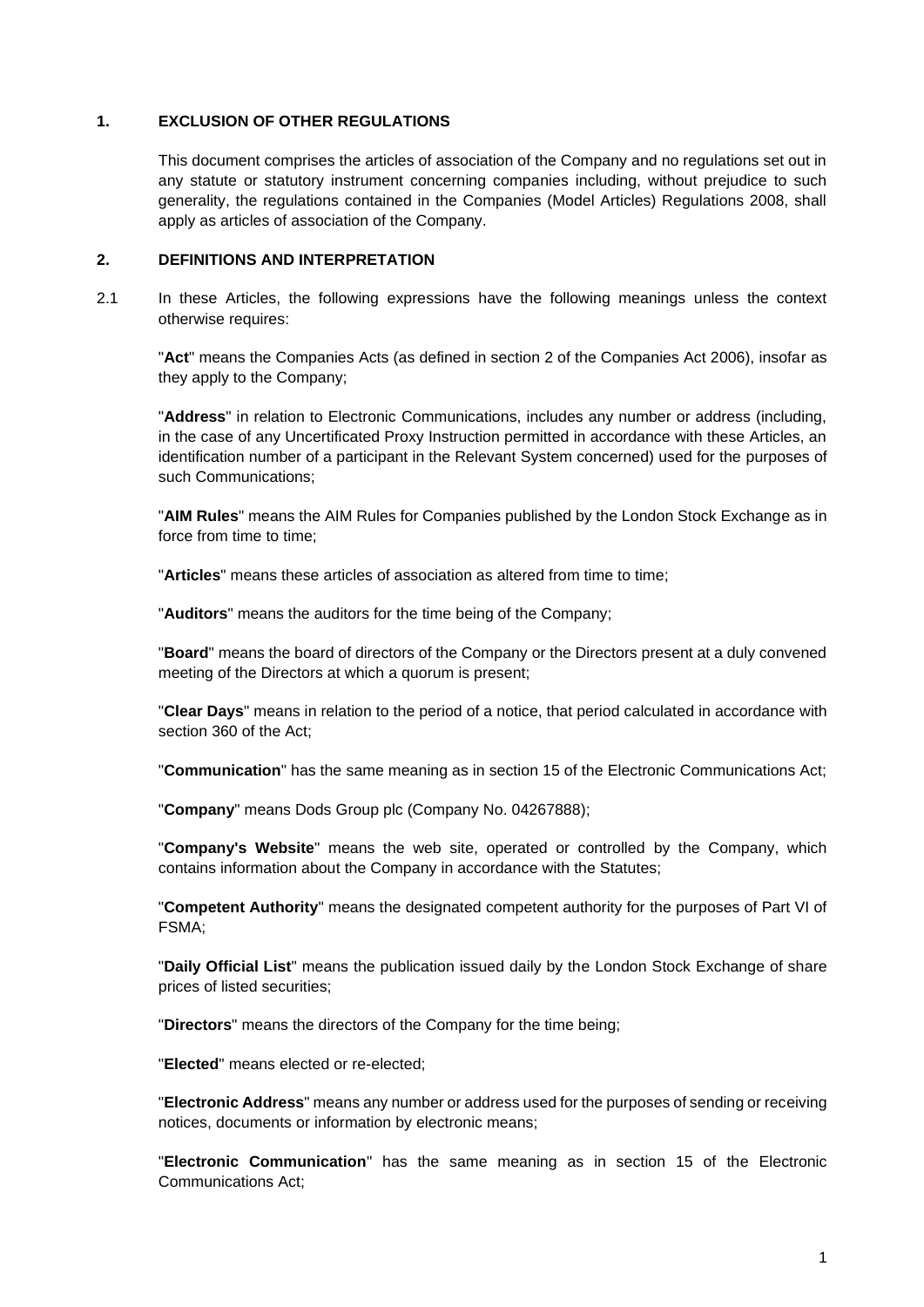"**Electronic**" means has the same meaning as in the Electronic Communications Act;

"**Electronic Communications Act**" means the Electronic Communications Act 2000 (as amended from time to time);

"**electronic facility**" includes, without limitation, website addresses and conference call systems, and any device, system, procedure, method or other facility whatsoever providing an electronic means of attendance at or participation in (or both attendance at and participation in) a general meeting determined by the Board pursuant to Article [18;](#page-16-0)

"**FSMA**" means the Financial Services and Markets Act 2000 (as amended from time to time);

"**Group**" means the Company and its subsidiary undertakings for the time being;

"**Holder**" means in relation to shares, the member whose name is entered in the Register as the holder of the shares;

"**in electronic form**" means in a form specified by section 1168(3) of the Act and otherwise complying with the provisions of that section;

"**Information Rights**" means has the meaning given to such expression in section 146(3) of the Act;

"**Joint Holder**" means in relation to shares, any two or more members whose names are jointly entered in the Register as the joint holders of the shares;

"**Listing Rules**" means the Listing Rules issued and maintained by the Financial Conduct Authority under Part VI of FSMA;

"**London Stock Exchange**" means London Stock Exchange plc;

"**Member**" means a member of the Company;

"**Month**" means calendar month;

"**Nomination Notice**" means a notice given by a Member that another person is entitled to enjoy Information Rights and to receive Shareholder Information which that Member is entitled to enjoy or to receive;

"**Office**" means the registered office for the time being of the Company;

"**Operator**" means a person approved under the Regulations as Operator of a Relevant System;

"**Paid up**" means paid up or credited as paid up;

"**Recognised Person**" means a recognised clearing house acting in relation to a recognised investment exchange, or a nominee of a recognised clearing house acting in that way, or a nominee of a recognised investment exchange;

"**Register**" means the register of members of the Company and shall, so long as the Regulations so permit or require, include so far as relevant a related Operator register of members;

"**Relevant Class**" has the meaning given in Article [7.3;](#page-9-0)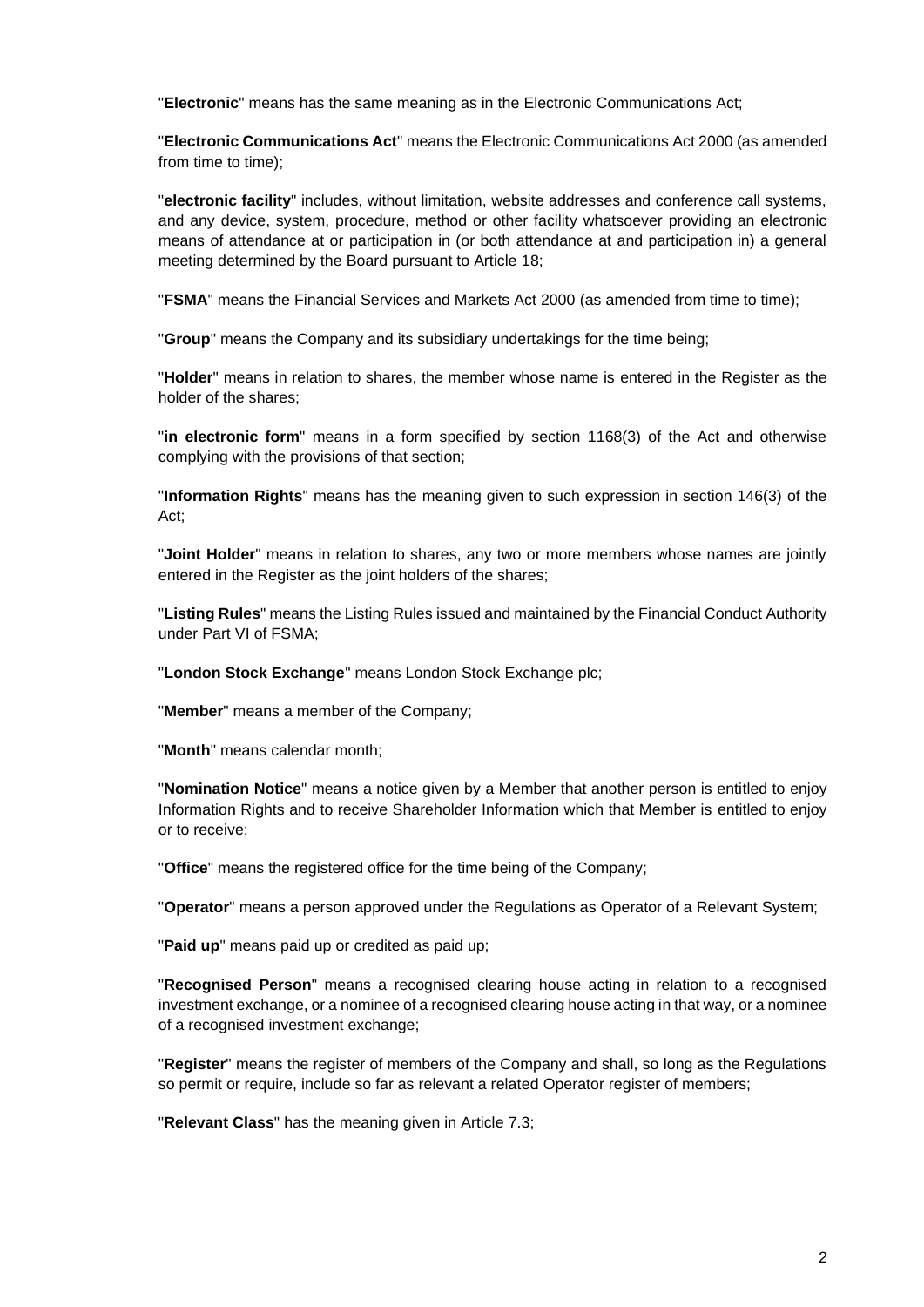"**Relevant System**" means in relation to a share, a computer-based system, and procedures, which enable title to units of a security to be evidence and transferred without written instrument, and which facilitate supplementary and incidental matters;

"**Regulations**" means the Uncertificated Securities Regulations 2001 (SI 2001 No 2001/3755) (as amended from time to time);

"**Seal**" means the common seal (if any) of the Company and an official seal (if any) kept by the Company by virtue of section 50 of the Act, or either of them as the case may require;

"**Secretary**" means the secretary of the Company or any other person appointed to perform any of the duties of the secretary of the Company including a joint, temporary, assistant or deputy secretary;

"**Shareholder Information**" means notices, documents or information which the Company wishes or is required to communicate to shareholders including, without limitation, annual reports and accounts, summary financial statements, notices of meetings and proxy forms;

"**Statutes**" means the Act and every other statute (including any orders, regulations or other subordinate legislation made under them) for the time being in force concerning companies and affecting the Company (including, without limitation, the Electronic Communications Act and the AIM Rules);

"**Uncertificated Proxy Instruction**" means a properly authenticated dematerialised instruction, and/or other instruction or notification, which is sent by means of the Relevant System concerned and received by such participant in that system acting on behalf of the Company as the Directors may prescribe, in such form and subject to such terms and conditions as may from time to time be prescribed by the Directors (subject always to the facilities and requirements of the Relevant System concerned);

"**United Kingdom**" means the United Kingdom of Great Britain and Northern Ireland;

"**Website Communication**" means the publication of a notice or other Shareholder Information on the Company's Website in accordance with Part 4 of Schedule 5 to the Act; and

"**Year**" means calendar year.

- 2.2 References to writing include references to printing, typewriting, lithography, photography and any other mode or modes of presenting or reproducing words in a visible and non-transitory form whether sent or supplied in electronic form or made available on a website or otherwise.
- 2.3 Words importing one gender shall (where appropriate) include any other gender and words importing the singular shall (where appropriate) include the plural and vice versa.
- 2.4 Any words or expressions defined in the Act, the Electronic Communications Act or the Regulations shall, if not inconsistent with the subject or context and unless otherwise expressly defined in these Articles, bear the same meaning in these Articles save that the word company shall include any body corporate.
- 2.5 References to:
- 2.5.1 mental disorder mean mental disorder as defined in section 1 of the Mental Health Act 1983 or the Mental Health (Scotland) Act 1984 (as the case may be);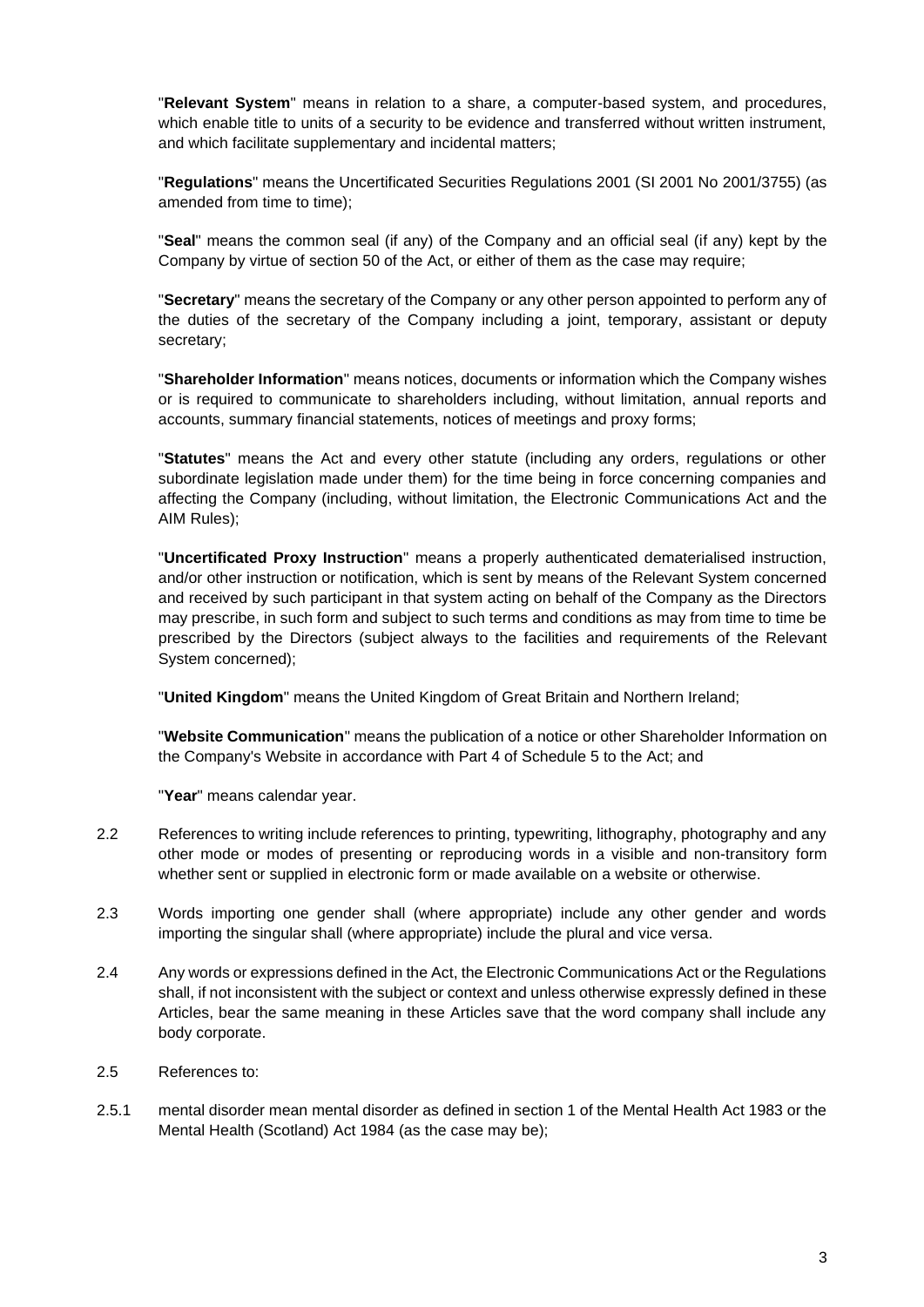- 2.5.2 any statute, regulation or any section or provision of any statute or regulation, if consistent with the subject or context, shall include any corresponding or substituted statute, regulation or section or provision of any amending, consolidating or replacement statute or regulation;
- 2.5.3 executed include any mode of execution;
- 2.5.4 an Article by number are to a particular Article of these Articles;
- 2.5.5 a meeting shall be taken as not requiring more than one person to be present if any quorum requirement can be satisfied by one person;
- 2.5.6 a meeting shall mean a meeting convened and held in any manner permitted by these Articles, including a general meeting at which some (but not all) of those entitled to be present attend and participate by means of electronic facility or facilities, and such persons shall be deemed to be present at that meeting for all purposes of the Act and these Articles, and "**attend**", "**participate**", "**attending**", "**participating**", "**attendance**" and "**participation**" shall be construed accordingly;
- 2.5.7 a person include references to a body corporate and to an unincorporated body of persons;
- 2.5.8 a share (or to a holding of shares) being in uncertificated form or in certificated form are references respectively to that share being an uncertificated unit of a security or a certificated unit of a security provided that any reference to a share in uncertificated form applies only to a share class which is, for the time being, a participating security, and only for so long as it remains a participating security; and
- 2.5.9 a cash memorandum account is to an account so designated by the Operator of the Relevant System concerned.

## **3. REGISTERED OFFICE**

The Office is to be situated in England and Wales.

# **4. LIMITED LIABILITY**

The liability of the Members is limited to the amount, if any, unpaid on the shares held by them.

# <span id="page-6-0"></span>**5. SHARE CAPITAL**

- 5.1 The Company's shares are ordinary shares of £0.01 each and are unlimited in number. In addition the Company also has in issue deferred shares of £0.09 each (the "**deferred shares**").
- 5.2 Subject to the provisions of the Statutes and without prejudice to the rights attaching to any existing shares or class of shares, any share may be issued with such preferred, deferred or other special rights or such restrictions as the Company may from time to time by special resolution determine.
- 5.3 In the event that rights and restrictions attaching to shares are determined by special resolution pursuant to Article [5.1,](#page-6-0) those rights and restrictions shall apply, in particular in place of any rights or restrictions that would otherwise apply by virtue of the Act in the absence of any provisions in the articles of a company, as if those rights and restrictions were set out in the Articles.
- 5.4 Subject to the provisions of these Articles and to the Statutes and any resolution of the Company, any unissued shares in the capital of the Company (whether forming part of the original or any increased capital) and all (if any) shares in the Company lawfully held by or on behalf of it shall be at the disposal of the Board which may offer, allot (with or without a right of renunciation), issue or grant options or warrant over such shares to such persons, at such time and for such consideration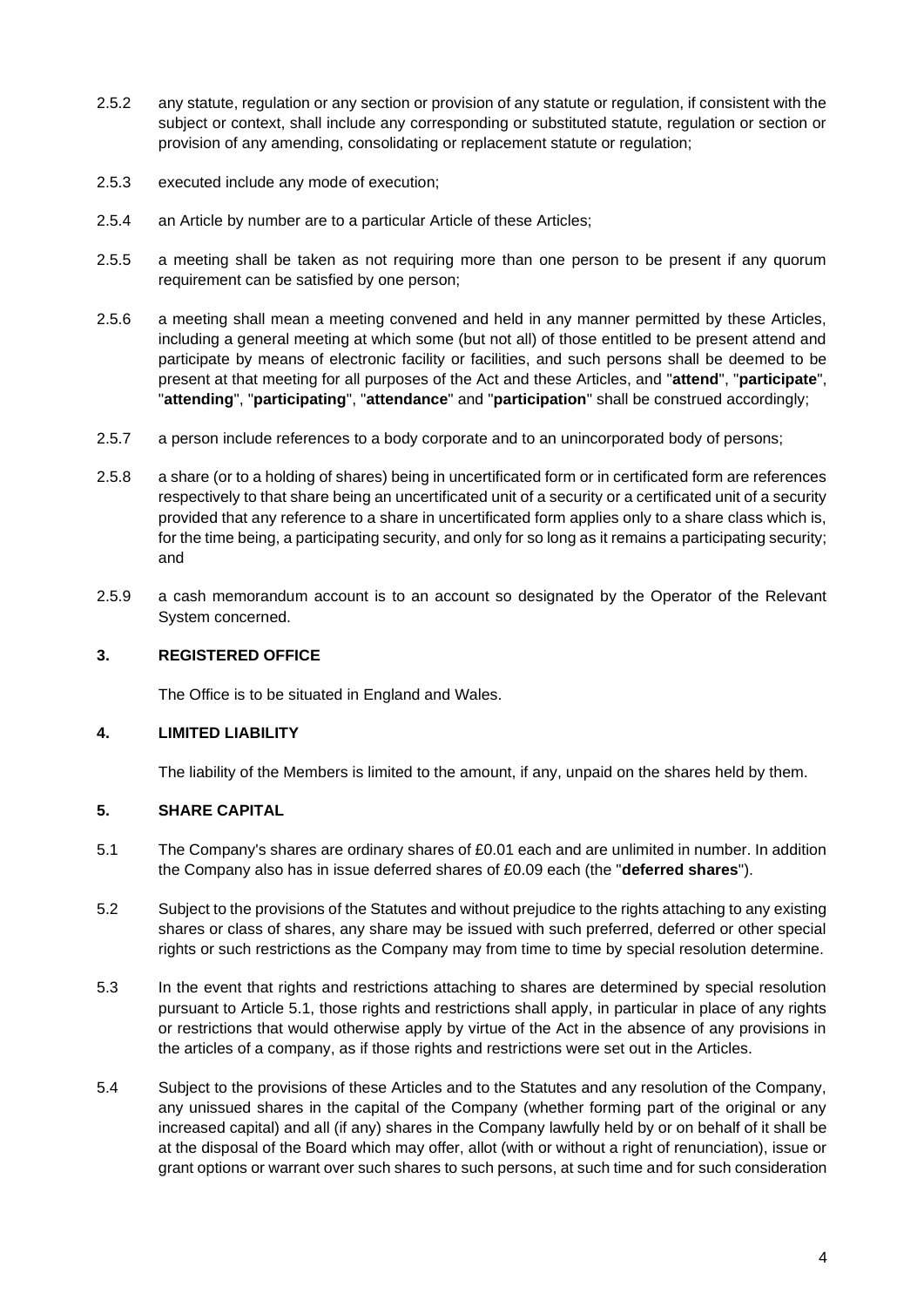and upon such terms and conditions as the Board may determine, provided that no share may be issued at a discount.

- 5.5 The Company may exercise the powers of paying commissions conferred by the Statutes in connection with issue of any share or the sale for cash of treasury shares. Subject to the provisions of the Statutes, any such commission may be satisfied by the payment of cash or by the allotment of fully or partly paid shares or partly in one way and partly in the other and may be in respect of a conditional or absolute subscription. The Company may also on any issue of shares pay such brokerage as may be lawful.
- 5.6 Subject to the provisions of the Statutes and to any rights conferred on the Holders of any other shares, shares may be issued on terms that they are, at the option of the Company or a Member, liable to be redeemed on such terms and in such manner as may be determined by the Board (such terms to be determined before the shares are allotted).
- 5.7 Except as ordered by a court of a competent jurisdiction or as required by law, no person shall be recognised by the Company as holding any share upon any trust, and (except as otherwise provided by these Articles or by law) the Company shall not be bound by or compelled in any way to recognise (even if having notice of it) any equitable, contingent, future, partial or other claim or any interest in any share, except an absolute right to the entirety thereof in the Holder.
- 5.8 The Company may give financial assistance for the acquisition of shares in the Company to the extent that it is not restricted by the Statutes.
- 5.9 Nothing in these Articles shall preclude the Directors from recognising a renunciation of the allotment of any share by the allottee in favour of some other person.
- 5.10 The deferred shares:
- 5.10.1 confer no right to any dividend or any other distribution (other than on a winding up);
- 5.10.2 confer no right to receive notice of, or to attend or vote at, general meetings of the Company; and
- 5.10.3 on a winding up confer the rights to be paid out of the assets of the Company available for distribution an amount equal to 1p for all the deferred shares after the distribution of any other surplus to the holders of the Ordinary Shares but do not confer any right to participate in any surplus assets of the Company.
- 5.11 The Company shall have the power and authority at any time to purchase all or any of the deferred shares for an aggregate consideration of £1 and cancel each such share thereafter and any director is pursuant to these articles appointed as the attorney of each holder of deferred shares to execute a transfer or transfers in respect thereof.
- 5.12 The Company shall, subject to the provision of the Act, be entitled to cancel the deferred shares without paying any consideration to the holders of such shares.
- 5.13 On a reduction of capital the Company shall have the right to cancel the deferred shares for nil consideration.
- 5.14 The Company shall not be obliged to issue share certificates in respect of the deferred shares.

#### <span id="page-7-0"></span>**6. VARIATION OF RIGHTS**

6.1 Subject to the provisions of the Statutes, whenever the capital of the Company is divided into different classes of shares, the rights attached to any class may (unless otherwise provided by the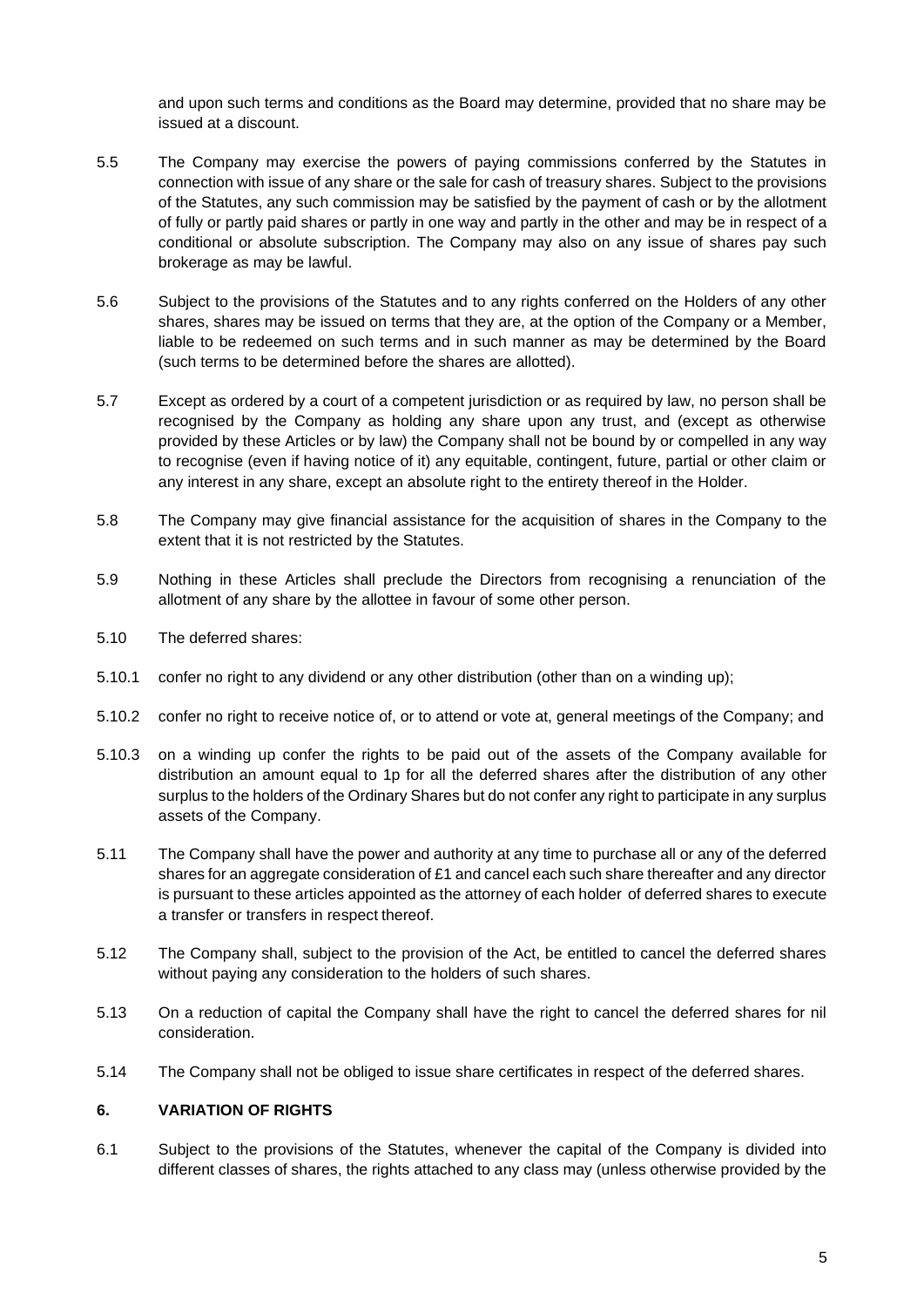terms of issue of the shares of that class) be varied or abrogated, whether or not the Company is being wound up, either with the consent in writing of the Holders of not less than three-quarters in nominal value of the issued shares of the affected class (excluding any shares of that class held as treasury shares), or with the sanction of a special resolution passed at a separate general meeting (a "**class meeting**") of the Holders of shares of that class (but not otherwise).

- <span id="page-8-0"></span>6.2 Subject to the provisions of the Statutes, whenever the share capital is divided into different classes of shares, all or any of the rights attached to any class (unless otherwise provided by the terms of issue of the shares of that class) may, whether or not the Company is being wound up, be modified, varied, extended, abrogated or surrendered either in such manner (if any) as may be provided by such rights or (in the absence of any such provision) with the written consent of the holders of at least three-fourths in nominal value of the issued shares of that class or with the sanction of an extraordinary resolution passed at a separate general meeting of the holders of such shares. To every separate general meeting of the holders of the issued shares of a particular class (whether held for the purpose of passing a resolution relating to class rights or for any other purpose) the provisions of these Articles relating to general meetings shall (mutatis mutandis) apply, except that:
- 6.2.1 no member shall be entitled to receive notice of such meeting or to attend it unless he is a holder of shares of the class in question and no vote shall be given except in respect of a share of that class;
- 6.2.2 the necessary quorum shall be two persons at least present in person and holding or representing by proxy at least one-third in nominal amount of the issued shares of the class in question; and
- 6.2.3 if any such separate general meeting shall be adjourned by reason of there being no quorum present and at the adjourned meeting a quorum as defined above shall not be present within fifteen minutes after the time appointed for such adjourned meeting, one holder of shares of the class in question present in person or by proxy shall be a quorum.
- 6.3 Subject to the terms on which any shares may be issued, the rights or privileges attached to any class of shares in the capital of the Company shall be deemed not to be varied or abrogated by the creation or issue of any new shares ranking pari passu in all respects (save as to the date from which such new shares shall rank for dividend) with or subsequent to those already issued or by any purchase by the Company of its own shares or the holding of such shares as treasury shares.
- 6.4 The provisions of Articles [6.1](#page-7-0) to [6.2](#page-8-0) shall apply to the variation or abrogation of the special rights attached to some only of the shares of any class as if such group of shares of the class differently treated formed a separate class.

## **7. SHARES IN UNCERTIFICATED FORM**

- 7.1 The Directors shall have power to implement such arrangements as they may, in their absolute discretion, think fit in order for any class of shares to be a participating security (subject always to the Regulations and the facilities and requirements of the Relevant System concerned). Where they do so, Articles [7.2](#page-8-1) and [7.3](#page-9-0) shall come into effect immediately prior to the time at which the Operator of the Relevant System concerned permits the class of shares concerned to be a participating security.
- <span id="page-8-1"></span>7.2 In relation to any class of shares which is, for the time being, a participating security, and for so long as such class remains a participating security, no provision of these Articles shall apply or have effect to the extent that it is in any respect inconsistent with:
- 7.2.1 the holding of shares of that class in uncertificated form;
- 7.2.2 the transfer of title to shares of that class by means of a Relevant System; or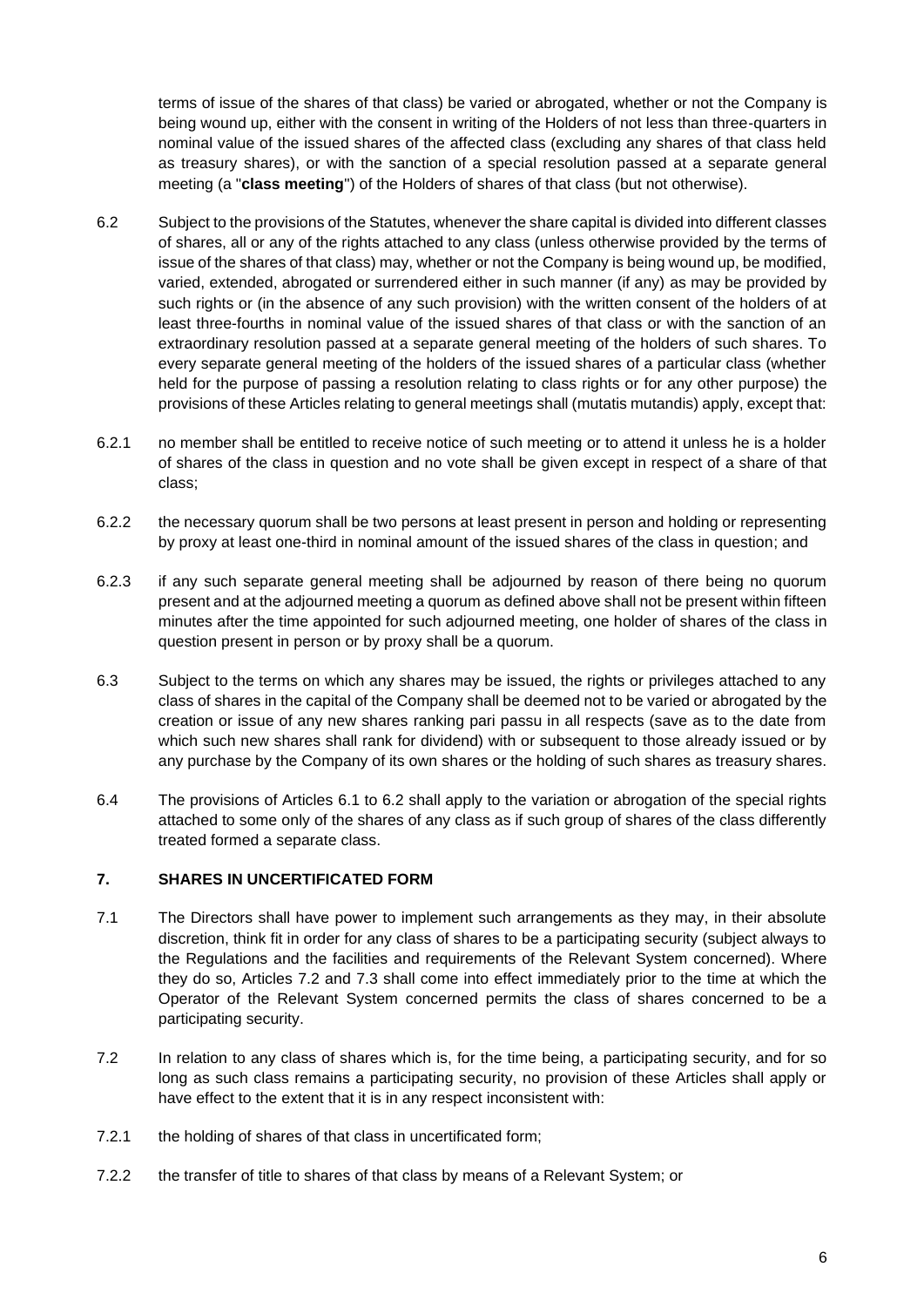7.2.3 any provision of the Regulations,

and, without prejudice to the generality of this Article, no provision of these Articles shall apply or have effect to the extent that it is in any respect inconsistent with the maintenance, keeping or entering up by the Operator, so long as that is permitted or required by the Regulations, of the Operator's register of securities in respect of shares of that class in uncertificated form.

- <span id="page-9-0"></span>7.3 Without prejudice to the generality of Article [7.2](#page-8-1) and notwithstanding anything contained in these Articles or the Regulations, where any class of shares is, for the time being, a participating security (such class being referred to in these Articles as the "**Relevant Class**"):
- 7.3.1 the Register relating to the Relevant Class shall be maintained at all times in the United Kingdom;
- 7.3.2 shares of the Relevant Class may be issued in uncertificated form in accordance with and subject as provided in the Regulations;
- 7.3.3 unless the Directors otherwise determine, shares of the Relevant Class held by the same Holder or Joint Holder in certificated form and uncertificated form shall be treated as separate holdings but a class of shares shall not be treated as two classes simply because some shares of that class are held in certificated form and others are held in uncertificated form;
- 7.3.4 shares of the Relevant Class may be changed from uncertificated to certificated form, and from certificated to uncertificated form, in accordance with and subject as provided in the Regulations;
- 7.3.5 title to shares of the Relevant Class which are recorded on the Register as being held in uncertificated form may be transferred by means of the Relevant System concerned and accordingly (and in particular) Articles [12.1,](#page-13-0) [12.3](#page-13-1) an[d 12.5](#page-14-0) shall not apply in respect of such shares to the extent that those Articles require or contemplate the effecting of a transfer by an instrument in writing and the production of a certificate for the share to be transferred;
- 7.3.6 the Company shall comply with the provisions of Regulations 25 and 26 in relation to the Relevant Class;
- 7.3.7 the provisions of these Articles with respect to meetings of or including Holders of the Relevant Class, including notices of such meetings, shall have effect subject to the provisions of Regulation 41; and
- 7.3.8 Articles [8.1](#page-9-1) to [8.4](#page-10-0) shall not apply so as to require the Company to issue a certificate to any person holding shares of the Relevant Class in uncertificated form.
- 7.4 The Company shall be entitled to assume that the entries on any record of securities maintained by it in accordance with the Regulations and regularly reconciled with the Operator's register of securities are a complete and accurate reproduction of the particulars entered in the Operator's register of securities and shall accordingly not be liable in respect of any act or thing done or omitted to be done by or on behalf of the Company in reliance upon such assumption; in particular, any provision of these Articles which requires or envisages that action will be taken in reliance on information contained in the Register shall be construed to permit that action to be taken in reliance on information contained in any relevant record of securities (as so maintained and reconciled).

#### <span id="page-9-1"></span>**8. SHARE CERTIFICATES**

8.1 Subject to these Articles and the provisions of the Regulations every person (except a person in respect of whom the Company is not by law required to complete and have ready for delivery a certificate) whose name is entered as a Holder of any share in the Register shall be entitled without payment to have issued to him within two Months after allotment or registration of a transfer (unless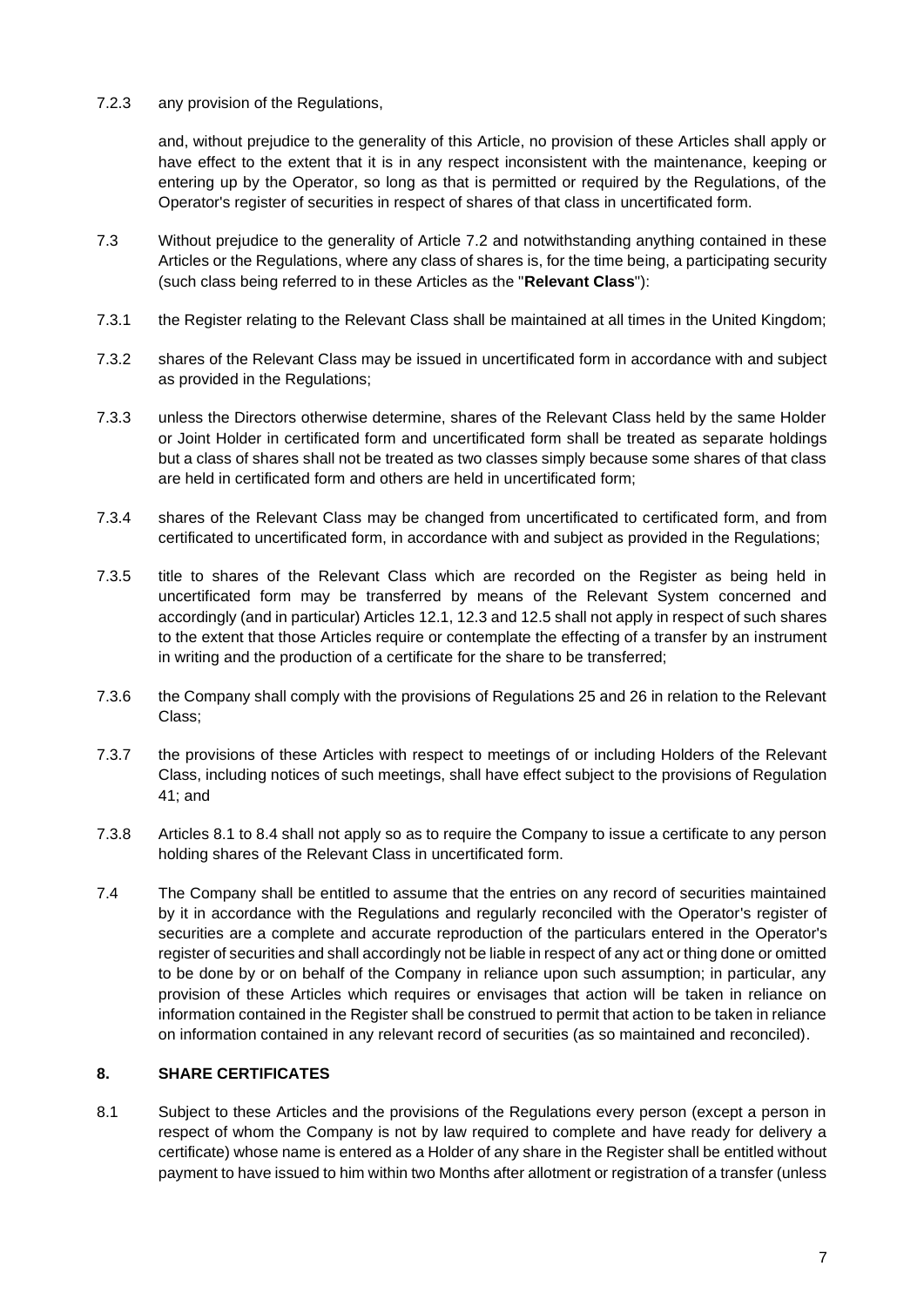the terms of the issue of the shares provide otherwise) one certificate in respect of each class of shares held by him or, with the consent of the Board and upon payment of such reasonable outof-pocket expenses for every certificate after the first as the Board shall determine, several certificates, each for one or more of his shares. Shares of different classes may not be included in the same certificate.

- <span id="page-10-1"></span>8.2 Where a Holder of any share (except a Recognised Person) has transferred a part of the shares comprised in his holding, he shall be entitled to a certificate for the balance without charge or, upon payment for every certificate after the first of such reasonable sum as the Directors may determine, several certificates each for one or more of his shares.
- <span id="page-10-2"></span>8.3 Any two or more certificates representing shares of any one class held by any Member may at his request be cancelled and a single new certificate for such shares issued in lieu without charge.
- <span id="page-10-0"></span>8.4 The Company shall not be bound to issue more than one certificate for shares held jointly by several persons and delivery of a certificate to the Joint Holder who is named first in the Register shall be a sufficient delivery to all of them.
- 8.5 In the case of shares held jointly by several persons, any such request mentioned in Articles [8.1,](#page-9-1) [8.2](#page-10-1) or [8.3](#page-10-2) may only be made by the Joint Holder who is named first in the Register.
- 8.6 Every certificate shall be executed by the Company in such manner as the Board, having regard to the Statutes and the listing requirements of the Competent Authority, may authorise. Every certificate shall specify the number, class and distinguishing number (if any) of the shares to which it relates and the nominal value of and the amount Paid up on each share.
- 8.7 The Board may by resolution decide, either generally or in any particular case or cases, that any signatures on any certificates for shares or any other form of security at any time issued by the Company need not be autographic but may be applied to the certificates by some mechanical means or may be printed on them or that the certificates need not be signed by any person.
- 8.8 If a share certificate is damaged, worn out, defaced, lost, stolen or destroyed, it may be replaced without charge (other than exceptional out-of-pocket expenses) and otherwise on such terms (if any) as to evidence and/or indemnity (with or without security) as the Board may require. In the case where the certificate is damaged, worn out or defaced, it may be renewed only upon delivery of the certificate to the Company.

#### **9. LIEN**

- 9.1 The Company shall have a first and paramount lien on every share (not being a fully paid share) for all money (whether presently due or not) payable in respect of that share. The Company's lien over a share extends to any dividend and (if the lien is enforced and the share is sold by the Company) the proceeds of sale of that share. The Board may at any time declare any share to be wholly or in part exempt from the provisions of this Article or waive any lien that has arisen.
- 9.2 The Company may sell, in such manner as the Board decides, any shares on which the Company has a lien, if a sum in respect of which the lien exists is presently payable and is not paid within fourteen Clear Days after notice in writing has been served on the Holder of the shares in question or the person entitled to such shares by transmission or otherwise by operation of law, demanding payment of the sum presently payable and stating that if the notice is not complied with the shares may be sold. To give effect to any such sale, the Board may authorise such person as it directs to execute any instrument of transfer of the shares sold to, or in accordance with the directions of, the purchaser. The title of the transferee to the shares shall not be affected by any irregularity in or invalidity of the proceedings relating to the sale, and the transferee shall not be bound to see to the application of the purchase money. In the case of an uncertificated share, the Board may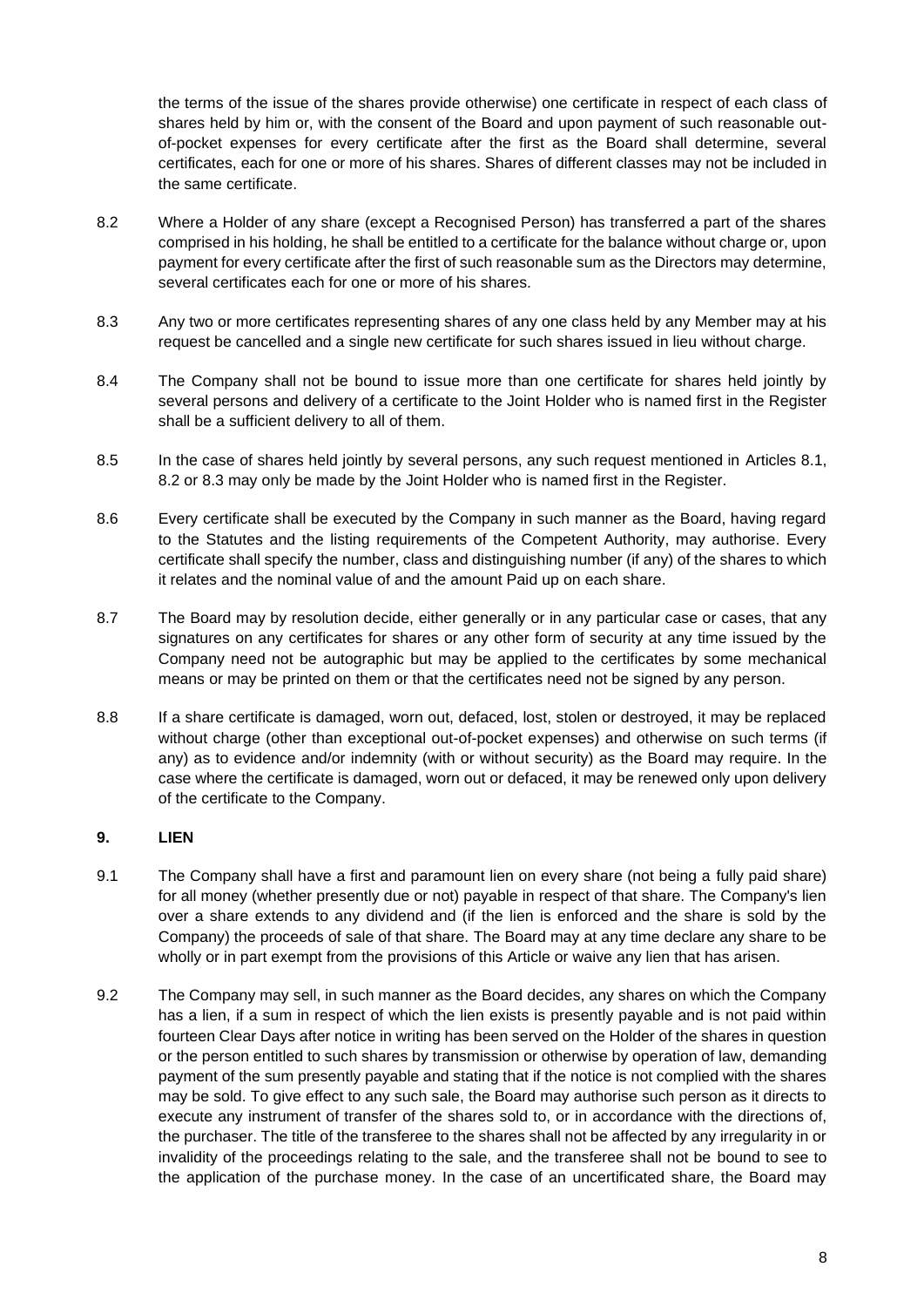require the Operator to convert the share into certificated form and after such conversion authorise any person to sign the instrument of transfer to effect the sale of the share.

9.3 The net proceeds of the sale, after payment of the costs of such sale, shall first be applied in or towards satisfaction of the liability in respect of which the lien exists so far as the same is presently payable, and any residue shall (upon surrender to the Company for cancellation of the certificate for the shares sold (where applicable) and subject to a like lien for any monies not presently payable or any liability or engagement not likely to be presently fulfilled or discharged as existed upon the shares before the sale) be paid to the Holder of (or person entitled by transmission to) the shares immediately before the sale.

#### **10. CALL ON SHARES**

- 10.1 Subject to the terms of allotment of any shares, the Board may send a notice and make calls upon the Members in respect of any monies unpaid on their shares (whether in respect of the nominal value of the shares or premium) provided that (subject as aforesaid) no call on any share shall be payable within one Month from the date fixed for the payment of the last preceding call and that at least fourteen Clear Days' notice from the date the notice is sent shall be given of every call specifying the time or times, place of payment and the amount called on the Members' shares. A call may be revoked in whole or in part or the time fixed for its payment postponed in whole or in part by the Board at any time before receipt by the Company of the sum due thereunder.
- 10.2 A call shall be deemed to have been made at the time when the resolution of the Directors authorising the call was passed.
- 10.3 A call may be made payable by instalments.
- 10.4 The Joint Holders of a share shall be jointly and severally liable to pay all calls in respect of the share.
- 10.5 Each Member shall pay to the Company, at the time and place of payment specified in the notice of the call, the amount called on his shares. A person on whom a call is made will remain liable for calls made upon him, notwithstanding the subsequent transfer of the shares in respect of which the call was made.
- 10.6 If a sum called in respect of a share shall not be paid before or on the day appointed for payment, the person from whom the sum is due shall pay interest on the sum from the day fixed for payment to the time of actual payment at such rate, not exceeding five per cent above the base lending rate per annum most recently set by the Monetary Policy Committee of the Bank of England, as the Board may decide, together with all expenses that may have been incurred by the Company by reason of such non-payment, but the Board may waive payment of interest and such expenses wholly or in part. No dividend or other payment or distribution in respect of any such share shall be paid or distributed and no other rights which would otherwise normally be exercisable in accordance with these Articles may be exercised by a Holder of any such share so long as any such sum or any interest or expenses payable in accordance with this Article in relation thereto remains due.
- 10.7 Any sum which becomes payable by the terms of allotment of a share, whether on allotment or on any other fixed date or as an instalment of a call and whether on account of the nominal value of the share or by way of premium, shall for the purposes of these Articles be deemed to be a call duly made, notified and payable on the date on which, by the terms of allotment or in the notice of the call, it becomes payable. In the case of non-payment, all the provisions of these Articles relating to payment of interest and expenses, forfeiture and otherwise shall apply as if such sum had become payable by virtue of a call duly made and notified.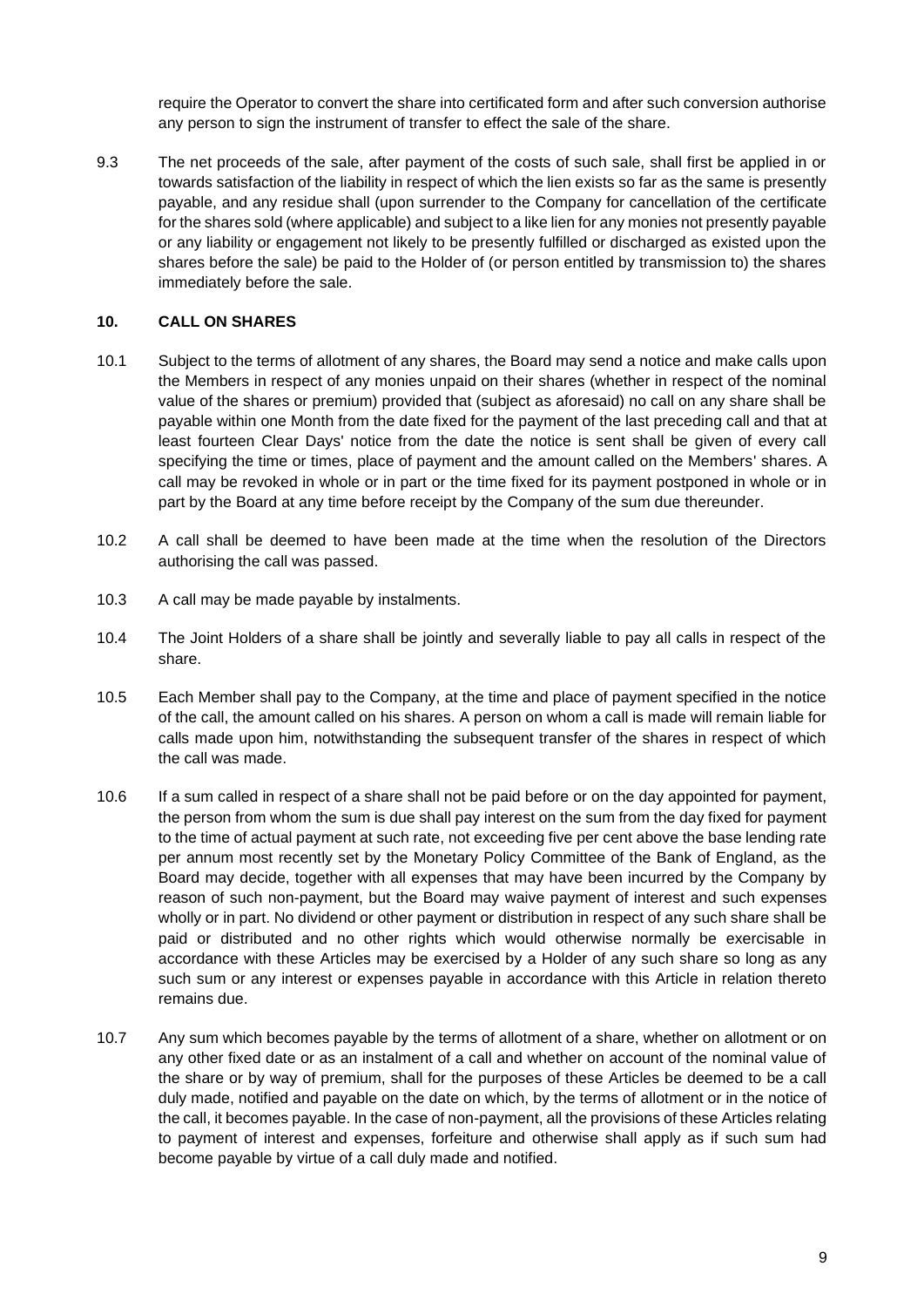- 10.8 The Board may, if it thinks fit, receive from any Member willing to advance it all or any part of the money (whether on account of the nominal value of the shares or by way of premium) uncalled and unpaid upon any shares held by him, and such payment shall, to the extent of it, extinguish the liability on the shares in respect of which it is advanced. The Company may pay upon all or any part of the money so advanced (until it would but for the advance become presently payable) interest at such rate (if any) not exceeding 5 per cent, above the base lending rate per annum most recently set by the Monetary Policy Committee of the Bank of England, as the Board may decide. No sum paid in advance of calls shall entitle the Holder of a share to any portion of a dividend or other payment or distribution subsequently declared in respect of any period prior to the date upon which such sum would, but for such payment, become presently payable.
- 10.9 The Board may on or before the allotment of shares differentiate between the allottees or Holders as to the amount of calls to be paid and the times of payment.

### **11. FORFEITURE**

- 11.1 If a Member fails to pay the whole or any part of any call or instalment of a call on the day fixed for payment, the Board may, at any time thereafter during such time as any part of such call or instalment remains unpaid, serve a notice on him requiring payment of so much of the call or instalment as is unpaid, together with any accrued interest and any costs, charges and expenses incurred by the Company by reason of the non-payment.
- 11.2 The notice shall fix a further day (not being less than seven Clear Days from the date of the notice) on or before which, and the place where, the payment required by the notice is to be made, and shall state that, in the event of non-payment at or before the time and at the place specified, the shares on which the call was made will be liable to be forfeited. The Board may accept the surrender of any share liable to be forfeited upon such terms and conditions as may be agreed and, subject to any such terms and conditions, a surrendered share shall be treated as if it had been forfeited.
- 11.3 If the requirements of the notice are not complied with, any share in respect of which the notice has been given may, at any time before the payments required by the notice have been made, be forfeited by a resolution of the Board to that effect. Every forfeiture shall include all dividends and other payments or distributions declared in respect of the forfeited shares and not paid or distributed before forfeiture. Forfeiture shall be deemed to occur at the time of the passing of the said resolution of the Board.
- 11.4 Subject to the provisions of the Statutes, a forfeited share shall be deemed to be the property of the Company and may be sold, reallotted or otherwise disposed of upon such terms and in such manner as the Board decides, either to the person who was before the forfeiture the Holder or to any other person, and at any time before sale, reallotment or other disposition the forfeiture may be cancelled on such terms as the Board decides. The Company shall not exercise any voting rights in respect of such a share. Where for the purposes of its disposal a forfeited share (being in certificated form) is to be transferred to any person, the Board may authorise a person to execute an instrument of transfer of the share In the case of a share in uncertificated form, the Directors may, to enable the Company to deal with the share in accordance with the provisions of this Article, require the Operator of a Relevant System to convert the share into certificated form, and after such conversion, authorise any person to execute an instrument of transfer and/or take such other steps (including the giving of directions to or on behalf of the Holder, who shall be bound by them) as they think fit to effect the transfer.
- 11.5 When any share has been forfeited, notice of the forfeiture shall be served upon the person who was before forfeiture the Holder, or the person entitled to the share by transmission, and an entry of the forfeiture, with the date of the forfeiture, shall be entered in the Register, but no forfeiture shall be invalidated by any failure to give such notice or make such entry.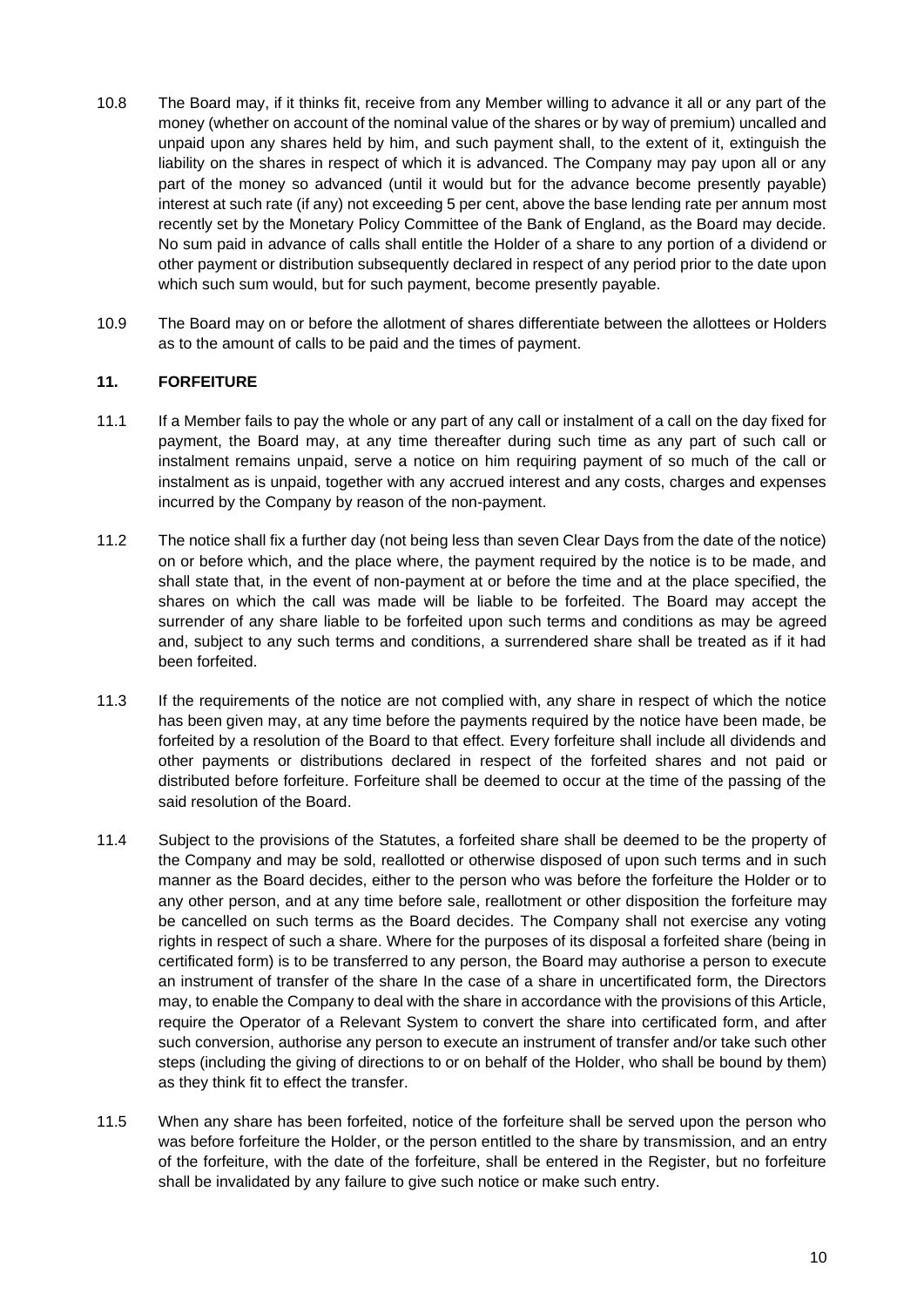- 11.6 A person, any of whose shares have been forfeited, shall cease to be a Member in respect of the forfeited shares and shall surrender to the Company for cancellation the certificate for the shares forfeited, but shall, notwithstanding the forfeiture, remain liable to pay to the Company all money which at the date of forfeiture was then payable by him to the Company in respect of the shares, with interest on such money at such rate not exceeding 5 per cent above the base lending rate per annum most recently set by the Monetary Policy Committee of the Bank of England, as the Board may decide, or, if no interest was so payable, at the appropriate rate (as defined in the Act) from the date of forfeiture until payment. The Board may, if it thinks fit, waive the payment of all or part of such money and/or the interest payable thereon, or enforce payment without any allowance for the value of the shares at the time of forfeiture or for any consideration received on their disposal.
- 11.7 A statutory declaration by a Director or the Secretary that a share has been duly forfeited or surrendered on a specified date shall be conclusive evidence of the facts stated in it as against all persons claiming to be entitled to the share. The statutory declaration shall (subject to the execution of an instrument of transfer, if necessary) constitute good title to the share and the person to whom the share is disposed of shall not be bound to see to the application of the consideration (if any) nor shall his title to the share be affected by any irregularity in or invalidity of the proceedings in reference to the forfeiture, surrender, sale, reallotment or disposal of the share.
- 11.8 If the Company sells a forfeited share, the person who held it prior to its forfeiture is entitled to receive from the Company the proceeds of such sale, net of any commission, and excluding any amount which was, or would have become, payable and had not, when that share was forfeited, been paid by that person in respect of that share, but no interest is payable to such person in respect of such proceeds and the Company is not required to account for any money earned on them.

#### <span id="page-13-0"></span>**12. TRANSFER OF SHARES**

- 12.1 Subject to these Articles:
- 12.1.1 each member may transfer all or any of his shares which are in certificated form by instrument of transfer in writing in any usual form or in any form approved by the Board.
- 12.1.2 each member may transfer all or any of his shares which are in uncertificated form by means of a Relevant System in such manner provided for, and subject as provided in, the Regulations. No provision of these Articles shall apply in respect of an uncertificated share to the extent that it requires or contemplates the effecting of a transfer by an instrument in writing or the production of a certificate for the share to be transferred.

The transferor of a share shall be deemed to remain the holder of the share concerned until the name of the transferee is entered in the Register in respect of it.

- 12.2 The instrument of transfer of a share may be in any usual form or in any other form which the Board may approve.
- <span id="page-13-1"></span>12.3 The instrument of transfer of a share shall be executed by or on behalf of the transferor and (in the case of a partly paid share) by or on behalf of the transferee. The transferor shall be deemed to remain the Holder until the name of the transferee is entered in the Register.
- 12.4 Where any class of shares is, for the time being, a participating security, title to shares of that class which are recorded on an Operator's register of members as being held in uncertificated form may be transferred by means of the Relevant System concerned. The transfer may not be in favour of more than four transferees.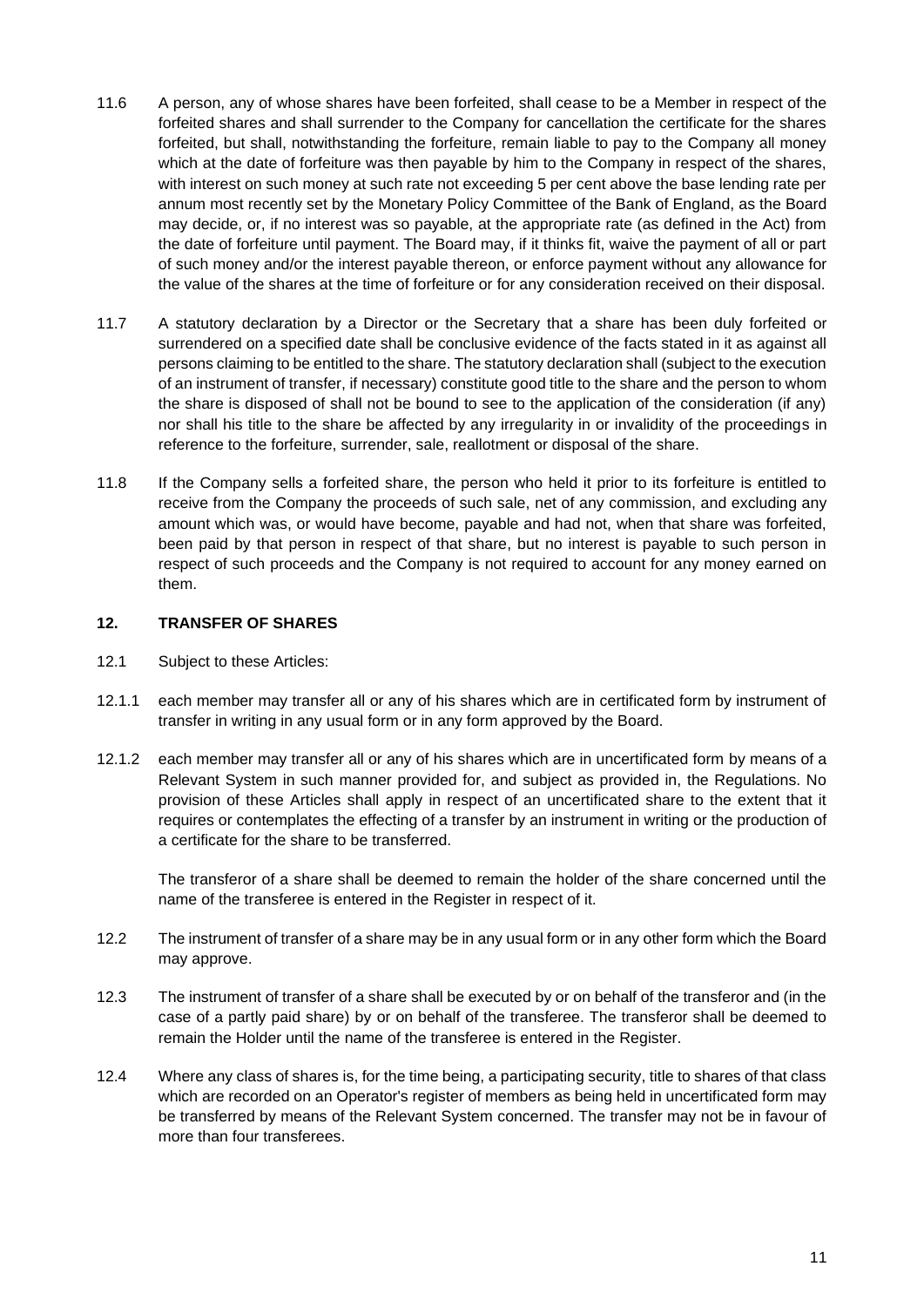- <span id="page-14-0"></span>12.5 The Board may refuse to register any transfer of shares, unless (in the case of a certificated share):
- 12.5.1 the instrument of transfer is lodged (duly stamped if the Statutes so require) at the Office or at such other place as the Board may appoint, accompanied by the certificate for the shares to which it relates and such other evidence (if any) as the Board may reasonably require to show the right of the transferor to make the transfer (and, if the instrument of transfer is executed by some other person on his behalf, the authority of that person to do so) provided that, in the case of a transfer by a Recognised Person where a certificate has not been issued in respect of the share, the lodgement of share certificates shall not be necessary;
- 12.5.2 the instrument of transfer is in respect of only one class of share; and
- 12.5.3 in the case of a transfer to Joint Holders, they do not exceed four in number.
- 12.6 The Directors may refuse to register a transfer of a share in uncertificated form to a person who is to hold it thereafter in certificated form in any case where the Company is entitled to refuse (or is excepted from the requirement) under the Regulations to register the transfer.
- 12.7 The Directors may refuse to register any allotment or transfer of shares which is in favour of:
- 12.7.1 a child, bankrupt or person of unsound mind; or
- 12.7.2 more than four joint allottees or transferees.
- 12.8 The Company shall be entitled to retain any instrument of transfer which is registered, but any instrument of transfer which the Board refuses to register (except in the case of fraud) shall be returned to the person lodging it when notice of the refusal is given.
- 12.9 If the Board refuses to register a transfer, it shall as soon as practicable and in any event within two Months after the date on which the instrument of transfer was lodged with the Company (or in the case of uncertificated shares the date on which the Operator-instruction was received) send to the transferee notice of, together with the reasons for, the refusal. The Board shall send such further information about the reasons for the refusal to the transferee as the transferee may reasonably request.
- 12.10 No fee shall be payable to the Company for the registration of any transfer or any other document relating to or affecting the title to any share or for making any entry in the Register affecting the title to any share.

#### **13. TRANSMISSION OF SHARES**

- 13.1 If a Member dies, the survivor or survivors where he was a Joint Holder and his personal representatives where he was a sole Holder or the only survivor of Joint Holders shall be the only person(s) recognised by the Company as having any title to his shares, but nothing contained in these Articles shall release the estate of a deceased Member from any liability in respect of any share held by him solely or jointly with other persons.
- 13.2 Any person becoming entitled to a share in consequence of the death or bankruptcy of a Member or by operation of law may, upon such evidence as to his title being produced as may be reasonably required by the Board and subject to these Articles, elect either to be registered as the Holder of the share or to have a person nominated by him registered as the Holder. If the person elects to become the Holder, he shall give notice in writing to that effect If the person elects to have another person registered, he shall execute an instrument of transfer of the share to that person. All the provisions of these Articles relating to the transfer of shares shall apply to the notice or instrument of transfer as if the death or bankruptcy of the Member or other event giving rise to the transmission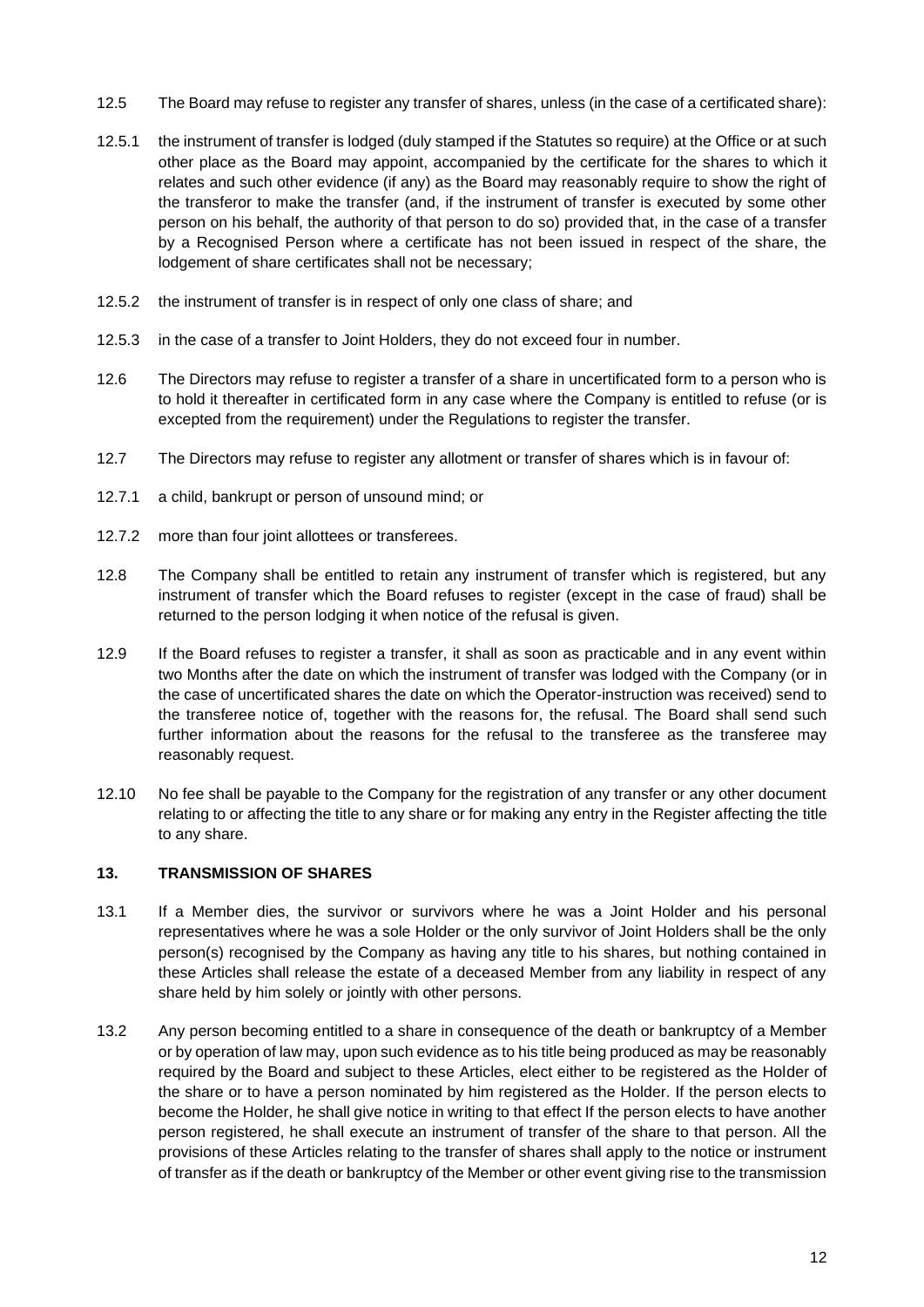had not occurred and the notice or instrument of transfer were an instrument of transfer executed by the Member.

13.3 Any person becoming entitled to a share in consequence of the death or bankruptcy of a Member or by operation of law shall, subject to the requirements of these Articles and to the provisions of this Article, be entitled to receive, and may give a good discharge for, all dividends and other money payable in respect of the share, but he shall not be entitled to receive notice of or to attend or vote at meetings of the Company or at any separate meetings of the Holders of any class of shares or to any of the rights or privileges of a Member until he shall have become a Holder in respect of the share in question. The Board may at any time give notice requiring any such person to elect either to be registered or to transfer the share, and if the notice is not complied with within sixty days, the Board may withhold payment of all dividends and other distributions and payments declared in respect of the share until the requirements of the notice have been complied with.

#### **14. ALTERATION OF SHARE CAPITAL**

- 14.1 The Company may by ordinary resolution alter its share capital in accordance with the Statutes.
- 14.2 A resolution to sub-divide shares may determine that, as between the Holders of such shares resulting from the sub-division, any of them may have any preference or advantage or be subject to any restriction as compared with the others.
- 14.3 Whenever as a result of a consolidation of shares any Members would become entitled to fractions of a share, the Board may deal with the fractions as it thinks fit and in particular may, on behalf of those Members, sell the shares representing the fractions for the best price reasonably obtainable to any person (including, subject to the provisions of the Statutes, the Company) and distribute the net proceeds of sale (subject to retention by the Company of amounts not exceeding £5, the cost of distribution of which would be disproportionate to the amounts involved) in due proportion among those Members, or retain such net proceeds for the benefit of the Company, and in the case of shares in certificated form, the Board may authorise a person to execute an instrument of transfer of the shares to, or in accordance with the directions of, the purchaser, and in the case of shares in uncertificated form, the Board may, to enable the Company to deal with the share in accordance with the provisions of this Article, require the Operator of a Relevant System to convert the share into certificated form; and after such conversion, authorise any person to execute an instrument of transfer and/or take such other steps (including the giving of directions to or on behalf of the Holder, who shall be bound by them) as they think fit to effect the transfer. The transferee shall not be bound to see to the application of the purchase money nor shall his title to the shares be affected by any irregularity in or invalidity of the proceedings relating to the sale.

#### **15. PURCHASE OF OWN SHARES**

- 15.1 The Company may purchase its own shares (including any redeemable shares) but so that no such purchase shall take place save in accordance with the Statutes.
- 15.2 On any purchase by the Company of its own shares, neither the Company nor the Board shall be required to select the shares to be purchased rateably or in any manner as between the Holders of shares of the same class or as between them and the Holders of shares of any other class or in accordance with the rights as to dividends or capital conferred by any class of shares.

#### **16. REDUCTION OF CAPITAL**

Subject to the Act, the Company may from time to time by special resolution reduce its share capital, any capital redemption reserve, any share premium account or any merger reserve in any manner authorised, and subject to any restrictions in the Act.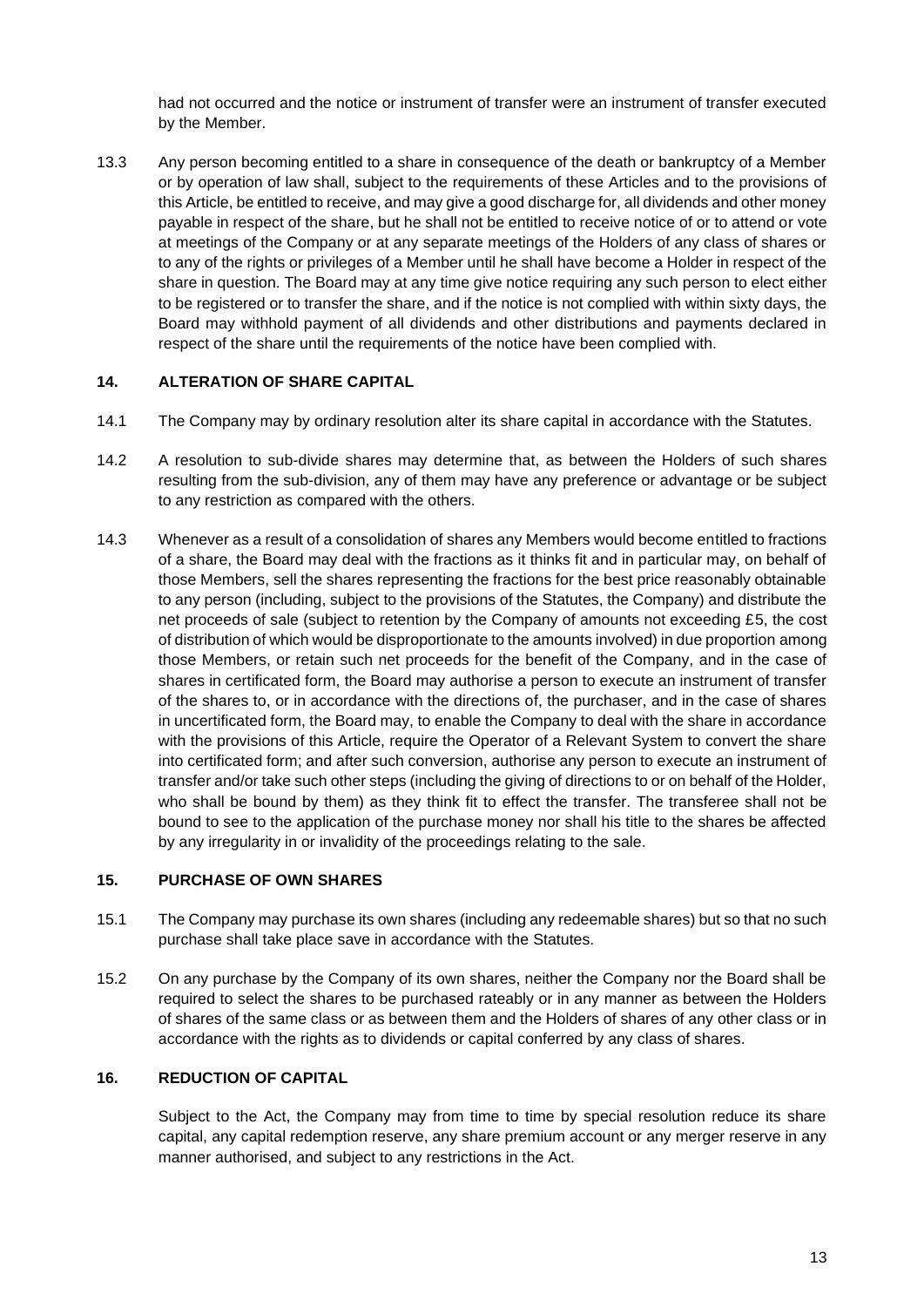### **17. GENERAL MEETINGS**

- 17.1 The Company shall hold an annual general meeting which shall be convened by the Board in accordance with the Statutes.
- 17.2 The Board may convene a general meeting whenever it thinks fit and, on the requisition of Members in accordance with the Statutes, it proceeds to convene a general meeting.
- 17.3 The Board shall determine in relation to each general meeting the means of attendance at and participation in the meeting, including whether the persons entitled to attend and participate in the meeting shall be enabled to do so (subject to Article [18.3\)](#page-16-1) by means of electronic facility or facilities pursuant to Article [18](#page-16-0) (and for the avoidance of doubt, the Board shall be under no obligation to offer or provide such facility or facilities, whatever the circumstances).

### <span id="page-16-0"></span>**18. SIMULTANEOUS ATTENDANCE AND PARTICIPATION BY ELECTRONIC FACILITIES**

- 18.1 The Board may resolve to enable persons entitled to attend and participate in a general meeting to do so partly (but not wholly) by simultaneous attendance and participation by means of electronic facility or facilities, and may determine the means, or all different means, of attendance and participation used in relation to the general meeting. The members present in person or by proxy by means of an electronic facility or facilities (as so determined by the Board) shall be counted in the quorum for, and be entitled to participate in, the general meeting in question. That meeting shall be duly constituted and its proceedings valid if the chair is satisfied that adequate facilities are available throughout the meeting to ensure that members attending the meeting by all means (including the means of an electronic facility or facilities) are able to:
- 18.1.1 participate in the business for which the meeting has been convened;
- 18.1.2 hear all persons who speak at the meeting; and
- 18.1.3 be heard by all other persons attending and participating in the meeting.
- 18.2 If, at any general meeting at which members are entitled to participate by means of electronic facility or facilities determined by the Board pursuant to Article [18,](#page-16-0) any document is required to be on display or to be available for inspection at the meeting (whether prior to or for the duration of the meeting or both), the Company shall ensure that it is available in electronic form to persons entitled to inspect it for at least the required period of time, and this will be deemed to satisfy any such requirement.
- <span id="page-16-1"></span>18.3 All persons seeking to attend and participate in a general meeting by way of electronic facility or facilities shall be responsible for maintaining adequate facilities to enable them to do so. Subject only to the requirement for the chair to adjourn a general meeting in accordance with the provisions of Article [20.9,](#page-19-0) any inability of a person or persons to attend or participate in a general meeting by way of electronic facility or facilities shall not invalidate the proceedings of that meeting.
- 18.4 Nothing in these Articles authorises or allows a general meeting to be held exclusively on an electronic basis.

# **19. NOTICE OF GENERAL MEETINGS**

- 19.1 An annual general meeting shall be called by at least twenty one Clear Days' notice in writing. Unless required by the Statutes, all other general meetings shall be called by at least fourteen Clear Days' notice in writing. The notice shall specify:
- 19.1.1 if the meeting is an annual general meeting, that the meeting is an annual general meeting;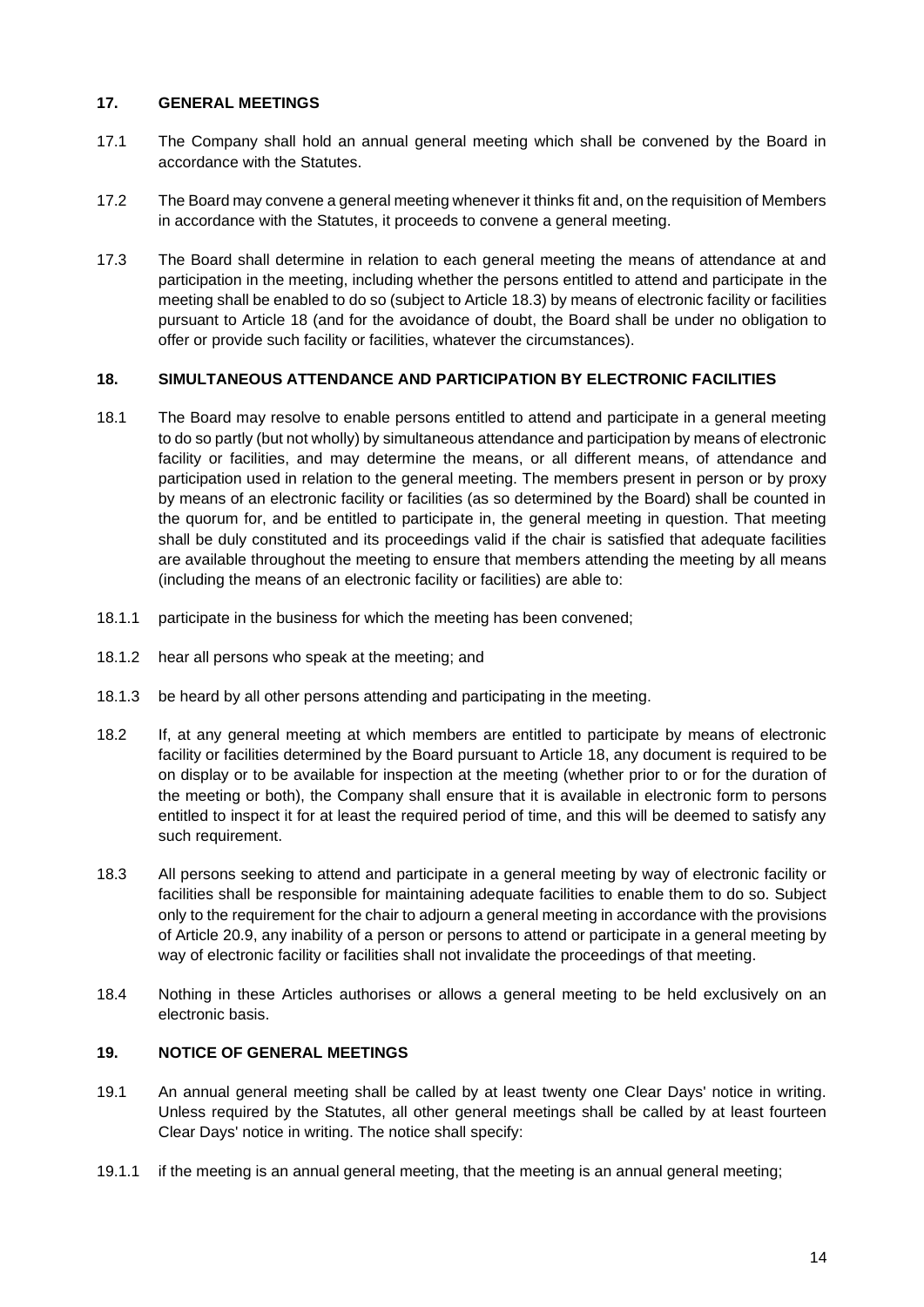- 19.1.2 the day, time and place of the meeting;
- 19.1.3 the general nature of the business to be transacted;
- 19.1.4 if the meeting is convened to consider a special resolution, the intention to propose the resolution as such; and
- 19.1.5 with reasonable prominence, that a Member entitled to attend and vote is entitled to appoint one or more proxies to attend, to speak and to vote instead of him and that a proxy need not also be a Member.
- 19.2 If pursuant to Article [18](#page-16-0) the Board determines that a general meeting shall be held partly by means of electronic facility or facilities, the notice shall:
- 19.2.1 include a statement to that effect;
- 19.2.2 specify the means, or all different means, of attendance and participation thereat, and any access, identification and security arrangements determined pursuant to Articles [20.4](#page-18-0) and [20.5;](#page-18-1) and
- 19.2.3 state how it is proposed that persons attending or participating in the meeting electronically should communicate with each other during the meeting.
- 19.3 Where the Company has given an Electronic Address in any notice of meeting, any document or information relating to proceedings at the meeting may be sent by electronic means to that address, subject to any conditions or limitations specified in the relevant notice of meeting. Subject to the provisions of these Articles and to any rights or restrictions attached to any shares, notices shall be given to all Members, to all persons entitled to a share in consequence of the death or bankruptcy of a Member and to the Directors and Auditors of the Company.
- 19.4 Subject to the provisions of these Articles, to the rights attaching to any class of shares and to any restriction imposed on any Holder, notice of any general meeting shall be given to all Members, the Directors and (in the case of an annual general meeting) the Auditors.
- 19.5 All business that is transacted at a general meeting shall be deemed special, except the following transactions at an annual general meeting:
- 19.5.1 declaring dividends;
- 19.5.2 considering and adopting the annual accounts, the reports of the Directors and Auditors and other documents required to be annexed to the annual accounts;
- 19.5.3 appointing Auditors and fixing the remuneration of the Auditors or determining the manner in which such remuneration is to be fixed; or
- 19.5.4 appointing or re-appointing Directors.
- 19.6 The accidental omission to send a notice of any meeting, or notice of a resolution to be moved at a meeting or (where forms of proxy are sent out with notices) to send a form of proxy with a notice or the failure to give notice due to circumstances beyond the Company's control to any person entitled to receive the same, or the non-receipt of a notice of any meeting or a form of proxy by such a person, shall not invalidate the proceedings at the meeting.
- 19.7 The Board may postpone a general meeting if they consider it impracticable or unreasonable to hold the meeting on the date or at the time or place stated on the notice convening the meeting. Notice of such postponement shall be given in accordance with these Articles.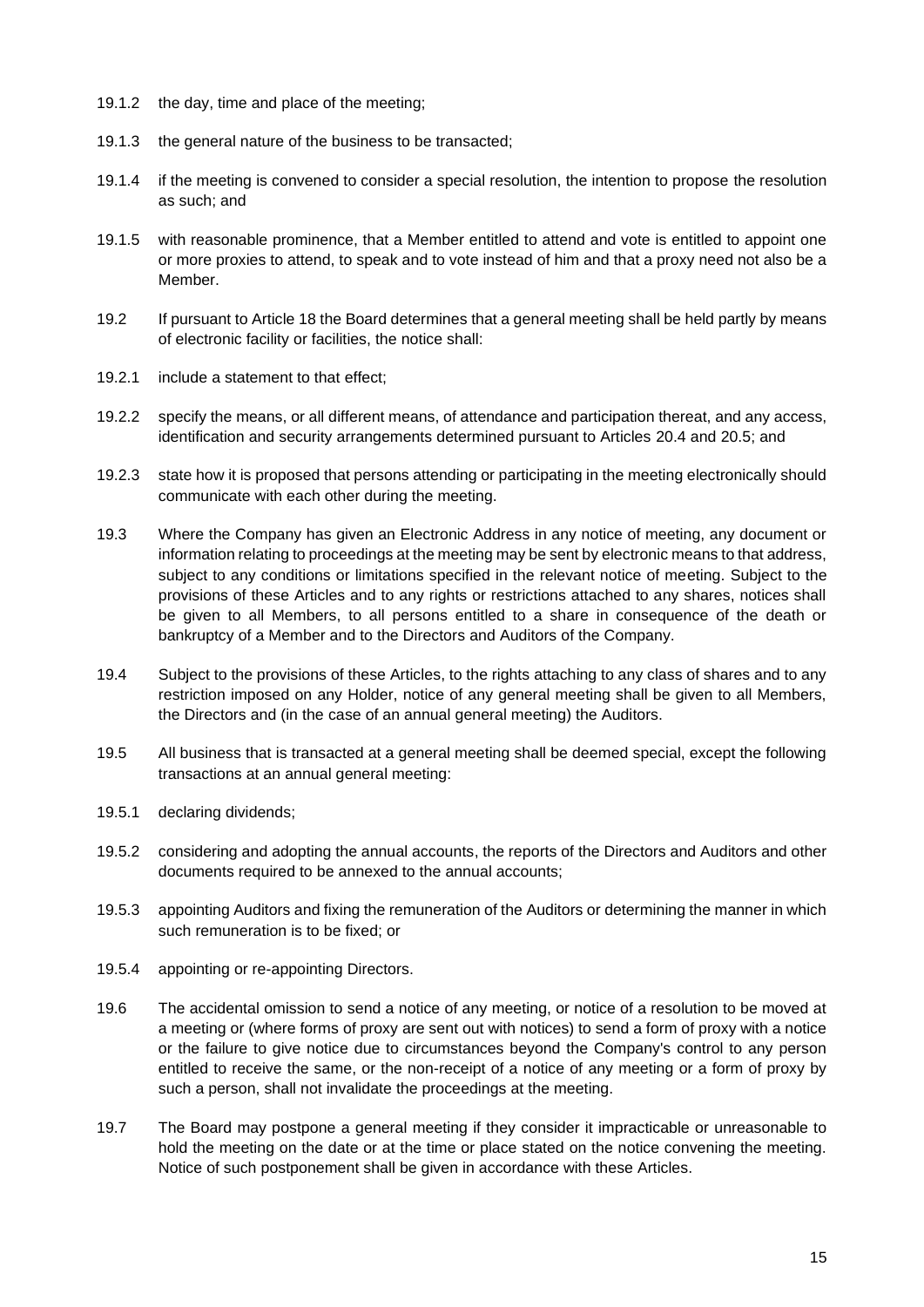#### **20. PROCEEDINGS AT GENERAL MEETINGS**

- 20.1 No business shall be transacted at any general meeting unless a quorum is present but the absence of a quorum shall not preclude the choice or appointment of a chairman in accordance with these Articles (which shall not be treated as part of the business of the meeting). Subject to Article [20.2,](#page-18-2) two Members present in person or by proxy and entitled to vote shall be a quorum for all purposes.
- <span id="page-18-2"></span>20.2 If within fifteen minutes from the time fixed for a meeting a quorum is not present or if during a meeting a quorum ceases to be present, the meeting, if convened on the requisition of Members, shall be dissolved and in any other case it shall stand adjourned to such day and to such time and place (being not less than fourteen nor more than twenty eight days thereafter) as may be fixed by the chairman of the meeting. At such adjourned meeting a quorum shall be two persons present in person being either Members or representatives (in the case of a corporate Member) or proxies appointed by Members in relation to the meeting and entitled to vote. If within fifteen minutes from the time fixed for holding an adjourned meeting a quorum is not present or if during an adjourned meeting a quorum ceases to be present, the adjourned meeting shall be dissolved. The Company shall give at least ten Clear Days' notice (in any manner in which notice of a meeting may lawfully be given from time to time) of any meeting adjourned through lack of a quorum and such notice shall state the quorum requirement.
- 20.3 The chairman of the Board or in his absence the deputy chairman (if any) shall preside as chairman at every general meeting of the Company. If more than one deputy chairman is present they shall agree amongst themselves who is to take the chair, or if they cannot agree, the deputy chairman who has been in office as director longest shall take the chair. If there is no such chairman or deputy chairman or if at any meeting neither the chairman nor the deputy chairman is present within fifteen minutes from the time fixed for holding the meeting or if neither is willing to act as chairman of the meeting, the Directors present shall choose one of their number, or if no Director is present or if all the Directors present decline to take the chair, the Members present in person or by proxy or by corporate representative and entitled to vote shall choose one of their number to be chairman of the meeting.
- <span id="page-18-0"></span>20.4 The Board may implement at general meetings of the Company, such security arrangements as it shall think appropriate to which Members, representatives (in the case of corporate Members) and their proxies shall be subject. The Board shall be entitled to refuse entry to the meeting to any such Member, representative or proxy who fails to comply with such security arrangements.
- <span id="page-18-1"></span>20.5 If a general meeting is held partly by means of an electronic facility or facilities pursuant to Article [18,](#page-16-0) the Board and the chair may make any arrangement and impose any requirement or restriction that is:
- 20.5.1 necessary to ensure the identification of those taking part by means of such electronic facility or facilities and the security of the electronic communication; and
- 20.5.2 in its or his or her view, proportionate to those objectives.

In this respect, the Board may authorise any voting application, system or facility for attendance and participation as it sees fit.

20.6 The chairman of each general meeting of the Company may take such action or give directions for such action to be taken as he considers appropriate to permit the orderly conduct of the business of the meeting as set out in the notice of the meeting.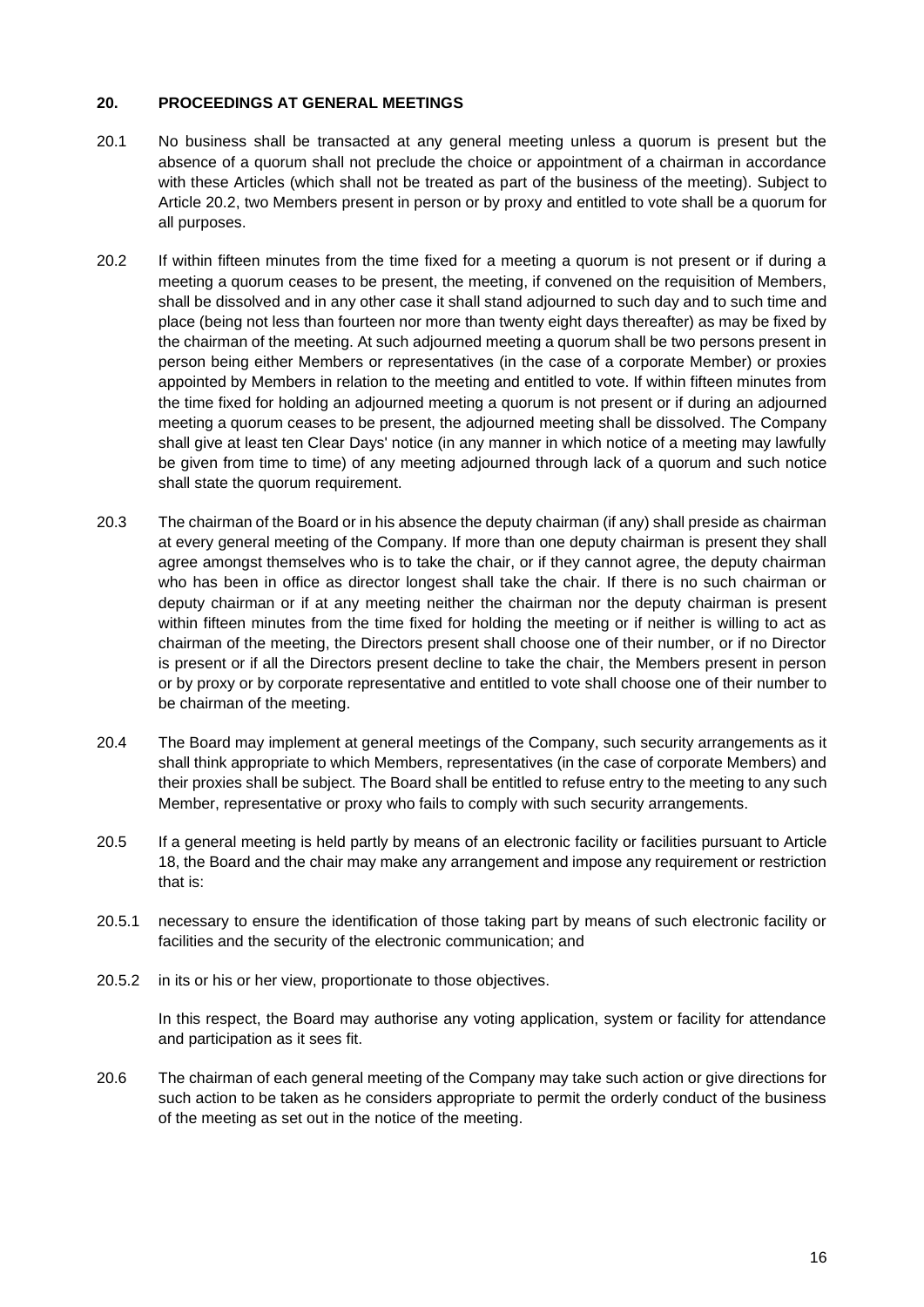- 20.7 Any decision of the chairman of the meeting on matters of procedure or matters arising incidentally from the business of the meeting, and any determination by the chairman of the meeting as to whether a matter is of such a nature, shall be final.
- 20.8 The chairman of the meeting may permit other persons who are not Members of the Company or otherwise entitled to exercise the rights of Members in relation to general meetings to attend (including by means of electronic facility or facilities if applicable) and, at the chairman of the meeting's discretion, speak at a general meeting or at any separate class meeting. Nothing in these Articles shall restrict or exclude any of the powers or rights of a chairman of a meeting which are given by law.
- <span id="page-19-0"></span>20.9 The chairman of a meeting at which a quorum is present may, without prejudice to any other power of adjournment which he may have under these Articles or at common law, with the consent of the meeting (and shall if so directed by the meeting), adjourn the meeting from time to time (or indefinitely) and from place to place and/or from such electronic facility or facilities for attendance and participation to such other electronic facility or facilities. No business shall be transacted at any adjourned meeting except business left unfinished at the meeting from which the adjournment took place. Where a meeting is adjourned for an indefinite period, the time and place for the adjourned meeting shall be fixed by the Board. Whenever a meeting is adjourned for fourteen days or more or for an indefinite period, at least seven Clear Days' notice, specifying the place, the electronic facility or facilities for attendance and participation (if applicable) the day and the time of the adjourned meeting and the general nature of the business to be transacted, shall be given (in any manner in which notice of a meeting may lawfully be given from time to time). Save as provided in these Articles, it shall not otherwise be necessary to give any notice of an adjournment or of the business to be transacted at an adjourned meeting.
- 20.10 If it appears to the chairman that the meeting place specified in the notice convening the meeting is inadequate to accommodate all Members entitled and wishing to attend, the meeting shall nevertheless be duly constituted and its proceedings valid provided that the chairman is satisfied that adequate facilities (including electronic facilities for attendance and participation (if applicable) are available to ensure that any Member who is unable to be accommodated is nonetheless able to participate in the business for which the meeting has been convened and to hear and see all persons present who speak (whether by the use of microphones, loudspeakers, audiovisual communication equipment or otherwise), whether in the meeting place or elsewhere, and to be heard and seen by all other persons so present in the same manner.
- 20.11 A resolution put to the vote at a general meeting held partly by means of electronic facility or facilities shall be decided on a poll, which poll votes may be cast by such electronic means as the Board, in its sole discretion, deems appropriate for the purposes of the meeting. Any such poll shall be deemed to have been validly demanded at the time fixed for the holding of the meeting to which it relates. Subject thereto, at any general meeting a resolution put to a vote of the meeting shall be decided on a show of hands, unless (before or on the declaration of the result of the show of hands) a poll is duly demanded. Subject to the provisions of the Statutes and to the rights attaching to any class of shares, a poll may be demanded:
- 20.11.1 by the chairman of the meeting; or
- 20.11.2 a majority of the Directors present at the meeting; or
- 20.11.3 by at least five Members present all of whom are either Members or proxies or representatives (in the case of a corporate Member) and entitled to vote on the resolution; or
- 20.11.4 by any Member or Members present in person or by proxy or by representative (in the case of a corporate Member) and representing not less than one-tenth of the total voting rights of all the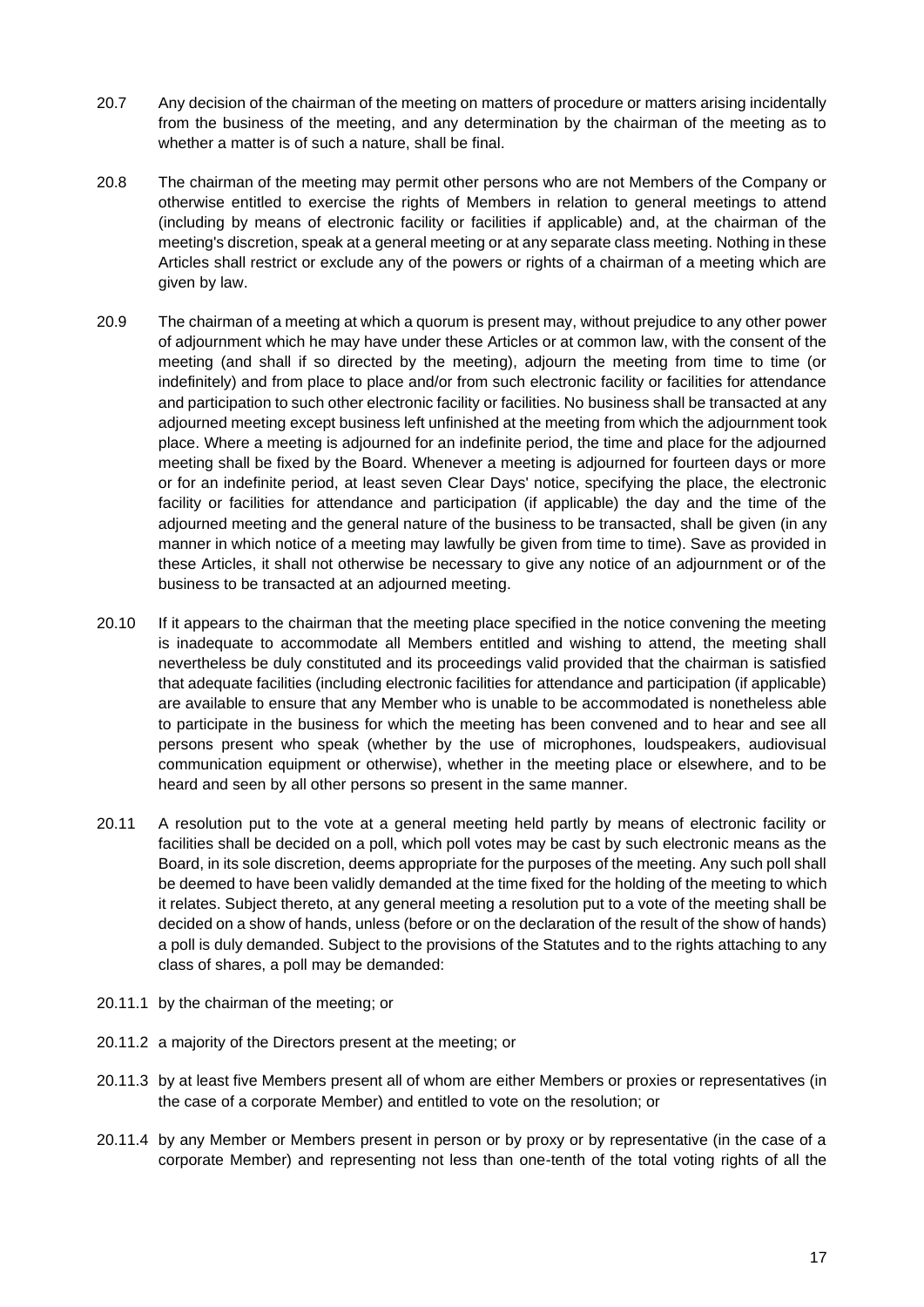Members having the right to vote at the meeting (excluding any voting rights attached to any shares in the Company held as treasury shares); or

- 20.11.5 by a Member or Members present in person or by proxy or by representative (in the case of a corporate Member) holding shares in the Company conferring a right to vote on the resolution, being shares on which an aggregate sum has been Paid up equal to not less than one-tenth of the total sum Paid up on all the shares conferring that right (excluding shares in the Company conferring a right to vote on the resolution which are held as treasury shares).
- 20.12 Unless a poll is so demanded, and the demand is not subsequently withdrawn, a declaration by the chairman of the meeting that a resolution has on a show of hands been carried, or carried unanimously, or by a particular majority, or lost, or not carried by a particular majority and an entry to that effect in the minute book, shall be conclusive evidence of the fact, without proof of the number or proportion of the votes recorded in favour of or against such resolution.
- 20.13 If a poll is duly demanded, it shall be taken where and in such manner as the chairman of the meeting may direct. The chairman may appoint scrutineers (who need not be Members) and fix a time and place for declaring the result of the poll. The result of a poll shall be the decision of the meeting in respect of which it was demanded.
- 20.14 A poll demanded on the election of the chairman of a meeting or on a question of adjournment shall be taken forthwith. A poll demanded on any other question shall be taken at such time and place as the chairman of the meeting directs, but in any case not more than twenty eight days after the meeting at which the poll was demanded, and by such means of attendance and participation (including at such place or places and/or by means of such electronic facility or facilities) as the chair shall direct. Any business other than that upon which a poll has been demanded may be proceeded with pending the completion of the poll. The demand for a poll may be withdrawn at any time before the poll is taken with the consent of the chairman. If a poll is demanded before the declaration of the result of a show of hands and the demand is subsequently duly withdrawn, the meeting shall continue as if the demand had not been made. No notice need be given of a poll not taken forthwith if the time and place at which it is to be taken are announced at the meeting at which it is demanded In any other case, at least seven Clear Days' notice shall be given (in any manner in which notice of a meeting may lawfully be given from time to time) specifying the time and place at which the poll is to be taken.
- 20.15 A Director shall, notwithstanding that he is not a Member, be entitled to attend and speak at any general meeting and at any separate meeting of the Holders of any class of shares in the Company.

#### **21. VOTES OF MEMBERS**

- 21.1 Subject to any special terms as to voting upon which any shares may be issued or may for the time being be held the total number of votes a Member present in person or (being a corporation) who is present by a duly authorised representative or a proxy for a Member has on a show of hands shall be determined in accordance with the Act. On a poll every Member present in person or by proxy or by representative (in the case of a corporate Member) shall have one vote for each share of which he is the Holder, proxy or representative. On a poll, a Member entitled to more than one vote need not, if he votes, use all his votes or cast all the votes in the same way.
- 21.2 For the purposes of determining which persons are entitled to attend or vote at a general meeting and how many votes such persons may cast, the Company may specify in the notice convening the meeting a time, being not more than forty eight hours before the time fixed for the meeting (and for this purpose no account shall be taken of any part of a day that is not a working day), by which a person must be entered on the Register in order to have the right to attend or vote at the meeting.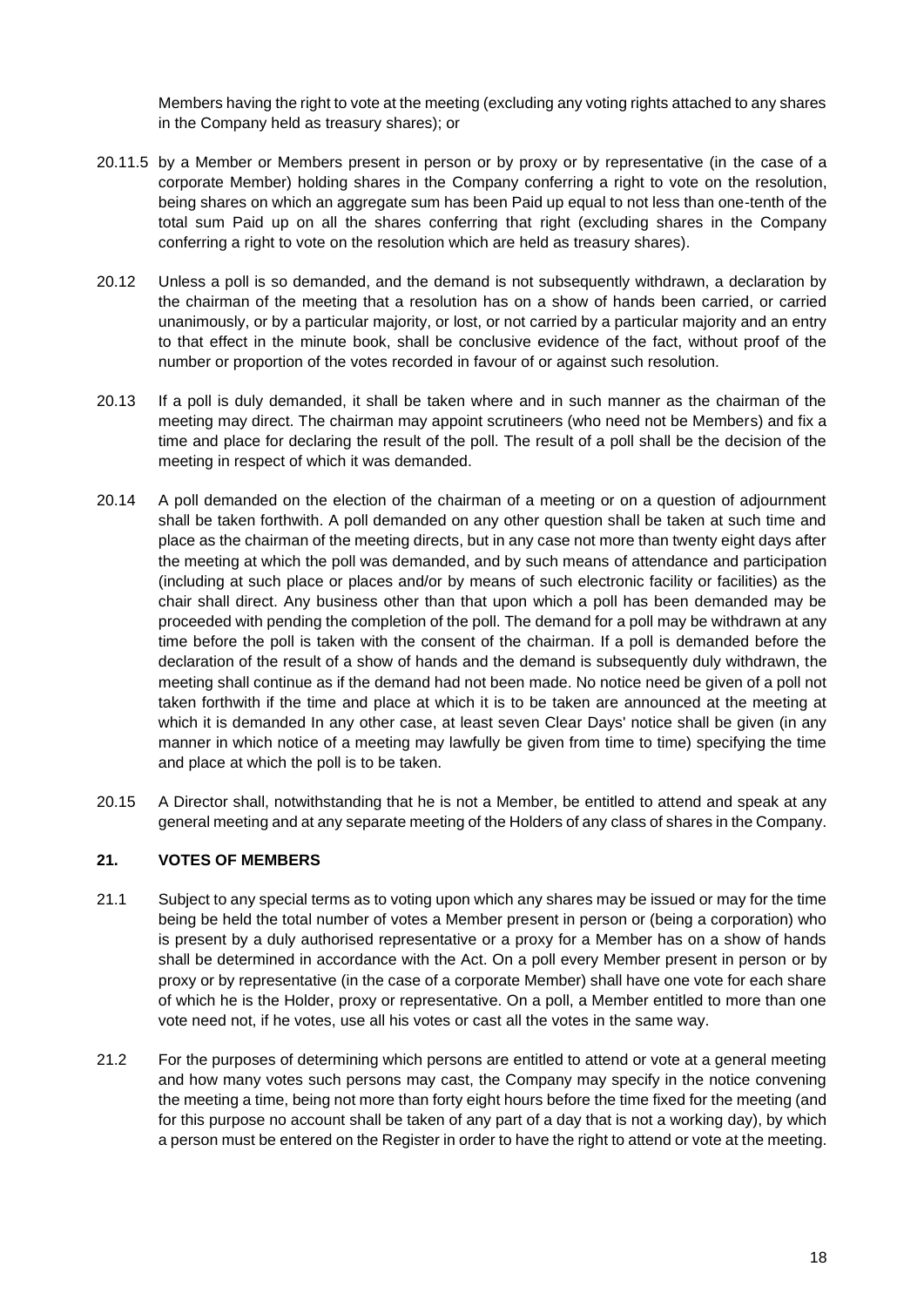- 21.3 In the case of Joint Holders of a share the vote of the senior Holder who tenders a vote, whether in person or by proxy, shall be accepted to the exclusion of the votes of the other Joint Holders, and for this purpose seniority shall be determined by the order in which the names stand in the Register in respect of the joint holding.
- 21.4 A Member in respect of whom an order has been made by any court or official having jurisdiction (whether in the United Kingdom or elsewhere) that he is or may be suffering from mental disorder or is otherwise incapable of running his affairs may vote, whether on a show of hands or on a poll, by his guardian, receiver, curator bonis or other person authorised for that purpose and appointed by the court, and any such guardian, receiver, curator bonis or other person may, on a poll, vote by proxy provided that evidence to the satisfaction of the Board of the authority of the person claiming to exercise the right to vote shall be deposited at the Office, or at such other place as is specified in accordance with these Articles for the deposit of instruments of proxy, not less than forty eight hours before the time appointed for holding the meeting or adjourned meeting at which the right to vote is to be exercised, and in default the right to vote shall not be exercisable.
- 21.5 No Member shall, unless the Board otherwise determines, be entitled to vote at any general meeting or at any separate general meeting of the Holders of any class of shares in the Company unless all calls or other sums presently payable by him in respect of shares in the Company have been paid.
- <span id="page-21-1"></span>21.6 Where, in respect of any shares of the Company, any Holder or any other person appearing to be interested in such shares held by a Member has been issued with a notice pursuant to section 793 of the Act (a statutory notice) and has failed in relation to any shares (the default shares) to comply with the statutory notice and to give the Company the information required by such notice within the prescribed period as defined in Article [21.11.4](#page-22-0) from the date of the statutory notice, then the Board may serve on the Holder of such default shares a notice (a disenfranchisement notice) whereupon the following sanctions shall apply (unless the Board otherwise determines):
- 21.6.1 such Holder shall not with effect from the service of the disenfranchisement notice be entitled in respect of the default shares to be present or to vote (either in person or by representative or by proxy) either at any general meeting or at any separate general meeting of the Holders of any class of shares or on any poll or to exercise any other right conferred by membership in relation to any such meeting or poll; and
- <span id="page-21-0"></span>21.6.2 where such shares represent not less than 0.25 per cent in nominal value of the issued shares of their class (calculated exclusive of treasury shares):
	- (a) any dividend or other monies payable in respect of the default shares shall be withheld by the Company which shall not be under any obligation to pay interest on it and the Holder shall not be entitled under Article [44.17](#page-41-0) to elect to receive shares instead of that dividend;
	- (b) no transfer, other than an excepted transfer (as defined in Article [21.11.4,](#page-22-0) of any shares in certificated form held by the Holder shall be registered unless:
		- (i) the Holder is not himself in default as regards supplying the information required; and
		- (ii) the Holder proves to the satisfaction of the Board that no person in default as regards supplying such information is interested in any of the shares the subject of the transfer,

(and, for the purpose of ensuring this Article [\(b\)](#page-21-0) can apply to all shares held by the Holder, the Company may, in accordance with the Regulations, issue a written notification to the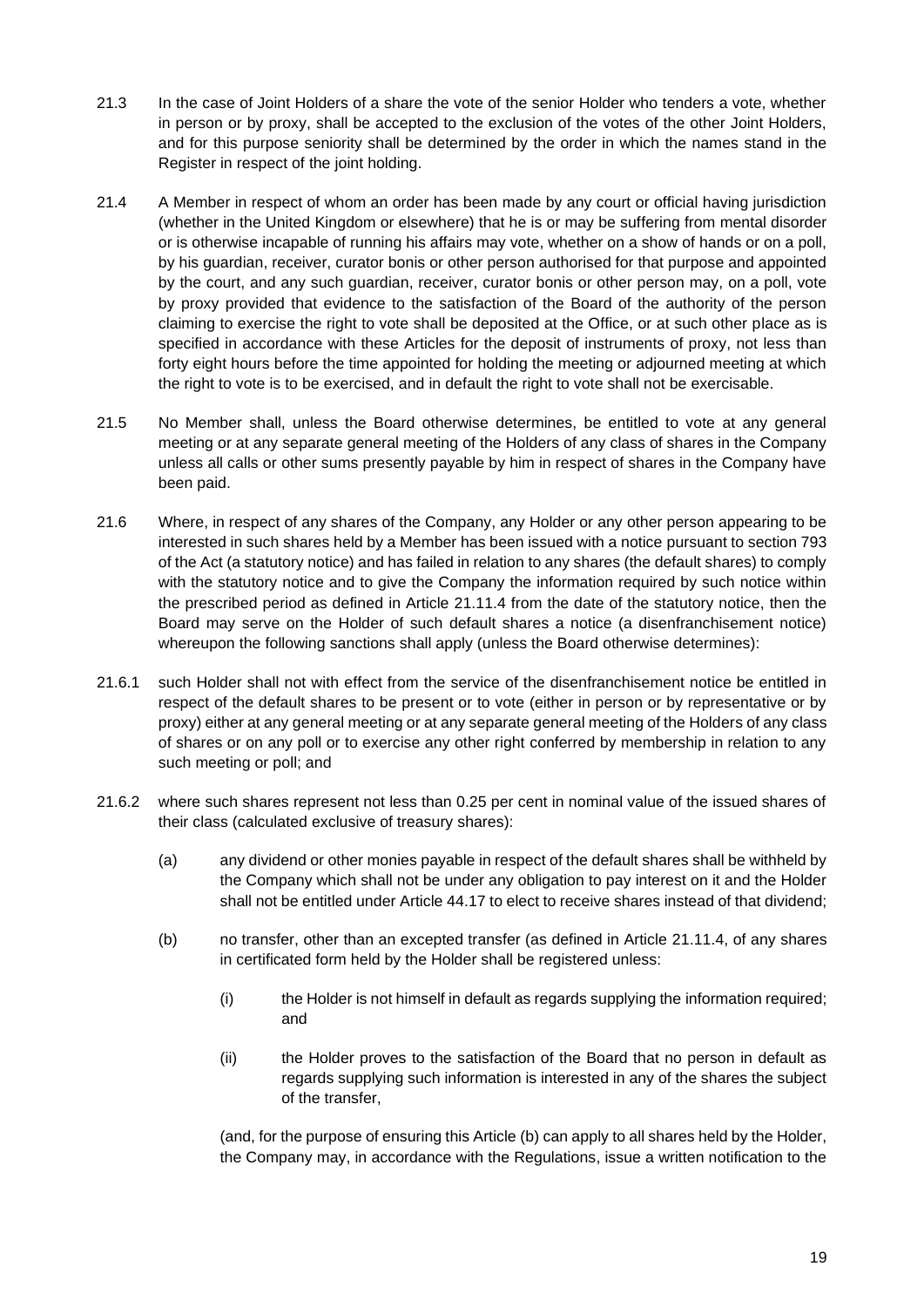Operator requiring the conversion into certificated form of any shares held by the Holder in uncertificated form).

- 21.7 Any new shares in the Company issued in right of default shares shall be subject to the same sanctions as apply to the default shares, and the Directors may make any right to an allotment of the new shares subject to sanctions corresponding to those which will apply to those shares on issue, provided that any sanctions applying.to, or to a right to, new shares by virtue of this Article shall cease to have effect when the sanctions applying to the related default shares cease to have effect (and shall be suspended or cancelled if and to the extent that the sanctions applying to the related default shares are suspended or cancelled) and provided further that Articl[e 21.6](#page-21-1) shall apply to the exclusion of this Article if the Company gives a separate notice under section 793 of the Act in relation to the new shares.
- <span id="page-22-1"></span>21.8 The Company may at any time withdraw a disenfranchisement notice by serving on the Holder of the default shares a notice in writing to that effect (a withdrawal notice), and a disenfranchisement notice shall be deemed to have been withdrawn at the end of the period of seven days (or such shorter period as the Directors may determine) following the earlier of receipt by the Company of the information required by the statutory notice in respect of all the shares to which the disenfranchisement notice related, or receipt by the Company of notice that the shares have been transferred by means of an excepted transfer and the Directors may suspend or cancel any of the sanctions at any time in relation to any shares.
- 21.9 Unless and until a withdrawal notice is duly served in relation thereto or a disenfranchisement notice in relation thereto is deemed to have been withdrawn or the shares to which a disenfranchisement notice relates are transferred by means of an excepted transfer, the sanctions referred to in Articles [21.6](#page-21-1) and [21.8](#page-22-1) shall continue to apply.
- 21.10 Where, on the basis of information obtained from a Holder in respect of any share held by him, the Company issues a notice pursuant to section 793 of the Act to any other person and such person fails to give the Company the information thereby required within the prescribed period and the Board serves a disenfranchisement notice upon such person, it shall at the same time send a copy of the disenfranchisement notice to the Holder of such share, but the accidental omission to do so, or the non-receipt by the Holder of the copy, shall not invalidate or otherwise affect the application of Articles [21.6](#page-21-1) and [21.8.](#page-22-1)
- 21.11 For the purposes of these Articles:
- 21.11.1 a person other than the Holder of a share shall be treated as appearing to be interested in that share if the Holder has informed the Company that the person is or may be so interested or if (after taking into account the said notification and any other relevant notification pursuant to section 793 of the Act) the Company knows or has reasonable cause to believe that the person in question is or may be interested in the share;
- 21.11.2 interested shall be construed as it is for the purpose of section 793 of the Act;
- 21.11.3 reference to a person having failed to give the Company the information required by a notice, or being in default as regards supplying such information, includes:
	- (a) reference to his having failed or refused to give all or any part of it; and
	- (b) reference to his having given information which he knows to be false in a material particular or having recklessly given information which is false in a material particular;
- <span id="page-22-0"></span>21.11.4 the prescribed period means: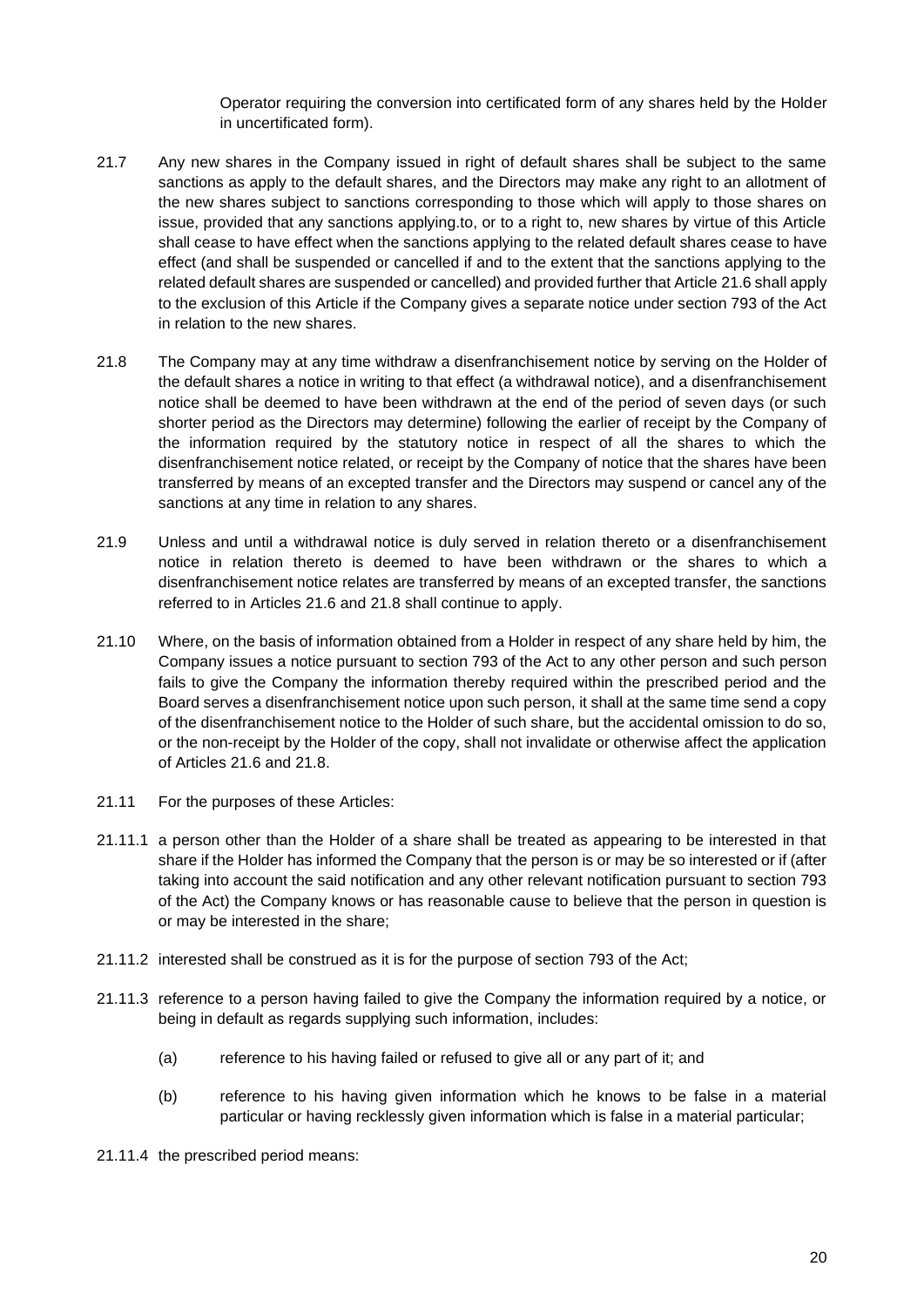- (a) in a case where the default shares represent at least 0.25 per cent of their class, fourteen days; and
- (b) in any other case, twenty eight days; and
- 21.11.5 an excepted transfer means, in relation to any share held by a Holder:
	- (a) a transfer pursuant to acceptance of an offer made to all the Holders (or all the Holders other than the person making the offer and his nominees) of the shares in the Company to acquire those shares or a specified proportion of them, or to all the Holders (or all the Holders other than the person making the offer and his nominees) of a particular class of those shares to acquire the shares of that class or a specified proportion of them; or
	- (b) a transfer in consequence of a sale made through a recognised investment exchange (as defined in FSMA) or any other stock exchange outside the United Kingdom on which the Company's shares are normally traded; or
	- (c) a transfer which is shown to the satisfaction of the Board to be made in consequence of a bona fide sale of the whole of the beneficial interest in the share to a person who is unconnected with the Holder and with any other person appearing to be interested in the share.
- 21.12 Nothing contained in these Articles shall prejudice or affect the right of the Company to apply to the court for an order under section 794 of the Act and in connection with such an application or intended application or otherwise to require information on shorter notice than the prescribed period.
- 21.13 No objections may be raised to the qualification of any person voting at a general meeting except at the meeting or adjourned meeting at which the vote objected to is tendered, and every vote not disallowed at the meeting is valid. Any such objection must be referred to the chairman of the meeting whose decision is final. If a vote is not disallowed by the chairman of the meeting, it is valid for all purposes.
- 21.14 If an amendment shall be proposed to any resolution under consideration but shall in good faith be ruled out of order by the chairman of the meeting, the proceedings on the substantive resolution shall not be invalidated by any error in such ruling. In the case of a resolution proposed as a special resolution, no amendment to it (other than a mere clerical amendment to correct a patent error) may in any event be considered or voted upon.
- 21.15 Invitations to appoint a proxy (whether made by instrument in writing, in electronic form or by Website Communication) shall be in any usual form or in such other form as the Board may approve. Invitations to appoint a proxy shall be sent or made available by the Company to all persons entitled to notice of and to attend and vote at any meeting, and shall provide for voting for and against (or abstain from voting) on all resolutions to be proposed at that meeting other than resolutions relating to the procedure of the meeting. The accidental omission to send or make available an invitation to appoint a proxy or the non-receipt thereof by any Member entitled to attend and vote at a meeting shall not invalidate the proceedings at that meeting. The appointment of a proxy shall be deemed to confer authority to demand, or concur in demanding, a poll and to vote on any amendment of a resolution put to the meeting for which it is given or any procedural resolution, as the proxy thinks fit. A proxy need not be a Member.
- 21.16 The appointment of a proxy shall, if made by instrument in writing, be executed by or on behalf of the appointor. A body corporate may execute an instrument of proxy either under seal or under the hand of two authorised signatories (as defined in the Act) or by a director in the presence of a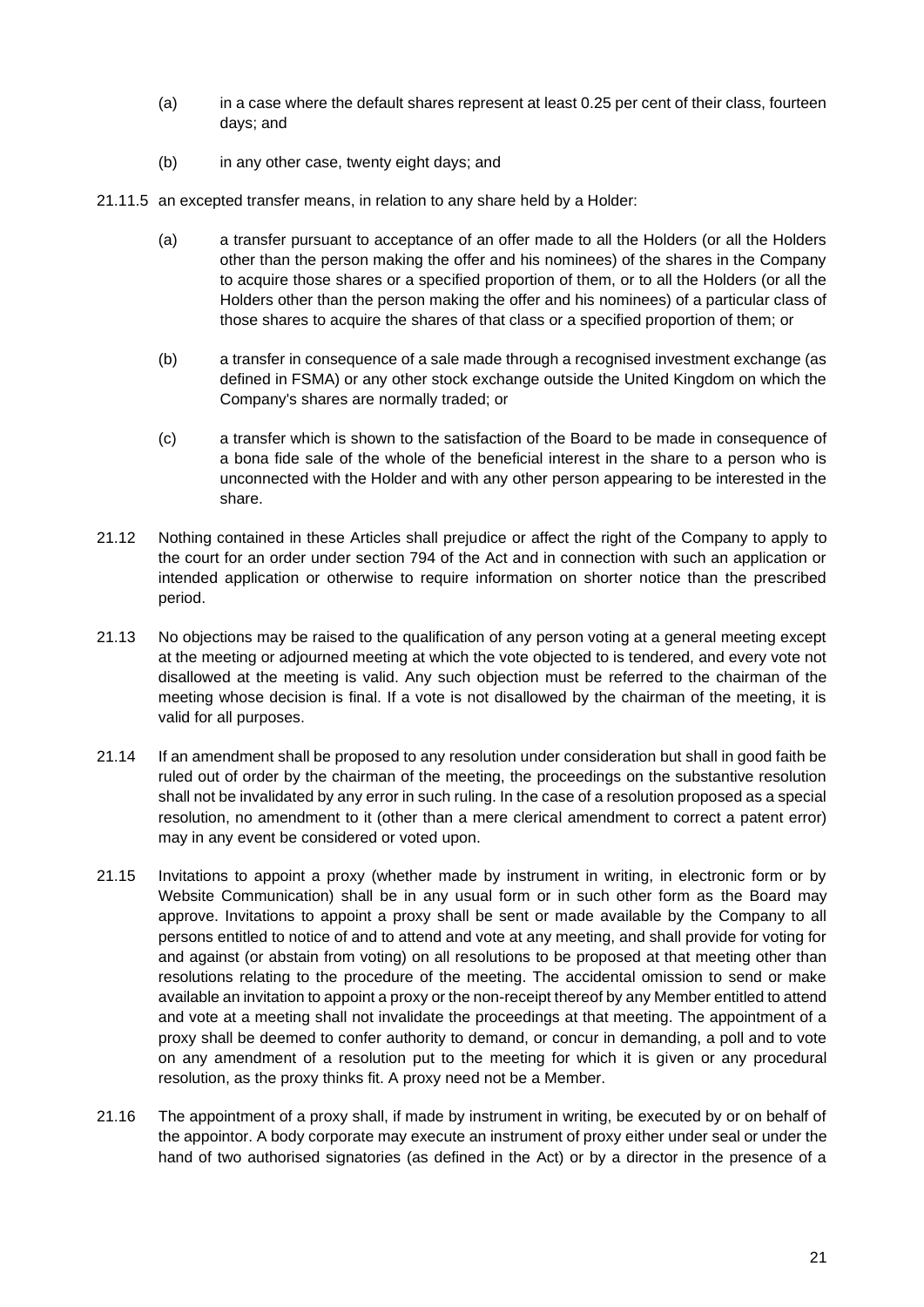witness who attests the signature or by the means provided for pursuant to the corporation constitution and applicable laws.

- 21.17 Where the appointment of a proxy is expressed to have been or purports to have been executed by a duly authorised person on behalf of a Member:
- 21.17.1 the Company may treat the appointment as sufficient evidence of that person to execute the appointment of proxy on behalf of that Member; and
- 21.17.2 the Member shall, if requested by or on behalf of the Company, send or procure the sending of any authority under which the appointment of proxy has been executed, or a certified copy of any such authority to such address and by such time as required under Article [21.22](#page-25-0) and, if the request is not complied with in any respect, the appointment of proxy may be treated as invalid.
- 21.18 If the Directors from time to time so permit, a proxy may be appointed by Electronic Communication to such address as may be notified by or on behalf of the Company for that purpose, or by any other lawful means from time to time authorised by the Directors. Any means of appointing a proxy which is authorised by or under this Article shall be subject to any terms, limitations, conditions or restrictions that the Directors may from time to time prescribe. Without limiting the foregoing, in relation to any shares which are held in uncertificated form, the Directors may from time to time permit appointments of a proxy to be made by means of an Electronic Communication in the form of an Uncertificated Proxy Instruction, and received by such participant in the Relevant System concerned acting on behalf of the Company as the Directors may prescribe, in such form and subject to such terms and conditions as may from time to time be prescribed by the Directors (subject always to the facilities and requirements of the Relevant System concerned), and may in a similar manner permit supplements to, or amendments or revocations of, any such Uncertificated Proxy Instruction to be made by like means. The Directors may in addition prescribe the method of determining the time at which any such properly authenticated dematerialised instruction (and/or other instruction or notification) is to be treated as received by the Company or such participant. The Directors may treat any such Uncertificated Proxy Instruction which purports to be or is expressed to be sent on behalf of a holder of a share as sufficient evidence of the authority of the person sending that instruction to send it on behalf of that Holder.
- 21.19 Any corporation which is a Member may by resolution of its directors or other governing body authorise such person as it thinks fit to act as its representative at any meeting of the Company or of any class of Members of the Company, and (except as otherwise provided in these Articles) the person so authorised shall be entitled to exercise the same powers on behalf of the corporation which he represents as that corporation could exercise if it were an individual Member. The Company may require a certified copy of such a resolution or other equivalent authority document to be delivered at the meeting to the chairman of the meeting or Secretary or any person appointed by the Company to receive such authorisation, and unless such certified copy of such resolution is so delivered the authority granted by such resolution may at the discretion of the Board not be treated as valid. Where certified copies of two or more valid but differing resolutions authorising any person or persons to act as the representative of any corporation pursuant to this Article at the same meeting in respect of the same share are delivered, the resolution, a certified copy of which is delivered to the Company (in accordance with the provisions of this Article) last in time (regardless of the date of such certified copy or of the date upon which the resolution set out therein was passed), shall be treated as revoking and replacing all other such authorities as regards that share, but if the Company is unable to determine which of any such two or more valid but differing resolutions was so deposited last in time, none of them shall be treated as valid in respect of that share. The authority granted by any such resolution shall, unless the contrary is stated in the certified copy thereof delivered to the Company pursuant to this Article, be treated as valid for any adjournment of any meeting at which such authority may be used as well as at such meeting.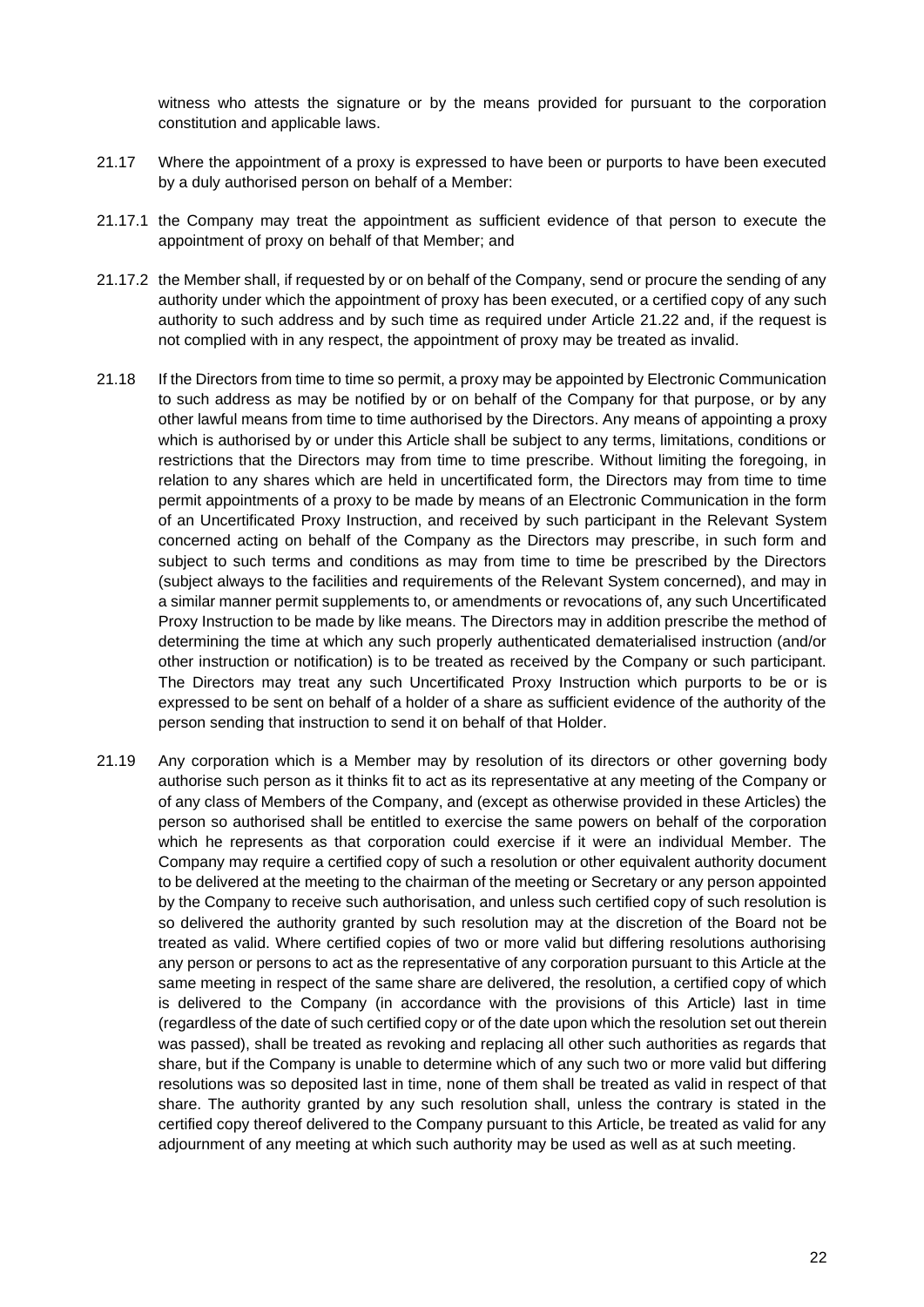- 21.20 A vote given or poll demanded by a corporate representative shall be valid notwithstanding that he is no longer authorised to represent the Member unless notice of the termination was delivered in writing to the Company at such place or address and by such time as is specified in Article [21.22](#page-25-0) for the receipt of an appointment of proxy.
- 21.21 A corporation which is a Member may authorise more than one person to act as its representative pursuant to this Article in respect of any meeting or meetings, and such a Member who holds different classes of shares may so authorise one or more different persons for each class of shares held.
- <span id="page-25-0"></span>21.22 The appointment of proxy and the power of attorney or other written authority (if any) under which it is signed, or a copy of any such power or written authority certified notarially or in any other manner approved by the Directors, shall:
- 21.22.1 in the case of an appointment otherwise than by Electronic Communication, be deposited at the Office (or at such other place as shall be specified in the notice of meeting or in any instrument of proxy or other document accompanying the same); and
- 21.22.2 in the case of an appointment by Electronic Communication where an address has been specified for the purpose of receiving appointments by Electronic Communication (i) in the notice convening the meeting, (ii) in any instrument of proxy sent out by the Company in relation to the meeting or (iii) in any invitation contained in an Electronic Communication to appoint a proxy issued by the Company in relation to the meeting, be received at such address,

not less than forty eight hours before the time appointed for holding the meeting or adjourned meeting at which the person named in the appointment proposes to vote or in the case of a poll taken more than forty eight hours after it was demanded, not less than twenty four hours before the time appointed for taking the poll, and (save as otherwise provided in this Article) unless so deposited or received the appointment of proxy shall not be treated as valid. The Directors may specify in the notice convening the meeting that in determining the time for delivery of proxies pursuant to this Article, no account shall be taken of any part of any day that is not a working day. Where a poll is not taken forthwith but is taken less than forty eight hours after it was demanded, the appointment of proxy together with any other documents required to be deposited or received pursuant to this Article [21.22](#page-25-0) shall nevertheless be deemed to have been duly deposited if:

- (a) in the case of an appointment otherwise than by Electronic Communication, they are delivered at the meeting at which the poll was demanded to the chairman or the Secretary or to any Director; or
- (b) in the case of an appointment by Electronic Communication, they are received at the address notified by the Company for such purposes,

in each case, at any time prior to the commencement of such meeting and, if so delivered or received, the instrument of proxy shall be treated as valid. In calculating the periods mentioned in this Article no account shall be taken of any part of a day that is not a working day.

21.23 The deposit, delivery or receipt of an appointment of proxy shall not preclude a Member from attending and voting at the meeting or at any adjourned meeting. When two or more valid but differing appointments of proxy are deposited, delivered or received in respect of the same share for use at the same meeting, the one which is deposited with, delivered to or received by the Company (in accordance with the provisions of this Article) last in time (regardless of the date of its making or transmission) shall be treated as revoking and replacing any others as regards that share, but if the Company is unable to determine which of any such two or more valid but differing instruments of proxy was so deposited, delivered or received last in time, none of them shall be treated as valid in respect of that share.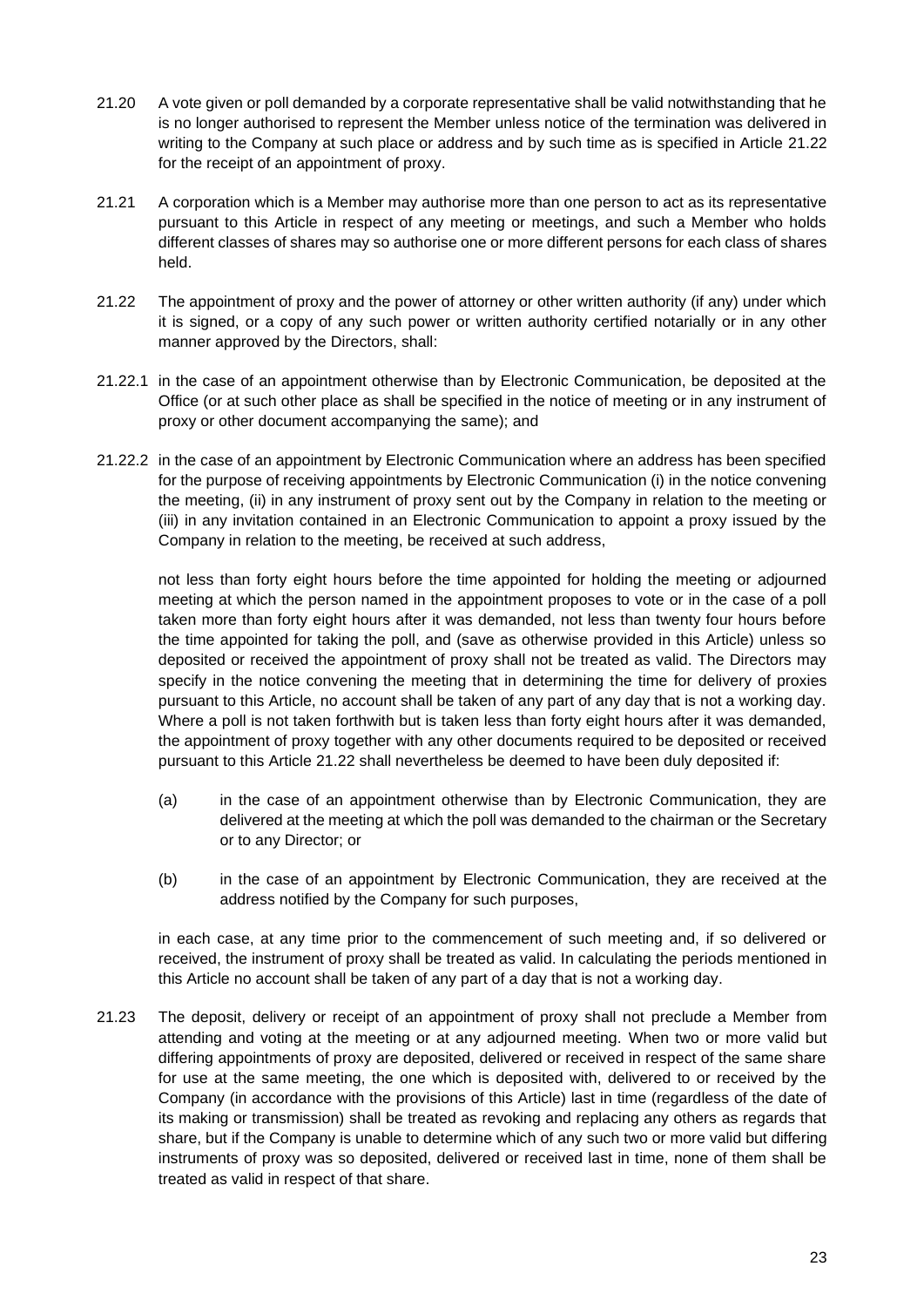- 21.24 No appointment of proxy shall be valid after the expiration of twelve Months from the date stated in it as the date of its making or transmission. The appointment of proxy shall, unless the contrary is stated, be valid as well for any adjournment of the meeting as for the meeting to which it relates.
- 21.25 Any vote cast by a proxy who does not vote in accordance with any instructions given by the Member by whom he is appointed shall be treated as being valid and the Company shall not be bound to enquire whether a proxy has complied with the instructions he has been given.
- 21.26 A vote given or poll demanded by proxy or by the duly authorised representative of a corporation shall be valid, notwithstanding the previous determination of the authority of the person voting or demanding a poll, unless notice of the determination shall have been received by the Company at the Office (or other place at which the appointment of proxy was duly deposited, delivered or received in accordance with Article [21.22\)](#page-25-0) before the commencement of the meeting or adjourned meeting at which the appointment of proxy is used, or, in the case of a poll taken otherwise than on the same day as the meeting or adjourned meeting, at the time appointed for taking the poll.

### **22. POWERS OF THE BOARD**

- 22.1 Subject to the provisions of the Statutes, these Articles and any directions given by special resolution, the business of the Company shall be managed by the Board which may exercise all the powers of the Company. No alteration of these Articles and no directions given by special resolution shall invalidate any prior act of the Board which would have been valid if such alteration had not been made or such direction had not been given. The general powers given by this Article shall not be limited or restricted by any special authority or power given to the Board by any other Article. A meeting of the Board at which a quorum is present may exercise all of the powers exercisable by the Directors.
- 22.2 The Board may from time to time make such arrangements as it thinks fit for the management and transaction of the Company's affairs in the United Kingdom or elsewhere and may for that purpose appoint local boards, managers, managing agents, valuers, inspectors and agents and delegate to them any of the powers, authorities and discretions vested in the Board (other than the power to borrow and make calls) with power to sub-delegate and may authorise the members of any local board or any of them to fill any vacancies therein and to act notwithstanding such vacancies. Any such appointment or delegation may be made upon such terms and subject to such conditions as the Board thinks fit. The Board may at any time remove any person so appointed and may vary or annul such delegation, but no person dealing in good faith and without notice of such removal, variation or annulment shall be. affected by it.
- 22.3 The Board may from time to time by power of attorney appoint any company, firm or person, or any fluctuating body of persons, whether nominated directly or indirectly by the Board, to be the attorney or attorneys of the Company for such purposes and with such powers, authorities and discretions (not exceeding those vested in or exercisable by the Board under these Articles) and for such period and subject to such conditions as it may think fit. Any such power of attorney may contain such provisions for the protection or convenience of persons dealing with any such attorney as the Board may think fit and may also authorise any such attorney to sub-delegate all or any of the powers, authorities and discretions vested in him. The Board may revoke or vary any such appointment, but no person dealing in good faith and without notice of such revocation or variation shall be affected by it.
- <span id="page-26-0"></span>22.4 The Board may delegate any of its powers to any committee consisting of one or more Directors. It may also delegate to any Director holding any executive office or any other Director such of its powers as it considers desirable to be exercised by him. Any such delegation may be made subject to any conditions the Board may impose and either collaterally with or to the exclusion of its own powers and may be revoked or altered, but no person dealing in good faith and without notice of such revocation or variation shall be affected by it. Subject to any such conditions, the proceedings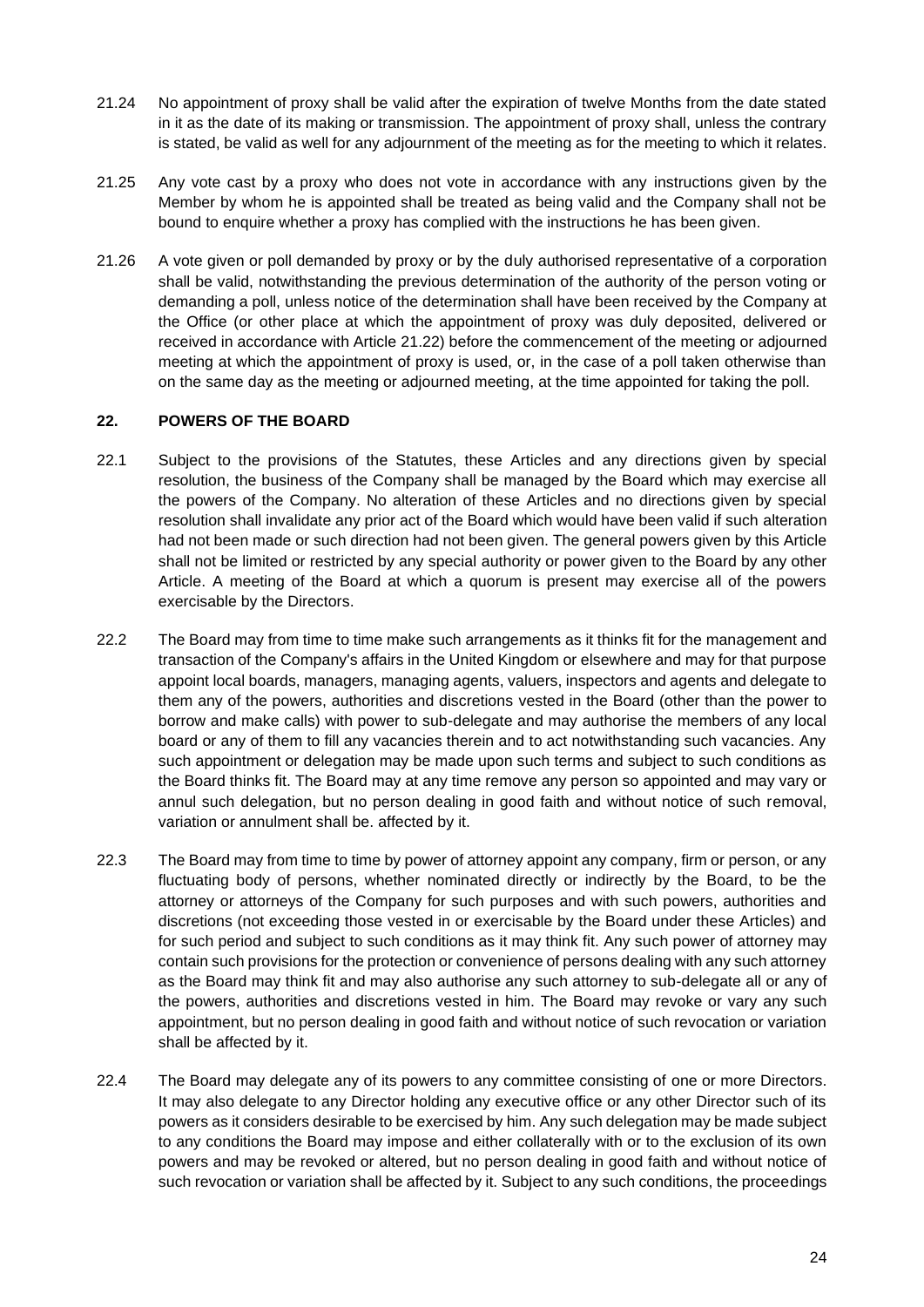of a committee with two or more members shall be governed by these Articles regulating the proceedings of the Board so far as they are capable of applying. If any such committee determines to co-opt persons other than Directors onto such committee, the number of such co-opted persons shall be less than one-half of the total number of members of the committee and no resolution of the committee shall be effective unless a majority of the members of the committee present at the meeting concerned are Directors.

#### **23. BORROWING POWERS**

The Directors may exercise all the powers of the Company to borrow money, and to mortgage or charge its undertaking, property and assets (present and future) and uncalled capital and, subject to the Statutes, to issue debentures and other securities, whether outright or as collateral security, for any debt, liability or obligation of the Company or of any third party.

### <span id="page-27-0"></span>**24. NUMBER AND QUALIFICATION OF DIRECTORS**

- 24.1 Unless and until otherwise determined by ordinary resolution of the Company, the Directors (other than alternate Directors) shall be not less than two in number.
- 24.2 A Director shall not be required to hold any shares of the Company by way of qualification.
- 24.3 If the number of Directors is reduced below the minimum number fixed in accordance with these Articles, the Directors for the time being may act for the purpose of filling up vacancies in their number or of calling a general meeting of the Company, but not for any other purpose. If there are no Directors able or willing to act, then any two Members may summon a general meeting for the purpose of appointing Directors.
- 24.4 No person other than a Director retiring (or, if appointed by the Board, vacating office) at the meeting shall, unless recommended by the Board, be eligible for election to the office of a Director at any general meeting, unless not less than seven nor more than forty two days before the day fixed for the meeting there shall have been left at the Office addressed to the Secretary notice in writing by a Member entitled to be present and vote at the meeting for which such notice is given of his intention to propose such person for election, and also notice in writing signed by the person to be proposed of his willingness to be Elected. The notice from the Member shall give the particulars in respect of that person which would (if he were Elected) be required to be included in the Company's register of Directors.

#### **25. ELECTION, APPOINTMENT AND RETIREMENT BY ROTATION**

- 25.1 Subject to Article [24,](#page-27-0) the Company may by ordinary resolution elect a person who is willing to act to be a Director either to fill a vacancy or as an additional Director, but so that the total number of Directors shall not at any time exceed the maximum number fixed by these Articles.
- 25.2 A resolution for the election of two or more persons as Directors by a single resolution shall not be moved at any general meeting unless a resolution that it shall be so moved has first been agreed to by the meeting without any vote being given against it, and any resolution moved in contravention of this provision shall be void. For the purposes of this Article, a motion for approving a person's appointment or for nominating him for appointment shall be treated as a motion for his appointment.
- <span id="page-27-1"></span>25.3 The Board shall have power to appoint any person who is willing to act as a Director and is permitted by law to do so to be a Director, either to fill a casual vacancy or as an addition to the existing Board. Any director so appointed shall, subject to the provisions of these Articles, hold office only until the dissolution of the annual general meeting of the Company next following such appointment (unless he is re-Elected during such meeting), save that if he was appointed after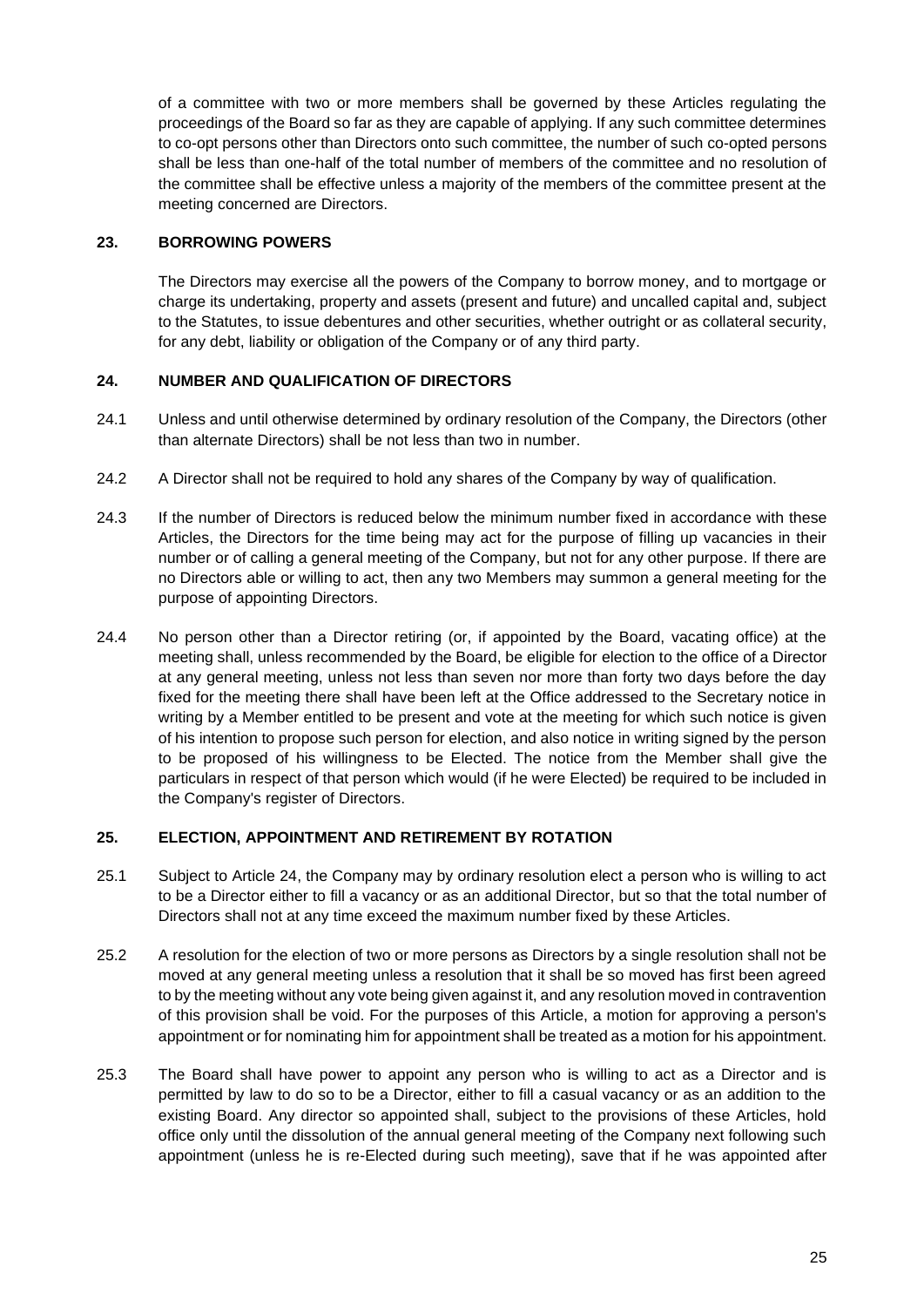notice of such annual general meeting was given, he shall hold office until the dissolution of the next following annual general meeting (unless he is re-Elected during such meeting).

- <span id="page-28-0"></span>25.4 At each annual general meeting of the Company, one-third of the Directors who are subject to retirement by rotation or, if their number is not three or a multiple of three, the number nearest to but not exceeding one-third shall retire from office but so that, if there are fewer than three Directors who are subject to retirement by rotation, one shall retire from office.
- 25.5 In addition to the Directors required to retire by rotation under Article [25.4](#page-28-0) (as determined in accordance with Article [25.6\)](#page-28-1), there shall also be required to retire by rotation any Director who at an annual general meeting of the Company shall have been a Director at each of the preceding two annual general meetings of the Company, provided that:
- 25.5.1 he was not appointed or reappointed at either such annual general meeting; and
- 25.5.2 he has not otherwise ceased to be a Director (whether by resignation, retirement, removal or otherwise) and been reappointed by general meeting of the Company at or since either such annual general meeting.
- <span id="page-28-1"></span>25.6 Subject to the provisions of the Statutes and of these Articles, the Directors subject to retire by rotation at each annual general meeting shall:
- 25.6.1 exclude any director appointed by the Board pursuant to Article [25.3](#page-27-1) after the dissolution of the preceding annual general meeting; and
- 25.6.2 include, so far as necessary to obtain the number required, first, any Director who wishes to retire and not offer himself for re-election, and secondly, those Directors who have been longest in office since their last appointment or reappointment. As between two or more Directors who have been in office an equal length of time, the Director to retire shall, in default of agreement between them, be determined by lot.
- 25.7 The Directors to retire on each occasion (both as to number and identity) shall be determined by the composition of the board at the start of business on the date of the notice convening the annual general meeting, even though the number or identity of the directors after that time but before the close of the meeting may change.
- 25.8 A retiring Director shall be eligible for re-election. If he is not Elected or deemed to be Elected, he shall hold office until the meeting elects someone in his place or, if it does not do so, until the end of the meeting.

#### **26. RESIGNATION AND REMOVAL OF DIRECTORS**

- 26.1 A Director may resign his office either by notice in writing submitted to the Board or, if he shall in writing offer to resign, if the other Directors resolve to accept such offer.
- 26.2 The Company may, by ordinary resolution at a meeting of which special notice has been given, in accordance with section 312 of the Act, remove any Director before the expiration of his period of office notwithstanding anything in these Articles or in any agreement between the Company and such Director. Such removal shall be without prejudice to any claim which such Director may have for damages for breach of any contract of service between him and the Company. Subject to these Articles, the Company may, by ordinary resolution, appoint another person who is willing to act as a Director, and is permitted by law to do so, to be a Director instead of him. A person so appointed shall be treated, for the purposes of determining the time at which he or any other Director is to retire, as if he had become a Director on the day on which the Director in whose place he is appointed was last appointed or reappointed a Director.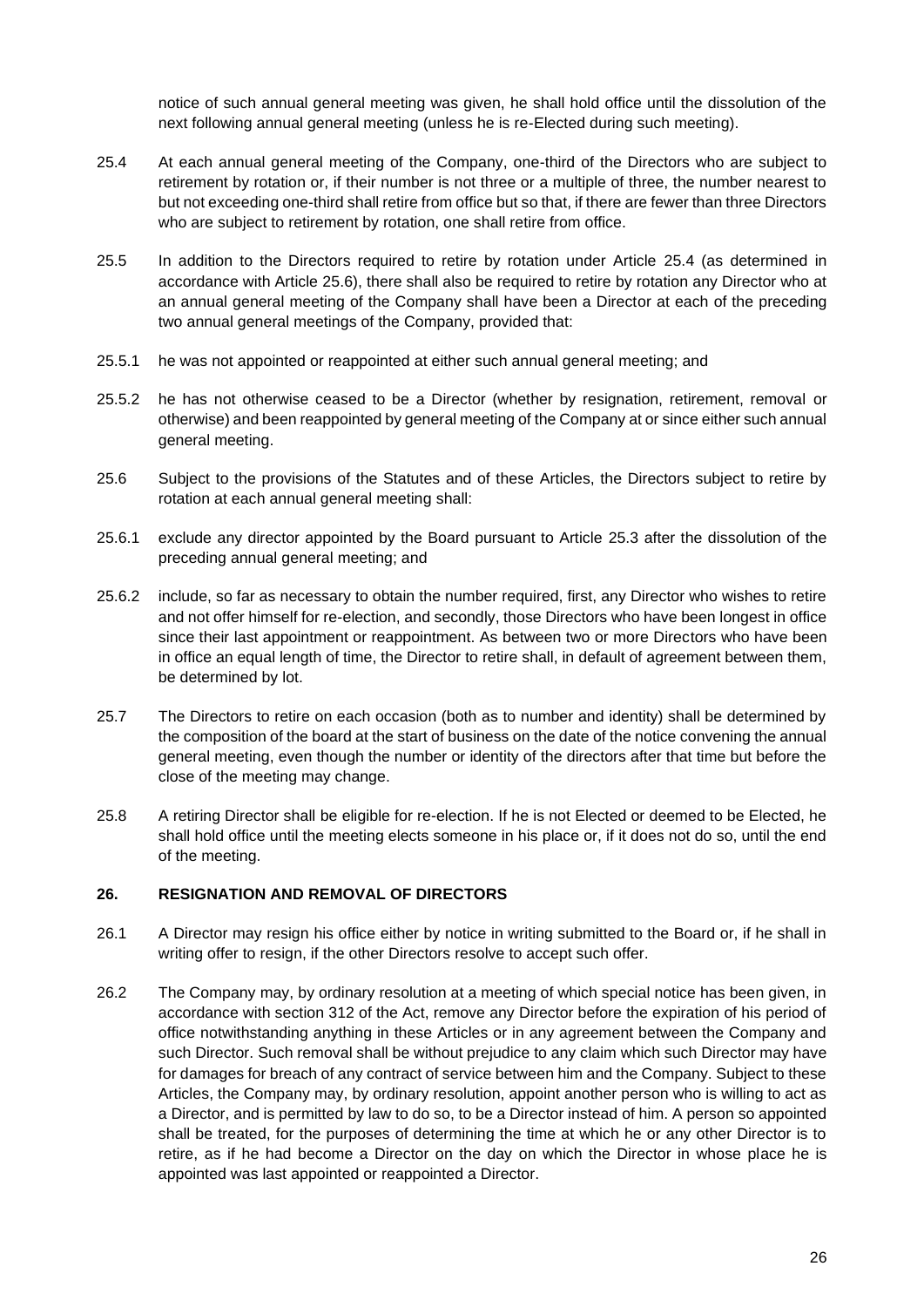- <span id="page-29-0"></span>26.3 A Director may be removed from office if he:
- 26.3.1 receives written notice signed by not less than a majority of the other Directors removing him from office without prejudice to any claim which such Director may have for damages for breach of any contract of service or letter of appointment between him and the Company; or
- 26.3.2 in the case of a Director who holds any executive office, ceases to hold such office (whether because his appointment is terminated or expires) and the majority of the other Directors resolve that his office be vacated.

#### <span id="page-29-1"></span>**27. VACATION OF OFFICE**

- 27.1 Without prejudice to the other provisions of these Articles, the office of a Director shall be vacated if the Director:
- 27.1.1 becomes bankrupt or the subject of an interim receiving order or makes any arrangement or composition with his creditors generally or applies to the court for an interim order under section 253 of the Insolvency Act 1986 (as amended) in connection with a voluntary arrangement under that Act; or
- 27.1.2 a registered medical practitioner who is treating that person gives a written opinion to the Company stating that that person has become physically or mentally incapable of acting as a director and may remain so for more than three Months; or
- 27.1.3 is absent from meetings of the Board for six consecutive Months without permission of the Board and the Board resolves that his office be vacated; or
- 27.1.4 sends notification to the Company that he is resigning or retiring from his office as Director, and such resignation or retirement has taken effect in accordance with its terms; or
- 27.1.5 ceases to be a Director by virtue of any provision of the Statutes or becomes prohibited by law from being a Director; or
- 27.1.6 his contract for his services as a Director expires or is terminated for any reason and is neither renewed nor a new contract granted within 14 days.
- 27.2 A resolution of the Board declaring a Director to have vacated or have been removed from office under the terms of Articles [26.3](#page-29-0) to [27.1](#page-29-1) shall be conclusive as to the fact and grounds of vacation or removal stated in the resolution.
- 27.3 A Director having vacated or removed from office shall automatically cease to be a member of any Board committees.

#### <span id="page-29-2"></span>**28. REMUNERATION OF NON-EXECUTIVE DIRECTORS**

#### **Ordinary remuneration**

28.1 Unless otherwise determined by the Company by ordinary resolution, the Directors (other than alternate directors) who do not hold executive office shall be paid for their services as directors such aggregate fees (not exceeding £300,000 per annum, or such higher amount as may be approved by ordinary resolution of the Company) as the Board may decide, to be divided among the directors in such proportion and manner as it may determine or, in default of determination, equally.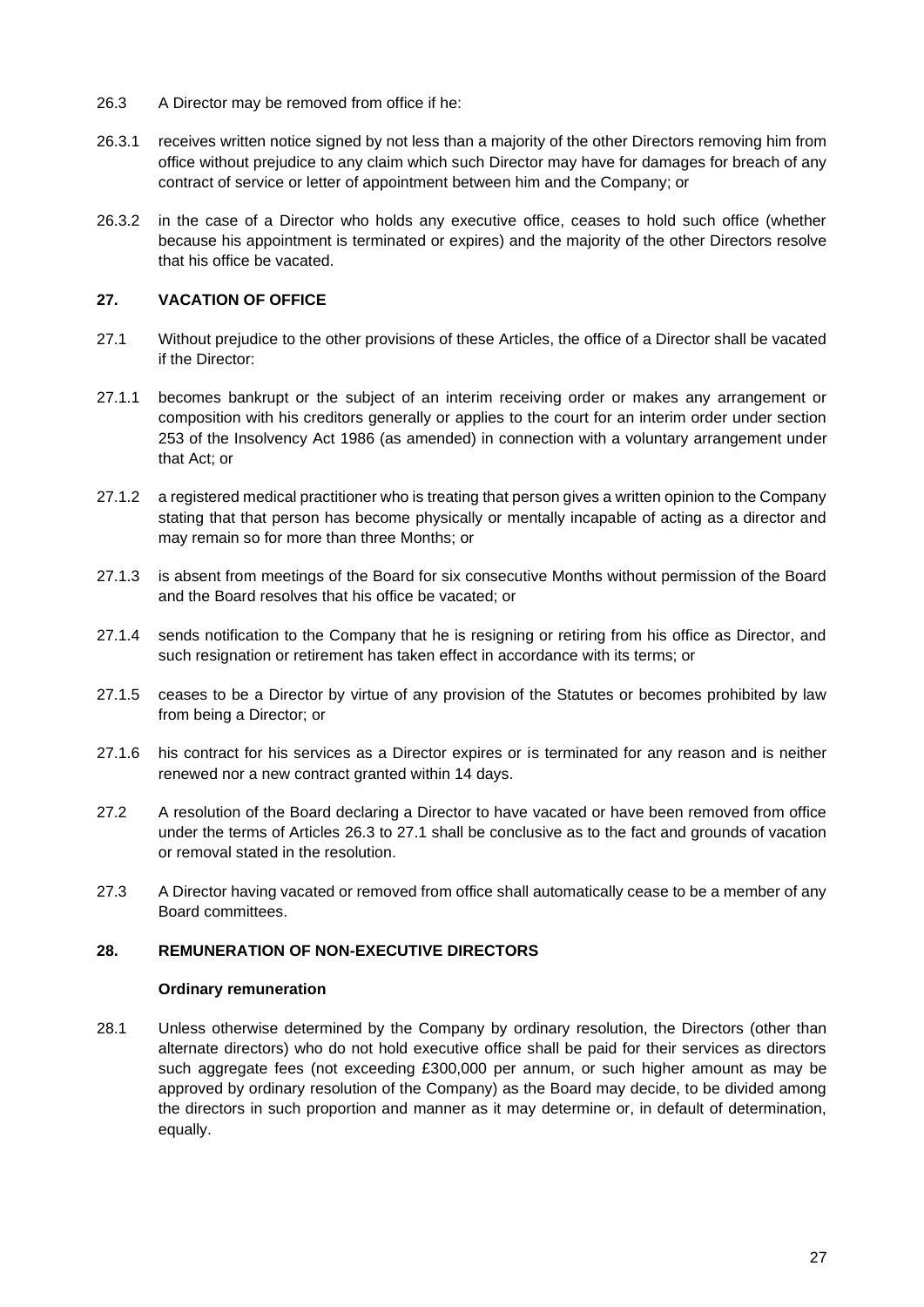28.2 Any fee payable pursuant to this Article [2](#page-29-2)8 shall be deemed to accrue from day to day and shall be distinct from any salary, remuneratio[n or](#page-29-2) other amounts payable to a Director pursuant to other provisions of these Articles.

#### **Additional remuneration**

28.3 Any Director who does not hold executive office and who serves on any committee or who devotes special attention to the business of the Company, or who otherwise performs any services on behalf of the Company or its business which, in the opinion of the board, are outside the scope of the ordinary duties of a Director, may (without prejudice to the provisions of Article [28](#page-29-2) be paid such reasonable additional remuneration for such services, whether by way of additional fees, salary, percentage of profits or otherwise, as the board may from time to time determine

#### **29. CHIEF EXECUTIVE, MANAGING AND EXECUTIVE DIRECTORS**

- 29.1 The Board may from time to time:
- 29.1.1 appoint one or more of its body to the office of chief executive, joint chief executive, managing Director or joint managing Director, or to any other office (except that of auditor) or employment in the Company, for such period (subject to the Statutes and these Articles) and on such terms as it thinks fit, and may revoke such appointment (but so that such revocation shall be without prejudice to any rights or claims which the person whose appointment is revoked may have against the Company by reason of such revocation); and
- 29.1.2 permit any person Elected or appointed to be a Director to continue in any other office or employment held by that person before he was so Elected or appointed.
- 29.2 A Director holding any such office or employment with a member of the Group is referred to in these Articles as an executive Director.
- 29.3 An executive Director shall (subject to the provisions of any contract between him and the Company) be subject to the same provisions as to resignation and removal as the other Directors, and if he ceases from any cause to be a Director he shall cease to hold any office or employment with a member of the Group (but without prejudice to any rights or claims which he may have against the Company by reason of such cessation).
- 29.4 An executive Director shall not be exempt from retirement by rotation, and shall cease to be a Director if he ceases for any reason to hold the office or employment by virtue of which he is termed an executive Director.
- 29.5 The remuneration of any executive Director (whether by way of salary, commission, participation in profits or otherwise) shall be decided by the Board and may be either in addition to or in lieu of any remuneration as a Director.
- 29.6 The Board may entrust to and confer upon any executive Director any of the powers, authorities and discretions vested in or exercisable by it upon such terms and conditions and with such restrictions as it thinks fit, either collaterally with or to the exclusion of its own powers, authorities and discretions and may from time to time revoke or vary all or any of them, but no person dealing in good faith and without notice of the revocation or variation shall be affected by it.

#### **30. DIRECTORS' EXPENSES**

Each Director shall be entitled to be repaid all reasonable travelling, hotel and other expenses properly incurred by him in the performance of his duties as Director, including any expenses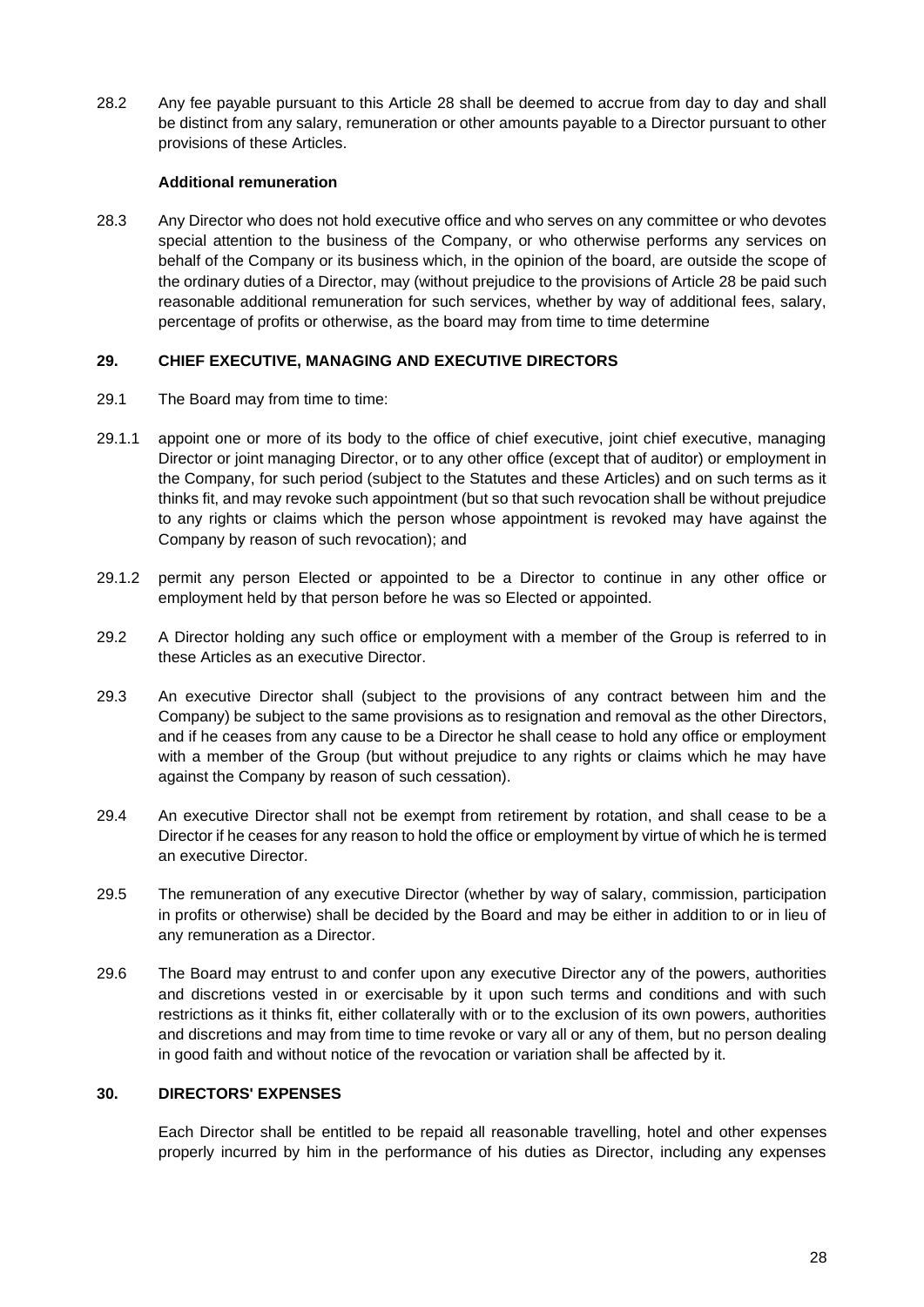incurred in attending meetings of the Board or of any committees or general meetings or separate meetings of the holders of any class of shares or debentures of the Company.

#### **31. ASSOCIATE AND OTHER DIRECTORS**

The Directors may from time to time, and at any time, pursuant to this Article appoint any other persons to any post with such descriptive title including that of Director (whether as associate, executive, group, divisional, departmental, deputy, assistant, local or advisory director or otherwise) as the Directors may determine and may define, limit, vary and restrict the powers, authorities and discretions of persons so appointed and may fix and determine their remuneration and duties and, subject to any contract between him and the Company, may remove from such post any person so appointed. A person so appointed shall not be a Director for any of the purposes of these Articles or of the Statutes, and accordingly shall not be a member of the Board or (subject to Article [22.4\)](#page-26-0) of any committee hereof, nor shall he be entitled to be present at any meeting of the Board or of any such committee except at the request of the Board or of such committee, and if present at such request he shall not be entitled to vote thereat.

## **32. DIRECTORS' GRATUITIES AND PENSIONS**

The Board may exercise all the powers of the Company to provide benefits, whether by the payment of allowances, gratuities or pensions or by insurance or death, sickness or disability benefits or otherwise, for any Director who has held but no longer holds any executive office or employment with the Company or with any body corporate which is or has been a subsidiary undertaking of the Company or a predecessor in business of the Company or of any such subsidiary undertaking, and for any member of his family (including a spouse and a former spouse) or any person who is or was dependent on him, and may (as well before as after he ceases to hold such office or employment) contribute to any fund and pay premiums for the purchase or provision of any such benefit.

#### **33. ALTERNATE DIRECTORS**

- 33.1 Any Director (other than an alternate Director) may appoint another Director, or any other person approved by the Board, to be an alternate Director and may at any time terminate that appointment.
- 33.2 An alternate Director shall (subject to his giving to the Company a postal address within the United Kingdom and, if applicable, an address in relation to which Electronic Communications may be received by him) be entitled to receive notice of all meetings of Directors and of all meetings of committees of Directors of which his appointor is a Member, to attend and vote at any such meeting at which the Director appointing him is not personally present, and generally to perform all the functions of his appointor as a Director in his absence, but it shall not be necessary to give notice of such a meeting to an alternate Director who is absent from the United Kingdom.
- 33.3 An alternate Director shall automatically cease to be an alternate Director if his appointor ceases to be a Director or dies, but, if a Director retires by rotation or otherwise vacates office and is Elected or deemed to have been Elected at the meeting at which he retires, any appointment of an alternate Director made by him which was in force immediately prior to his retirement shall continue after his election. The appointment of an alternate Director shall also automatically cease on the happening of any event which, if he were a Director, would cause him to vacate office.
- 33.4 Any appointment or removal of an alternate Director shall be by notice in writing to the Company signed by the Director making or revoking the appointment or in any other manner approved by the Board. A notice of appointment must contain a statement signed by the proposed alternate that he is willing to act as the alternate of the Director giving the notice.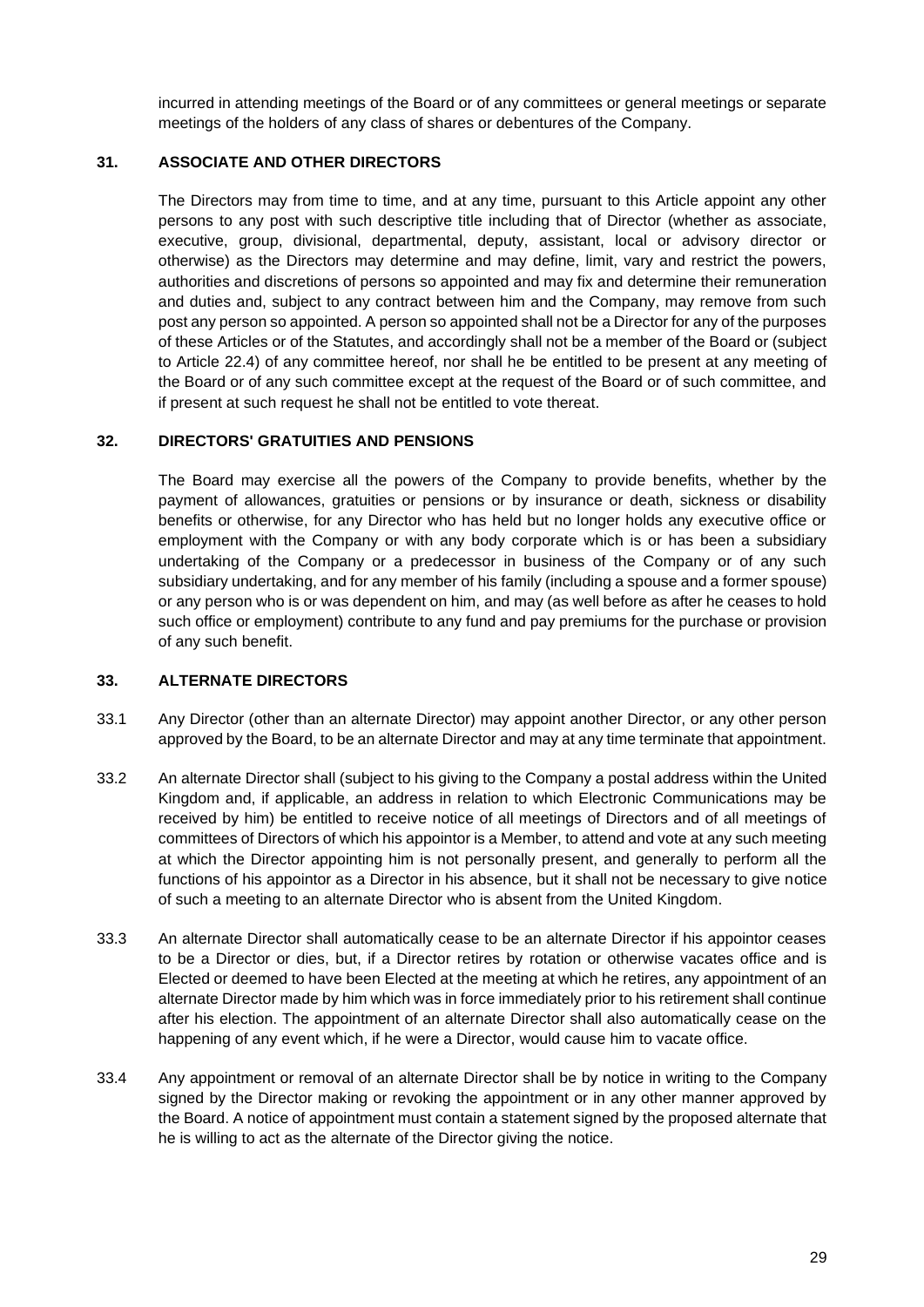- 33.5 Save as otherwise provided in these Articles, an alternate Director shall:
- 33.5.1 be deemed for all purposes to be a Director;
- 33.5.2 alone be responsible for his own acts and defaults;
- 33.5.3 in addition to any restrictions which may apply to him personally be subject to the same restrictions as his appointor; and
- 33.5.4 not be deemed to be the agent of the Director appointing him. An alternate Director may be repaid by the Company such expenses as might properly have been repaid to him if he had been a Director but shall not (unless the Company by ordinary resolution otherwise determines), in respect of his office of alternate Director, be entitled to receive any remuneration or fee from the Company. An alternate Director shall be entitled to be indemnified by the Company to the same extent as if he were a Director.
- 33.6 An alternate Director shall not be required to hold any shares in the Company and shall not be counted in determining any maximum number of Directors permitted by these Articles.

#### **34. PROCEEDINGS OF THE BOARD**

- 34.1 The Board may meet together for the despatch of business, adjourn and otherwise regulate its meetings as it thinks fit. Questions arising at any such meetings shall be determined by a majority of votes. In case of an equality of votes, the chairman of the meeting shall, unless he is not entitled to vote on the resolution in question, have a second or casting vote.
- 34.2 A Director who is also an alternate Director shall be entitled, in the absence of his appointor, to a separate vote on behalf of his appointor in addition to his own vote and an alternate Director who is appointed by two or more Directors shall be entitled to a separate vote on behalf of each of his appointors in the appointor's absence. A Director may, and the Secretary on the requisition of a Director shall, call a meeting of the Board and notice of such meeting shall be deemed to be duly given to each Director if it is given to him personally, by telephone or by word of mouth or sent in writing to him at his last-known address or any other address given by him to the Company for this purpose or sent by way of Electronic Communication to an address for the time being notified by him to the Company for this purpose. It shall not be necessary to give notice of a meeting of the Board to any Director absent from the United Kingdom unless he has requested that notices of Board meetings shall during his absence be given in hard copy form or in electronic form to him at a postal address or Electronic Address notified by him to the Company for that purpose. Such notices, however, need not be given any earlier than notices given to Directors not so absent. A Director may waive notice of any board meeting and any such waiver may be retrospective.
- 34.3 The quorum necessary for the transaction of the business of the Board may be fixed by the Board, and unless so fixed at any other number shall be two. A Director or other person who is present at a meeting of the Board in more than one capacity (that is to say, as both Director and an alternate Director or as an alternate for more than one Director) shall not be counted as two or more for quorum purposes unless at least one other Director or alternate Director is also present.
- 34.4 The continuing Directors or a sole continuing Director may act notwithstanding any vacancies in their number, but, if the number of Directors is less than either the number fixed as the minimum, or the quorum required for a meeting of the Directors (or both) the continuing Directors or Director may act only for the purpose of filling vacancies or of calling a general meeting.
- 34.5 Any Director or alternate Director may validly participate in a meeting of the Board or a committee of the Board through any telephone or video conference or similar form of communication equipment or any electronic or technology platform or facility provided that all persons participating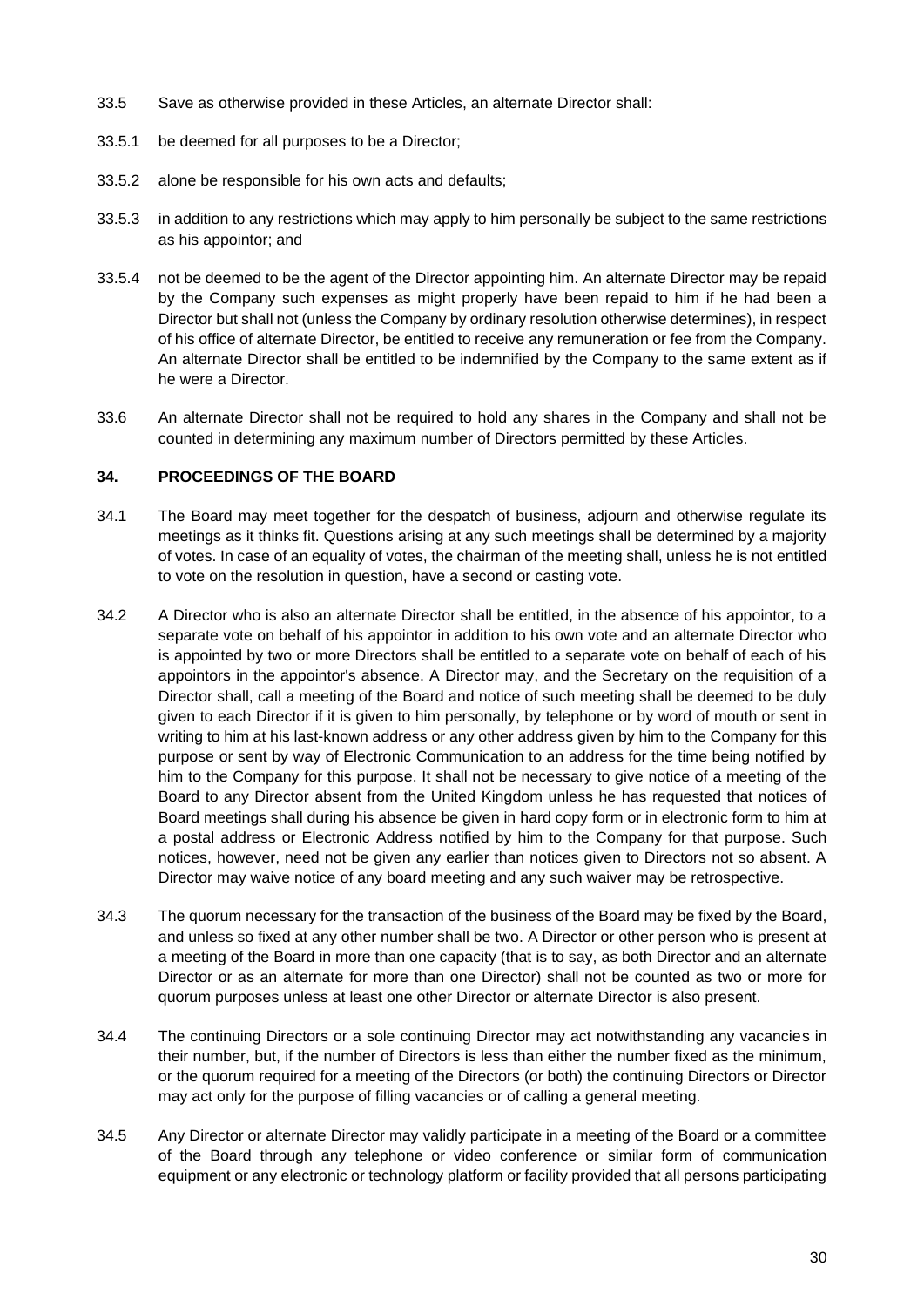in the meeting are able to hear and speak to each other throughout such meeting. A person so participating shall be deemed to be present in person at the meeting and shall accordingly be counted in a quorum and be entitled to vote. Subject to the Statutes, all business transacted in such a manner by the Board or a committee of the Board shall, for the purposes of these Articles, be deemed to be validly and effectively transacted at a meeting of the Board or a committee of the Board, notwithstanding that fewer than two Directors or alternate Directors are physically present at the same place. Such a meeting shall be deemed to take place where the largest group of those participating is assembled or, if there is no such group, where the chairman of the meeting then is.

- 34.6 The Board may appoint from its number, and remove, a chairman and, if it thinks fit, a deputy chairman of its meetings and determine the period for which they .are respectively to hold office. If no such chairman or deputy chairman is appointed, or neither is present within five minutes after the time fixed for holding any meeting, or neither of them is willing to act as chairman, the Directors present may choose one of their number to act as chairman of such meeting.
- 34.7 A resolution in writing signed by all the Directors for the time being entitled to vote on the resolution at a meeting of the Board (not being less than the number of Directors required to form a quorum of the Board at such meeting) or by all the members of a committee of the Board for the time being shall be as valid and effective as a resolution passed at a meeting of the Board or committee duly convened and held. A resolution signed by an alternate Director need not be signed by his appointor and, if it is executed by a Director who has appointed an alternate Director, it need not also be executed by the alternate Director in that capacity. The resolution may consist of one document or several documents in like form each signed by one or more Directors or alternate Directors and such documents may be exact copies of the signed resolution.
- 34.8 All acts done by any meeting of the Board, or of a committee of the Board, or by any person acting as a Director or by an alternate Director, shall as regards all persons dealing in good faith with the Company, notwithstanding it be afterwards discovered that there was some defect in the appointment or continuance in office of any Director, alternate Director or person so acting, or that they or any of them were disqualified, or had vacated office or were not entitled to vote, be as valid as if every such person had been duly appointed or had duly continued in office and was qualified and had continued to be a Director or an alternate Director and had been entitled to vote.

#### **35. DIRECTORS' INTERESTS**

- <span id="page-33-0"></span>35.1 Declarations of interest relating to transactions or arrangements
- <span id="page-33-1"></span>35.1.1 Subject to the provisions of the Statutes, and provided that he has made the disclosures required by this Article and the Statutes, a Director notwithstanding his office may be a party to or otherwise directly or indirectly interested in:
	- (a) any transaction or arrangement with the Company or in which the Company is otherwise interested; or
	- (b) a proposed transaction or arrangement with the Company.
- <span id="page-33-2"></span>35.2 A Director shall, subject to sub-section 177(6) of the Act, be required to disclose all interests whether or not material in any transaction or arrangement referred to in Article [35.1.1](#page-33-0) and the declaration of interest must (in the case of a transaction or arrangement referred to in Article [35.1.1\(a\)\)](#page-33-1) and may (in the case of a transaction or arrangement referred to in Article [35.1.1\(b\)\)](#page-33-2), but need not, be made:
- 35.2.1 at a meeting of the Directors; or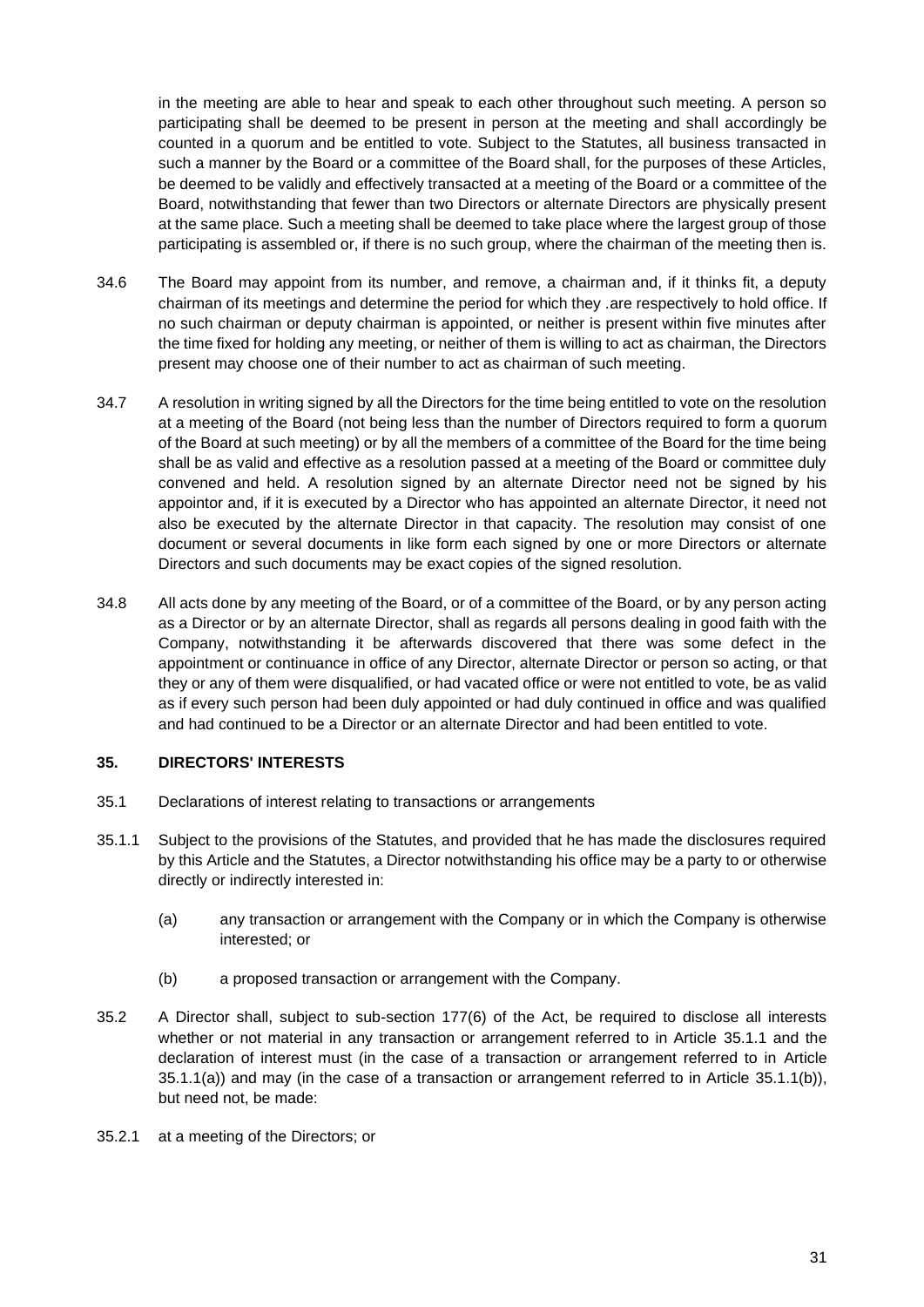- 35.2.2 by notice to the Directors in accordance with:
	- (a) Section 184 of the Act (notice in writing); or
	- (b) Section 185 of the Act (general notice).
- <span id="page-34-2"></span>35.3 The Directors may resolve that any situation referred to in Article [35.1.1](#page-33-0) and disclosed to them thereunder shall also be subject to such terms and conditions as they may determine including, without limitation, the terms referred to in paragraphs [\(a\)](#page-34-0) to [\(d\)](#page-35-0) of Article [36.1.3.](#page-34-1)

# **36. DIRECTORS' INTERESTS OTHER THAN IN RELATION TO TRANSACTIONS OR ARRANGEMENTS WITH THE COMPANY**

- 36.1 For the purposes of Section 175 of the Act, the Directors shall have the power to authorise any matter which would or might otherwise constitute or give rise to a breach of the duty of a Director under that Section to avoid a situation in which he has, or can have, a direct or indirect interest that conflicts, or possibly may conflict, with the interests of the Company. For these purposes references to a conflict of interest includes a conflict of interest and duty and a conflict of duties. This Article does not apply to a conflict of interest arising in relation to a transaction or arrangement with the Company which are governed by Articles [35.1.1](#page-33-0) to [35.3](#page-34-2) inclusive:
- 36.1.1 authorisation of a matter under this Article shall be effective only if:
	- (a) the matter in question shall have been proposed in writing (giving full particulars of the relevant situation) for consideration at a meeting of the Directors, in accordance with the Board's normal procedures or in such other manner as the Directors may approve;
	- (b) any requirement as to the quorum at the meeting of the Directors at which the matter is considered is met without counting the Director in question and any other interested Director (together the Interested Directors); and
	- (c) the matter was agreed to without the Interested Directors voting or would have been agreed to if the votes of the Interested Directors had not been counted;
- 36.1.2 any authorisation of a matter pursuant to this Article shall extend to any actual or potential conflict of interest which may reasonably be expected to arise out of the matter so authorised;
- <span id="page-34-1"></span><span id="page-34-0"></span>36.1.3 any authorisation of a matter under this Article shall be recorded in writing and shall be subject to such terms and conditions as the Directors may determine, whether at the time such authorisation is given or subsequently, and may be terminated by the Directors at any time Such terms may include, without limitation, terms that the relevant Directors:
	- (a) will not be obliged to disclose to the Company or use for the benefit of the Company any confidential information received by him otherwise than by virtue of his position as a Director, if to do so would breach any duty of confidentiality to a third party;
	- (b) may be required by the Company to maintain in the strictest confidence any confidential information relating to the Company which also relates to the situation as a result of which the conflict arises (the conflict situation);
	- (c) may be required by the Company not to attend any part of a meeting of the Directors at which any matter which may be relevant to the conflict situation is to be discussed, and not to view any board papers relating to such matters; and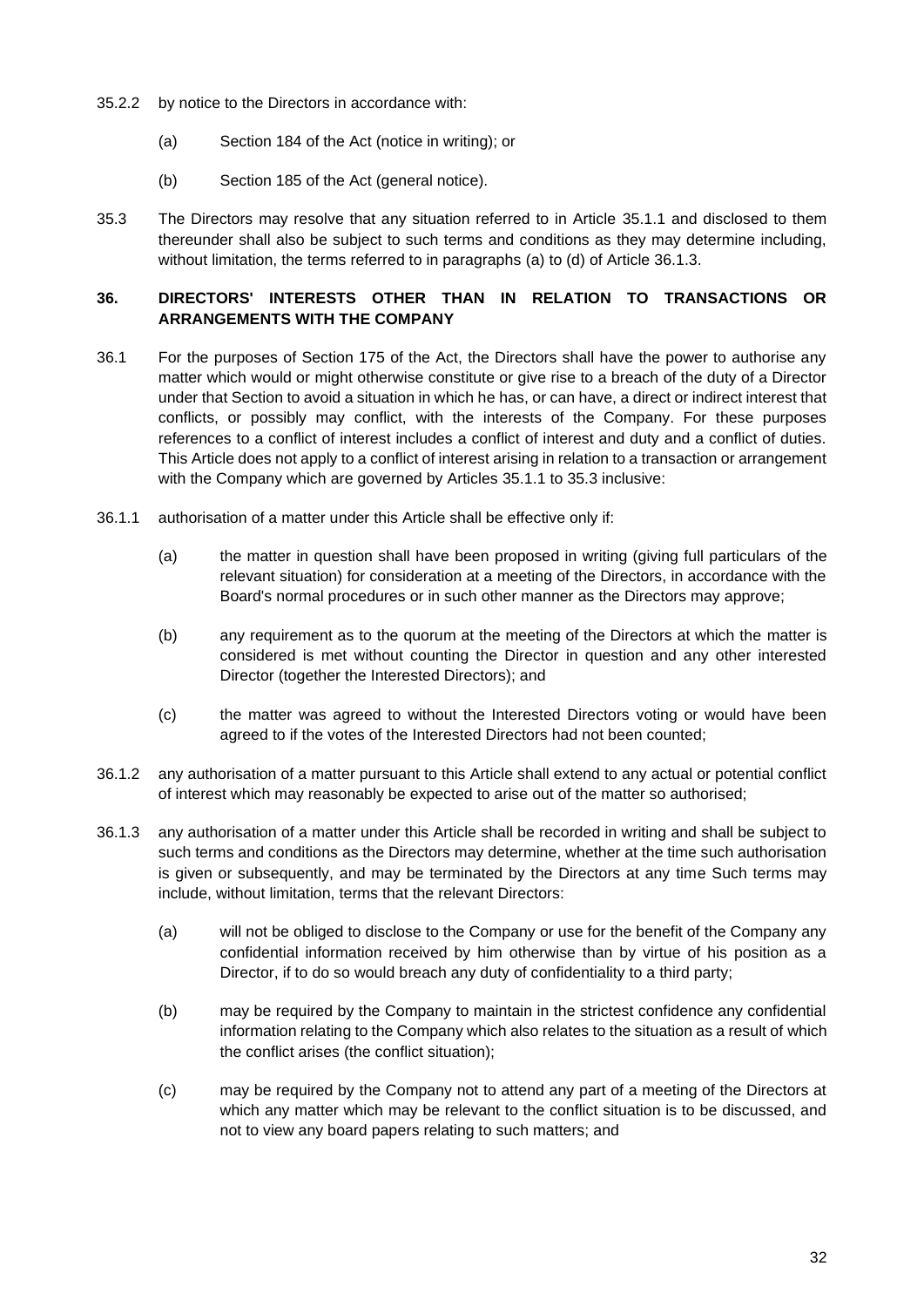- (d) shall not be obliged to account to the Company for any remuneration or other benefits received by him in consequence of the conflict situation:
- <span id="page-35-0"></span>36.1.4 a Director shall comply with any obligation imposed on him by the Directors pursuant to any such authorisation; and
- 36.1.5 a Director shall not, save as otherwise agreed by him, be accountable to the Company for any benefit which he (or a person connected with him) derives from any matter authorised by the Directors under this Article and any contract, transaction or arrangement relating thereto shall not be liable to be avoided on the grounds of any such benefit.
- <span id="page-35-1"></span>36.2 Save as otherwise provided by these Articles or the Statutes, a Director shall not vote at a meeting of the Board or of a committee of the Board on any resolution concerning a matter in which he has, directly or indirectly, an interest (other than by virtue of his interest in shares, debentures or other securities of or in or otherwise through the Company) which is material, or a duty which conflicts or may conflict with the interests of the Company, unless his interest or duty arises only because one of the following Articles applies (in which case he may vote and be counted in the quorum):
- 36.2.1 the resolution relates to the giving to him or any other person of a guarantee, security or indemnity in respect of money lent to, or an obligation incurred by him or by any other person at the request of or for the benefit of, the Company or any of its subsidiary undertakings;
- 36.2.2 the resolution relates to the giving to a third party of a guarantee, security or indemnity in respect of an obligation of the Company or any of its subsidiary undertakings for which the Director has assumed responsibility in whole or in part and whether alone or jointly with others under a guarantee or indemnity or by the giving of security;
- 36.2.3 his interest arises by virtue of his being, or intending to become, a participant in the underwriting or sub-underwriting of an offer of any shares, debentures or other securities by the Company or any of its subsidiary undertakings for subscription, purchase or exchange;,
- <span id="page-35-2"></span>36.2.4 the resolution relates to any proposal concerning any other company in which he is interested, directly or indirectly, and whether as an officer or shareholder or otherwise howsoever provided that he does not hold an interest in shares (as that term is used in Part 22 of the Act) representing 5 per cent or more of either any class of the equity share capital of such company or of the voting rights available to members of such company (any such interest being deemed for the purpose of this Article to be a material interest in all circumstances);
- 36.2.5 the resolution relates to any arrangement for the benefit of the employees of the Company or any of its subsidiary undertakings, and/or the members of their families (including a spouse or civil partner or a former spouse or former civil partner) or any person who is or was dependent on such persons, including but without being limited to a retirement benefits scheme and an employees' share scheme, which does not award him any privilege or benefit not generally awarded to the employees to whom such arrangement relates; or
- 36.2.6 the resolution relates to any proposal concerning any insurance which the Company is empowered to purchase and/or maintain for or for the benefit of any of the Directors or for persons who include Directors provided that, for the purposes of this Article, insurance means only insurance against liability incurred by a Director in respect of any act or omission by him as is referred to in Article [52](#page-50-0) or any other insurance which the Company is empowered to purchase and/or maintain for or for the benefit of any groups of persons consisting of or including Directors.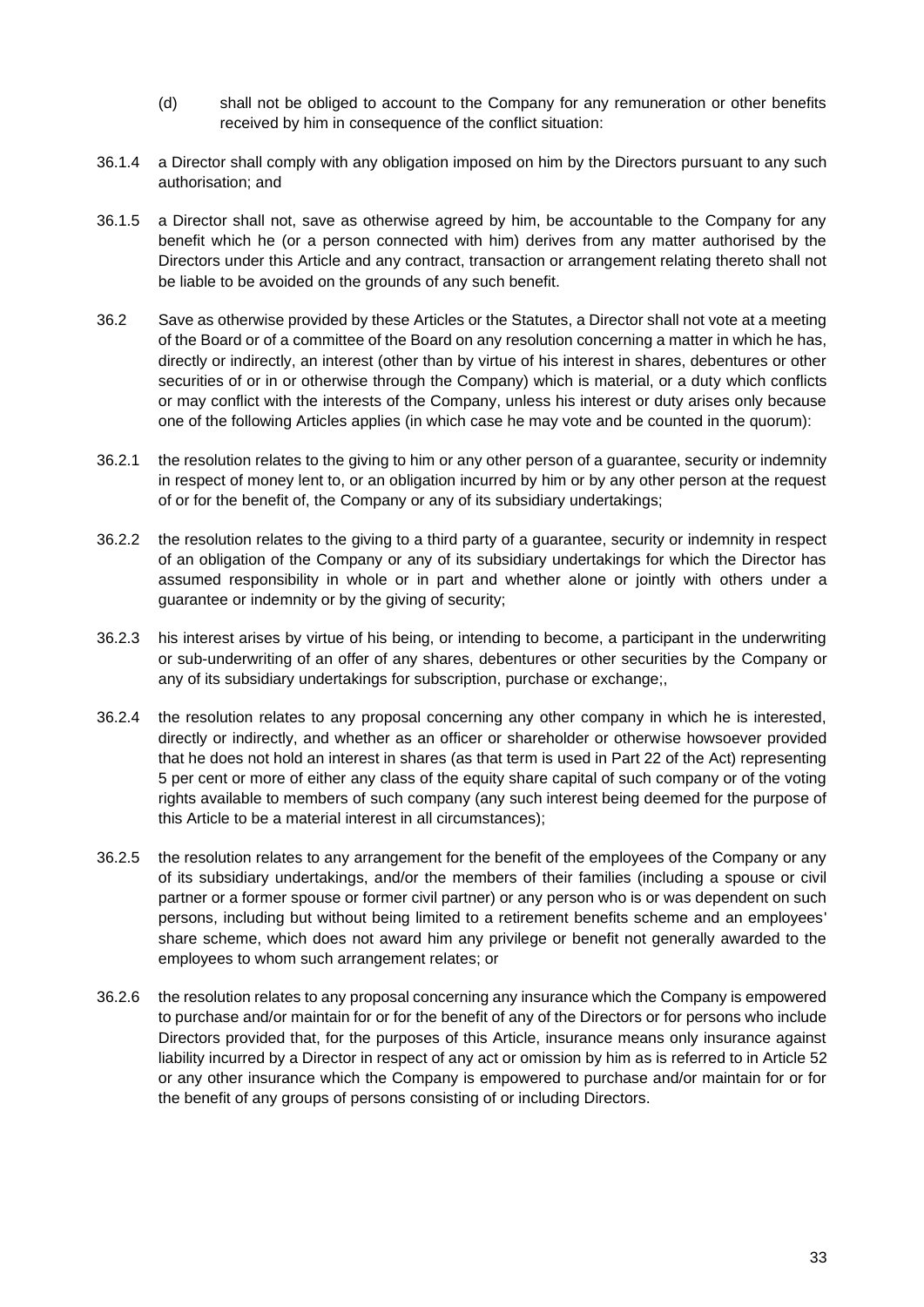- 36.3 For the purposes of Articles [35.1.1](#page-33-0) to [36.2](#page-35-1) inclusive:
- 36.3.1 an interest of a person who is, for any purpose of the Act (excluding any such modification thereof not in force when these Articles became binding on the Company), connected with a Director shall be treated as an interest of the Director and, in relation to an alternate Director, an interest of his appointor shall be treated as an interest of the alternate Director without prejudice to any interest which the alternate Director otherwise has;
- 36.3.2 an interest of which a Director has no knowledge and of which it is unreasonable to expect him to have knowledge shall not be treated as an interest of his;
- 36.3.3 a Director shall be deemed to have disclosed the nature and extent of an interest which consists of him being a director, officer or employee of any subsidiary undertaking of the Company;
- 36.3.4 a Director need not disclose an interest if it cannot be reasonably regarded as likely to give rise to a conflict of interest; and
- 36.3.5 a Director need not disclose an interest if, or to the extent that, the other Directors are already aware of it (and for this purpose the other Directors are treated as aware of anything of which they ought reasonably to be aware).
- 36.4 The Board may exercise the voting power conferred by the shares in any company held or owned by the Company in such manner and in all respects as it thinks fit (including the exercise thereof in favour of any resolution appointing the Directors or any of them directors of such company, or voting or providing for the payment of remuneration to the directors of such company).
- 36.5 A Director shall not be counted in the quorum present at a meeting in relation to a resolution on which he is not entitled to vote.
- 36.6 Where proposals are under consideration concerning the appointment (including the fixing or varying of terms of appointment) of two or more Directors to offices or employments with the Company or any body corporate in which the Company is interested, the proposals may be divided and considered in relation to each Director separately and (provided he is not caught by the proviso to Article [36.2.4](#page-35-2) or for another reason precluded from voting) each of the Directors concerned shall be entitled to vote and be counted in the quorum in respect of each resolution except that concerning his own appointment.
- 36.7 If a question arises at a meeting of the Board or of a committee of the Board as to the right of a Director to vote, the question may, before the conclusion of the meeting, be referred to the chairman of the meeting (or if the Director concerned is the chairman, to the other Directors at the meeting) and his ruling in relation to any Director (or, as the case may be, the ruling of the majority of the other Directors in relation to the chairman) shall be final and conclusive.

#### **37. SECRETARY**

- 37.1 Subject to the Statutes, the Secretary shall be appointed by the Board for such term, at such remuneration and upon such conditions as it may think fit, and any Secretary appointed by the Board may at any time be removed by it.
- 37.2 Any provision of the Statutes or these Articles requiring or authorising a thing to be done by or to a Director and the Secretary shall not be satisfied by its being done by or to the same person acting both as Director and as, or in place of, the Secretary.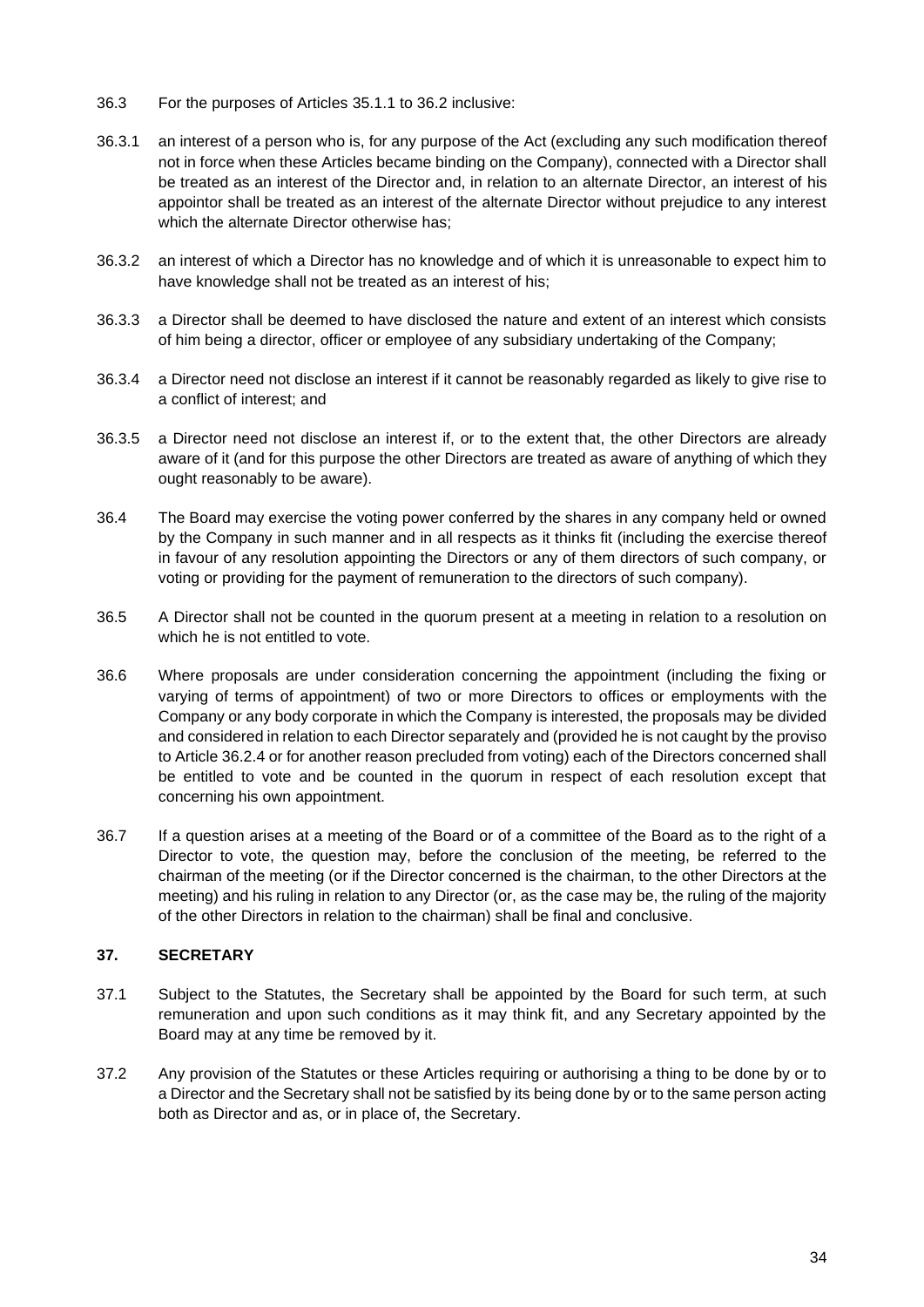#### **38. MINUTES**

- 38.1 The Board shall cause minutes to be kept:
- 38.1.1 of all appointments of officers made by the Board;
- 38.1.2 of proceedings at meetings of the Board and of any committee of the Board and the names of the Directors present at each such meeting; and
- 38.1.3 of all resolutions of the Company, proceedings at meetings of the Company or the Holders of any class of shares in the Company.
- 38.2 Any such minutes, if purporting to be signed by the chairman of the meeting to which they relate or of the meeting at which they are read, shall be sufficient evidence without any further proof of the facts therein stated.
- 38.3 Any such minutes must be kept for the period specified by the Act.

#### **39. THE SEAL**

- 39.1 In addition to its powers under section 44 of the Act, the Company may have a Seal and the Board shall provide for the safe custody of such Seal. The Seal shall only be used by the authority of the Board or of a committee of the Board authorised by the Board. The Board shall determine who may sign any instrument to which the Seal is affixed and, unless otherwise so determined, it shall also be signed by two Directors of the Company, one Director and the Secretary of the Company or at least one authorised person in the presence of a witness who attests the signature. For the purpose of this Article an authorised person is any Director of the Company, Secretary or any person authorised by the Directors for the purpose of signing documents to which the Seal is applied. All forms of certificates for shares or debentures or representing any other form of security (other than letters of allotment or scrip certificates) shall be issued executed by the Company but the Board may by resolution determine, either generally or in any particular case, that any signatures may be affixed to such certificates by some mechanical or other means or may be printed on them or that such certificates need not bear any signature.
- 39.2 If the Company has:
- 39.2.1 an official seal for use abroad, it may only be affixed to a document if its use on that document, or documents of a class to which it belongs, had been authorised by a resolution of the Directors; and
- 39.2.2 a security seal, it may only be affixed to securities by the Secretary or a person authorised to apply it to securities by the Secretary.

#### **40. ACCOUNTING RECORDS, BOOKS AND REGISTERS**

- 40.1 The Directors shall cause accounting records to be kept and such other books and registers as are necessary to comply with the provisions of the Statutes and, subject to the provisions of the Statutes, the Directors may cause the Company to keep an overseas or local or other register in any place, and the Directors may make and vary such directions as they may think fit respecting the keeping of the registers.
- 40.2 The accounting records shall be kept at the Office or (subject to the provisions of the Statutes) at such other place in Great Britain as the Board thinks fit, and shall always be open to inspection by the Directors. No Member (other than a Director) shall have any right of inspecting any accounting record or book or document except as conferred by law or authorised by the Board or by the Company in general meeting.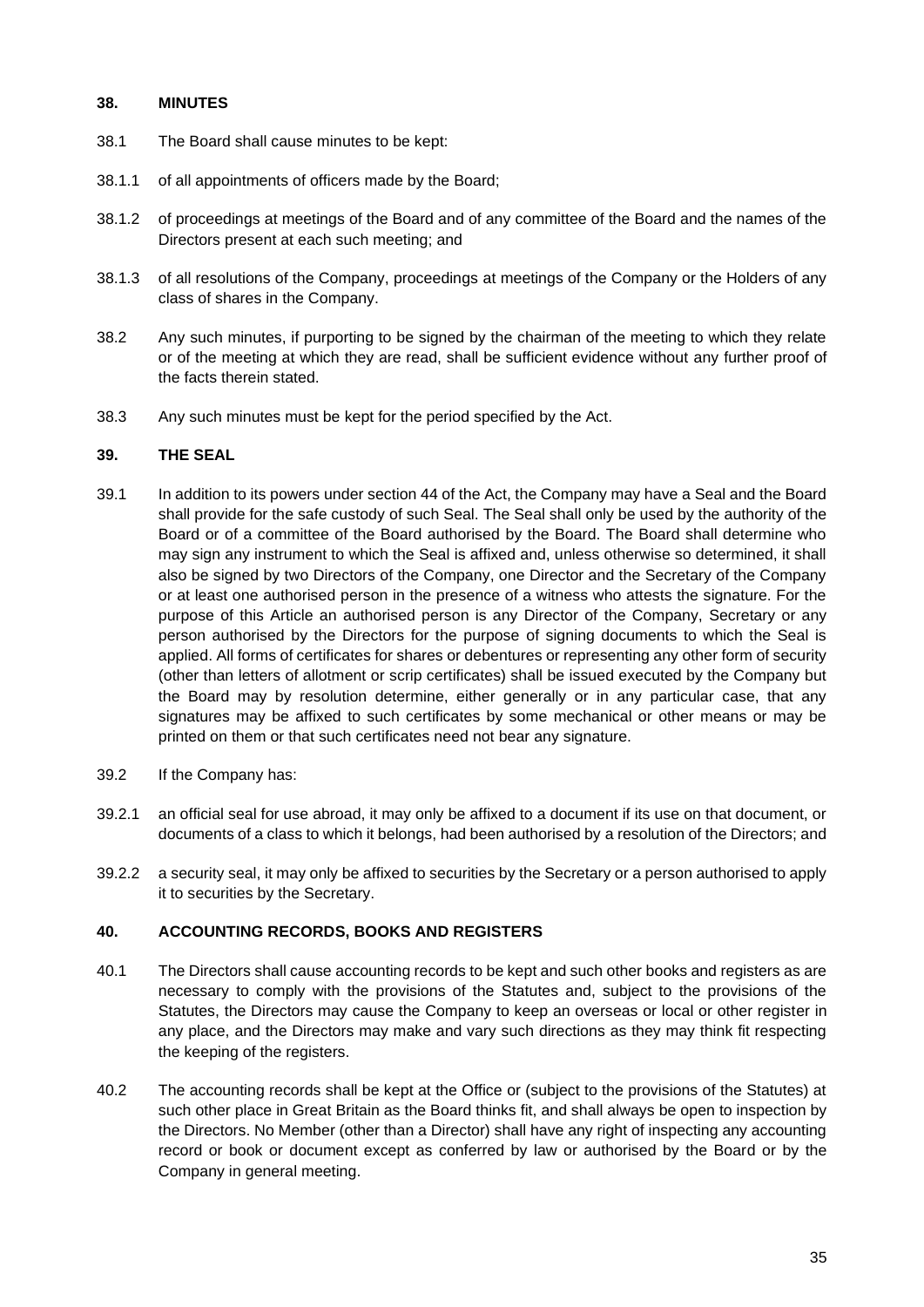- 40.3 The Board shall, in accordance with the Statutes, cause to be prepared and to be laid before the Company in general meeting such profit and loss accounts, balance sheets, group accounts (if any) and reports as are required by the Statutes. The Board shall in its report state the amount which it recommends to be paid by way of dividend.
- 40.4 A printed copy of every balance sheet (including every document required by law to be annexed thereto) which is to be laid before the Company in general meeting and of the Directors' and auditors' reports shall, at least twenty one Clear Days before the meeting, be delivered or sent by post to every Member and to every debenture Holder of the Company of whose address the Company is aware or, in the case of Joint Holders of any share or debenture, to the Joint Holder who is named first in the Register and to the Auditors provided that, if and to the extent that the Statutes so permit and without prejudice to Article [41.1,](#page-38-0) the Company need not send copies of the documents referred to above to Members but may send such Members summary financial statements or other documents authorised by the Statutes.

# <span id="page-38-0"></span>**41. AUDIT**

- 41.1 Auditors of the Company shall be appointed and their duties regulated in accordance with the Statutes.
- 41.2 The auditors' report to the Members made pursuant to the statutory provisions (along with such other reports as are required by the Statutes to be delivered to the Members and other persons entitled to receive a copy of the annual report and accounts) as to audit shall be laid before the Company in general meeting and shall be open to inspection by any Member, and in accordance with the Statutes every Member shall be entitled to be furnished with a copy of the balance sheet (including every document required by law to be annexed thereto) and auditors' report.
- 41.3 Subject to the provisions of the Statutes, all acts done by any person acting as an auditor shall, as regards all persons dealing in good faith with the Company, be valid, notwithstanding that there was some defect in his appointment or that he was at the time of his appointment not qualified for the appointment or subsequently became disqualified.

#### <span id="page-38-1"></span>**42. AUTHENTICATION OF DOCUMENTS**

- 42.1 Any Director or the Secretary or any person appointed by the Board for the purpose shall have power to authenticate any documents affecting the constitution of the Company and any resolutions passed by the Company or the Board and any books, records, documents and accounts relating to the business of the Company, and to certify copies thereof or extracts therefrom as true copies or extracts, and where any books, records, documents or accounts are elsewhere than at the Office, the officer of the Company having the custody thereof shall be deemed to be a person appointed by the Board, as aforesaid.
- 42.2 A document purporting to be a copy of a resolution, or an extract from the minutes of a meeting of the Company or of the Board or of any committee of the Board which is certified as such in accordance with Article [42.1.](#page-38-1) shall be conclusive evidence in favour of all persons dealing with the Company on the faith thereof that such resolution has been duly passed or, as the case may be, that such extract is a true and accurate record of proceedings at a duly constituted meeting.

#### **43. RECORD DATES**

43.1 Notwithstanding any other provision of these Articles but without prejudice to the rights attached to any shares and subject always to the Statutes, the Company or the Board may fix a date as the record date for any dividend, distribution, allotment or issue and such record date may be on or at any time within six Months before or after any date on which such dividend, distribution, allotment or issue is declared, paid or made.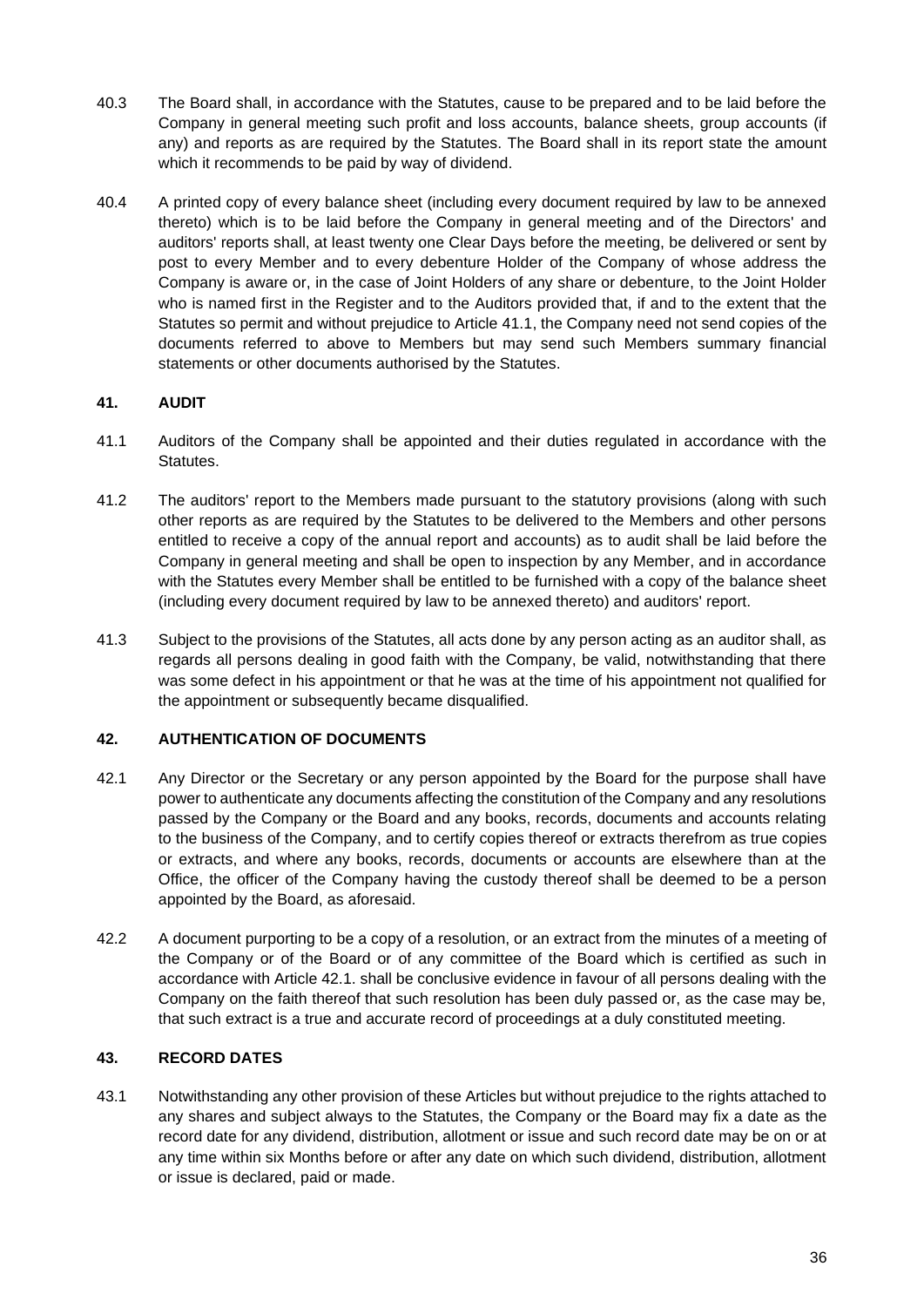43.2 Where such a record date is fixed, references in these Articles to a Holder of shares or Member to whom a dividend is to be paid or a distribution, allotment or issue is to be made shall be construed accordingly.

#### **44. DIVIDENDS**

- 44.1 All dividends shall be paid in British pounds sterling.
- 44.2 Subject to the Statutes, the Company may by ordinary resolution declare that out of profits available for distribution there be paid dividends to Members in accordance with their respective rights and priorities but no dividend shall exceed the amount recommended by the Board.
- 44.3 Except as otherwise provided by these Articles or the rights attached to any shares, all dividends shall be declared and paid according to the amounts paid on the shares in respect of which the dividend is paid; but no amount paid on a share in advance of the date upon which a call is payable shall be treated for the purposes of this Article or Article [44.6](#page-39-0) as paid on the share..
- 44.4 All dividends shall be apportioned and paid proportionately to the amounts paid or credited as paid on the shares during any portion or portions of the period in respect of which the dividend is paid, but if any share is issued on terms providing that it shall rank for dividend as from a particular date or be entitled to dividends declared after a particular date, such share shall rank for or be entitled to dividends accordingly.
- <span id="page-39-1"></span>44.5 Any general meeting declaring a dividend may, upon the recommendation of the Board, by ordinary resolution direct that it shall be paid or satisfied wholly or partly by the distribution of specific assets, and in particular by paid-up shares or debentures of any other company, and the Board shall give effect to such direction. If the shares in respect of which such a non-cash distribution is paid are uncertificated, any shares in the Company which are issued as a noncash distribution in respect of them must be uncertificated. Where any difficulty arises in regard to such distribution, the Board may settle it as it thinks expedient, and in particular may issue fractional certificates or authorise any person to sell and transfer any fractions or may ignore fractions altogether, and may fix the value for distribution purposes of such assets (or any part thereof) and may determine that cash shall be paid to any Members upon the footing of the value so fixed in order to secure equality of distribution, and may vest any such assets in trustees, upon trust for the Members entitled to the dividend, as may seem expedient to the Board.
- <span id="page-39-0"></span>44.6 Subject to the Statutes, the Board may from time to time pay to the Members such interim dividends as appear to the Board to be justified by the profits of the Company available for distribution and the position of the Company. Such interim dividends may be paid or satisfied wholly or partly by the distribution of specific assets (in which event the relevant provisions of Article [44.5](#page-39-1) would apply), and in particular by paid-up shares or debentures of any other company. The Board may also pay the fixed dividend payable on any shares of the Company with preferential rights halfyearly or otherwise on fixed dates whenever such profits, in the opinion of the Board, justify that course. In particular (but without prejudice to the generality of the foregoing), if at any time the share capital of the Company is divided into different classes, the Board may pay interim dividends on shares in the capital of the Company which confer deferred or non-preferential rights as well as in respect of shares which confer preferential rights with regard to dividend, but no interim dividend shall be paid on shares carrying deferred or non-preferential rights if, at the time of payment, any preferential dividend is in arrears. Provided the Board acts in good faith, the Board shall not incur any liability to the Holders of shares conferring any preferential rights for any loss that they may suffer by reason of the lawful payment of an interim dividend on any shares having deferred or non-preferential rights.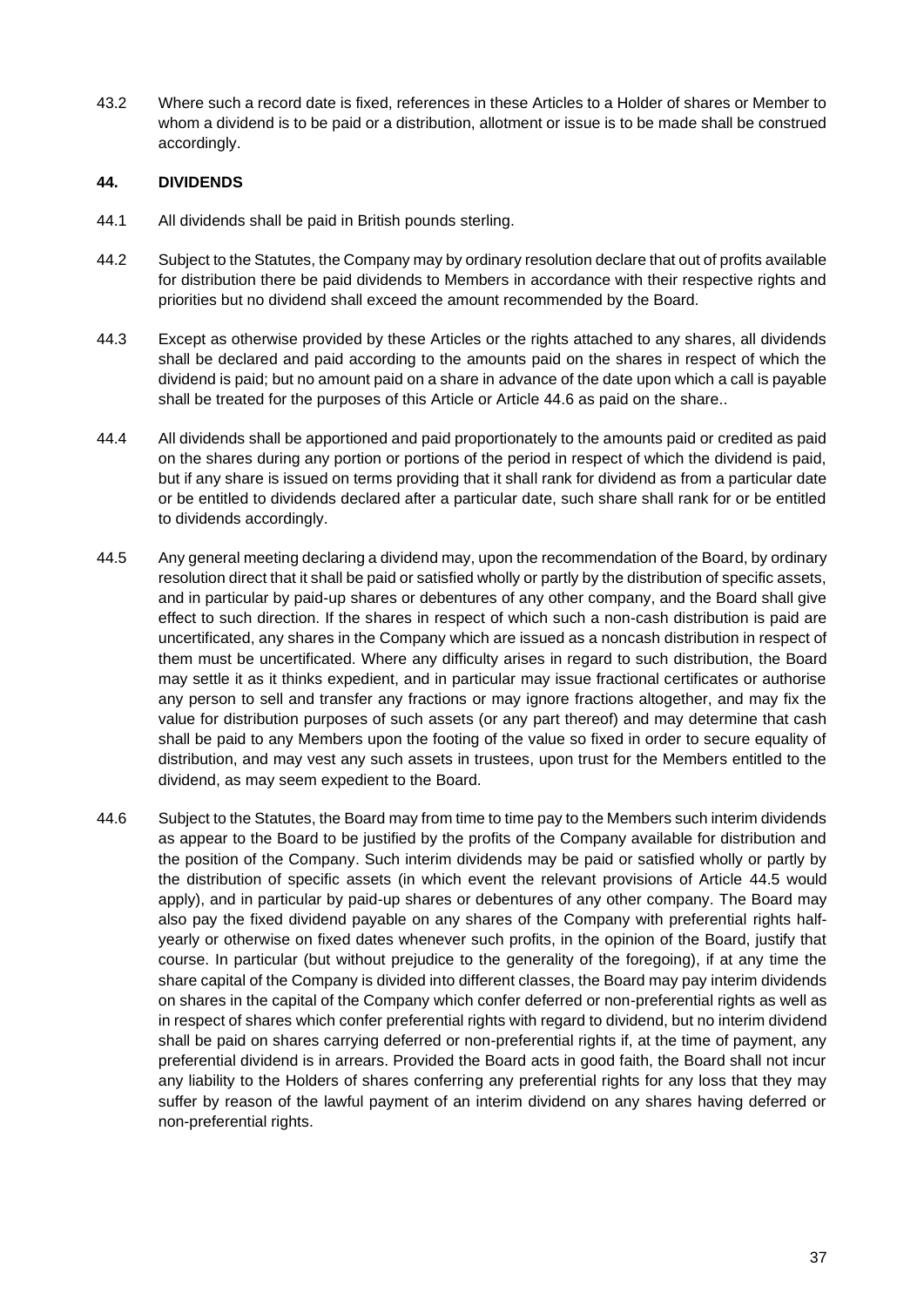- 44.7 The Board may deduct from any dividend payable to any Member on or in respect of a share all sums of money (if any) presently payable by him to the Company on account of calls or otherwise in relation to shares in the Company.
- 44.8 All dividends and interest shall belong and be paid (subject to any lien of the Company) to those Members whose names shall be on the Register at the date at which such dividend shall be declared or at the date at which such interest shall be payable respectively, or at such other date as the Company by ordinary resolution or the Board may determine, notwithstanding any subsequent transfer or transmission of shares.
- 44.9 The Board may pay the dividends or interest payable on shares in respect of which any person is by transmission entitled to be registered as Holder to such person upon production of such certificate and evidence as would be required if such person desired to be registered as a Member in respect of such shares.
- 44.10 No dividend or other monies payable in respect of a share shall bear interest against the Company unless otherwise expressly provided by the rights attached to the share. If dividends, interest and other sums payable which are unclaimed for one Year after having been declared, or in respect of at least two consecutive dividends payable on that share, the cheque or warrant has been returned undelivered or remains uncashed (or that other method of payment has failed), or following one such occasion, reasonable enquiries have failed to establish any new address or account of the person entitled to the payment, they may be invested or otherwise made use of by the Board for the benefit of the Company until such time as they are claimed. The payment of any unclaimed dividend, interest or other sum payable by the Company on or in respect of any share into a separate account shall not constitute the Company a trustee of the same. All dividends unclaimed for a period of twelve Years after having been declared shall be forfeited and shall revert to the Company.
- 44.11 The Company may pay any dividend, interest or other monies payable in cash in respect of shares by direct debit, bank transfer, cheque, dividend warrant or money order. In respect of shares in uncertificated form, where the Company is authorised to do so by or on behalf of the Holder or Joint Holders in such manner as the Company shall from time to time consider sufficient, the Company may also pay any such dividend, interest or other monies by means of the Relevant System concerned (subject always to the facilities and requirements of that Relevant System). Without prejudice to the generality of the foregoing, in respect of shares in uncertificated form, such payment may include the sending by the Company or by any person on its behalf of an instruction to the Operator of the Relevant System to credit the cash memorandum account of the Holder or Joint Holders or, if permitted by the Company, of such person as the Holder or Joint Holders may in writing direct.
- 44.12 Every such cheque, warrant or order may be remitted by post directed to the registered postal address of the Holder or, in the case of Joint Holders, to the registered postal address of the Joint Holder whose name stands first in the Register, or to such person and to such postal address as the Holder or Joint Holders may in writing direct. Every such cheque, warrant or order shall be made payable to or to the order of the person to whom it is sent, or to such other person as the Holder or Joint Holders may in writing direct.
- 44.13 Every such payment made by direct debit or bank transfer shall be made to the Holder or Joint Holders or to or through such other person as the Holder or Joint Holders may in writing direct.
- 44.14 The Company shall not be responsible for any loss of any such cheque, warrant or order and any payment made by direct debit, bank transfer, by means of a Relevant System or such other method shall be at the sole risk of the Holder or Joint Holders. Without prejudice to the generality of the foregoing, if any such cheque, warrant or order has or shall be alleged to have been lost, stolen or destroyed, the Directors may, on request of the person entitled thereto, issue a replacement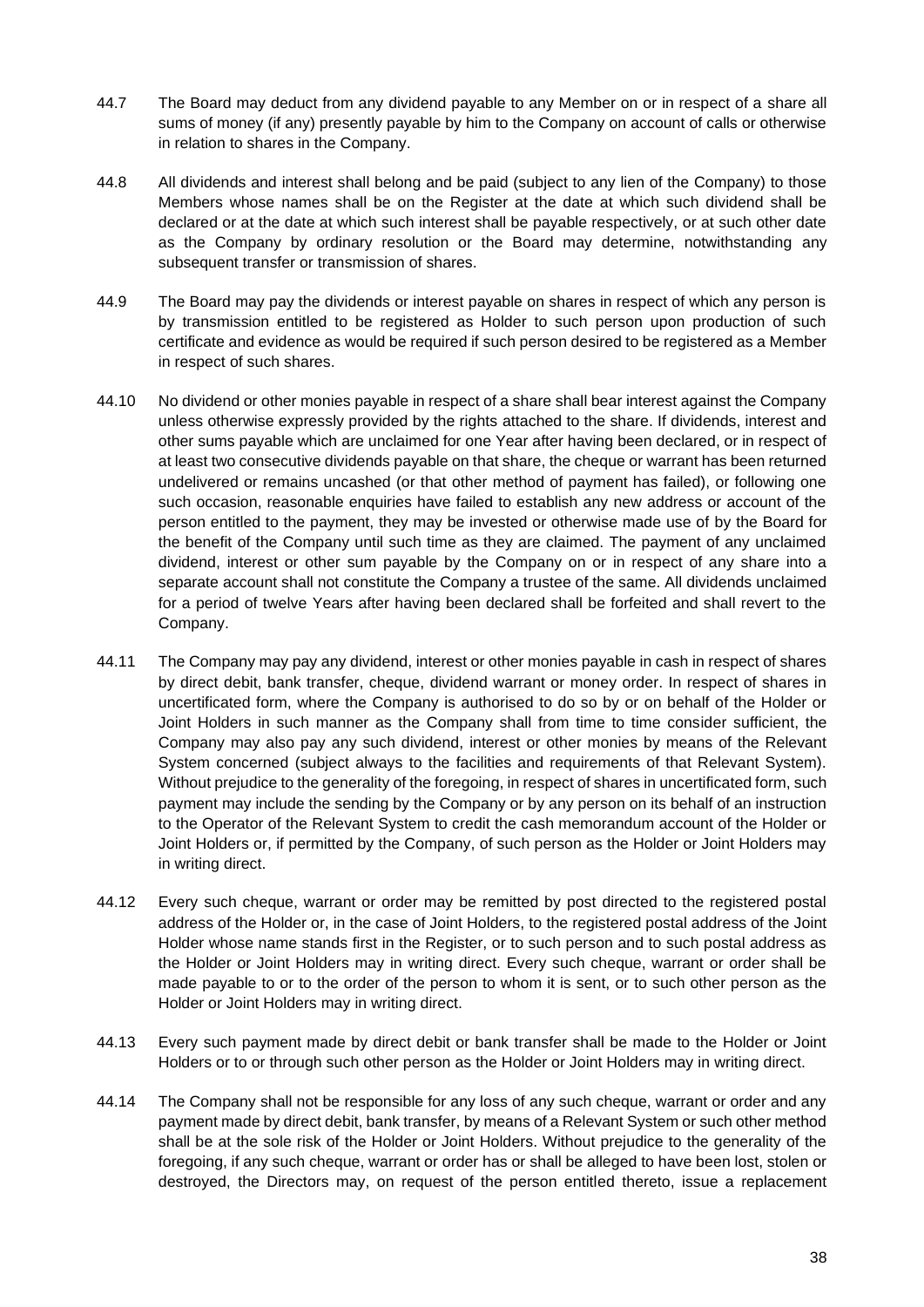cheque, warrant or order subject to compliance with such conditions as to evidence and indemnity and the payment of out-of-pocket expenses of the Company in connection with the request as the Directors may think fit.

- 44.15 Payment of such cheque, warrant or order, the collection of funds from or transfer of funds by a bank in accordance with such direct debit or bank transfer or, in respect of shares in uncertificated form, the making of payment in accordance with the facilities and requirements of the Relevant System concerned shall in each case be a good discharge to the Company.
- 44.16 Any one of two or more Joint Holders may give effectual receipts for any dividends or other monies payable in respect of the share held by him as Joint Holder.
- <span id="page-41-0"></span>44.17 The Board may, if authorised by an ordinary resolution of the Company, offer the Holders of ordinary shares (excluding any Member holding shares as treasury shares) the right to elect to receive additional ordinary shares, credited as fully paid, instead of cash in respect of any dividend or any part (to be determined by the Board) of any dividend specified by the ordinary resolution. The following provisions shall apply:
- 44.17.1 an ordinary resolution may specify a particular dividend or dividends, or may specify all or any dividends declared within a specified period, but such period may not end later than the conclusion of the fifth annual general meeting following the date of the meeting at which the ordinary resolution is passed;
- 44.17.2 the entitlement of each Holder of ordinary shares to new ordinary shares shall be such that the relevant value of such new ordinary shares shall in aggregate be as nearly as possible equal to (but not greater than) the cash amount (disregarding any tax credit) that such Holder would have received by way of dividend. For this purpose relevant value shall be calculated by reference to the average of the middle market quotations for the Company's ordinary shares on the London Stock Exchange as derived from the AIM segment of the Daily Official List on the day on which the ordinary shares are first quoted "ex" the relevant dividend and the four subsequent dealing days, or in such other manner as may be determined by or in accordance with the ordinary resolution, but shall never be less than the nominal value of the new ordinary share. A certificate or report by the Auditors as to the amount of the relevant value in respect of any dividend shall be conclusive evidence of that amount;
- 44.17.3 the Board shall, after determining the basis of allotment, notify the Holders of ordinary shares in writing of the right of election offered to them, and (except in the case of any Holder from whom the Company has received written notice in such form as the Directors may require which is effective for the purposes of the relevant dividend that such Holder wishes to receive shares instead of cash in respect of all future dividends in respect of which a right of election is offered) shall send with, or following, such notification, forms of election and specify the procedure to be followed and place at which, and the latest time by which, elections must be lodged in order to be effective. The basis of allotment shall be such that no shareholder may receive a fraction of a share;
- 44.17.4 the Board may make such provisions as it thinks fit for fractional entitlements including, without limitation:
	- (a) payment in cash to Holders of ordinary shares in respect of their fractional entitlements;
	- (b) provision for the accrual, retention or accumulation of all or part of the benefit of fractional entitlements to or by the Company or by or on behalf of any Holder of ordinary shares; and/or
	- (c) the application of any accrual, retention or accumulation to the allotment of fully paid shares to any Holder of ordinary shares.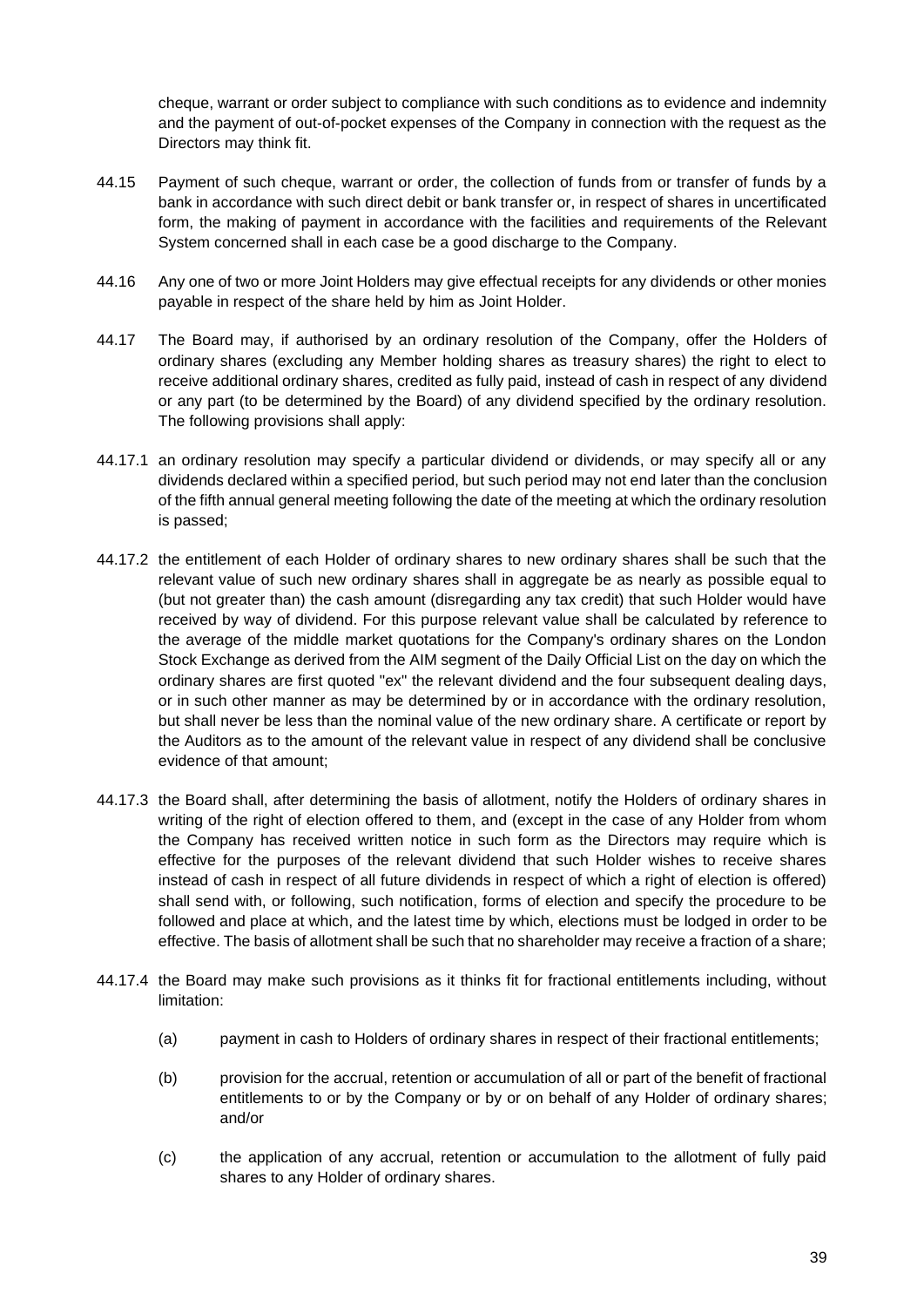- 44.17.5 the Board may exclude from any offer any Holders of ordinary shares where the Board believes that the making of the offer to them would or might involve the contravention of the laws of any territory or that for any other reason the offer should not be made to them;
- 44.17.6 the dividend (or that part of the dividend in respect of which a right of election has been offered) shall not be payable on ordinary shares in respect of which an election has been made (the elected ordinary shares) and instead additional ordinary shares shall be allotted to the Holders of the elected ordinary shares on the basis of allotment calculated as stated. For such purpose the Board shall capitalise, out of any amount for the time being standing to the credit of any reserve or fund (including any share premium account, any capital reserve and the profit and loss account) or otherwise available for distribution as the Board may determine, a sum equal to the aggregate nominal amount of the additional ordinary shares to be allotted on that basis and apply it in paying up in full the appropriate number of unissued ordinary shares for allotment and distribution to the Holders of the elected ordinary shares on that basis;
- 44.17.7 the Directors shall not proceed with any election unless the Company has sufficient reserves or funds that may be capitalised to give effect to it after the basis of allotment is determined;
- 44.17.8 the additional ordinary shares when allotted shall rank pari passu in all respects with fully paid ordinary shares then in issue except that they will not be entitled to participate in the relevant dividend (including the share election in lieu of such dividend); and
- 44.17.9 the Board may do such acts and things which it considers necessary or expedient to give effect to any such capitalisation and may authorise any person to enter on behalf of all the Members interested into an agreement with the Company providing for such capitalisation, and any incidental matters and any agreement so made shall be binding on all concerned.

### **45. RESERVES**

Subject to the Statutes, the Board may, before recommending any dividend (whether preferential or otherwise), set aside out of the profits of the Company such sums as it thinks fit as a reserve or reserves which shall, at the discretion of the Board, be applicable for any purpose to which the profits of the Company may be properly applied, and pending such application may, also at such discretion, either be employed in the business of the Company or be invested in such investments as the Board may think fit, and so that it shall not be necessary to keep any investments constituting the reserve or reserves separate or distinct from any other investments of the Company. The Board may also, without placing the same to reserve, carry forward any profits which it may think prudent not to distribute.

#### <span id="page-42-0"></span>**46. CAPITALISATION OF PROFITS**

- 46.1 The Company may, upon the recommendation of the Board, resolve by ordinary resolution that it be desirable to capitalise all or any part of the profits of the Company specified in Article [46.5](#page-43-0) and accordingly that the Board be authorised and directed to appropriate the profits so resolved to be capitalised to the Members as at the date specified in the relevant resolution or determined as therein provided who would have been entitled thereto if distributed by way of dividend and in the same proportions.
- 46.2 Subject to any direction given by the Company, the Board shall appropriate the profits resolved to be capitalised by any such resolution, and apply such profits on behalf of the Members entitled thereto either:
- 46.2.1 in or towards paying up the amounts, if any, for the time being unpaid on any shares held by such Members respectively; or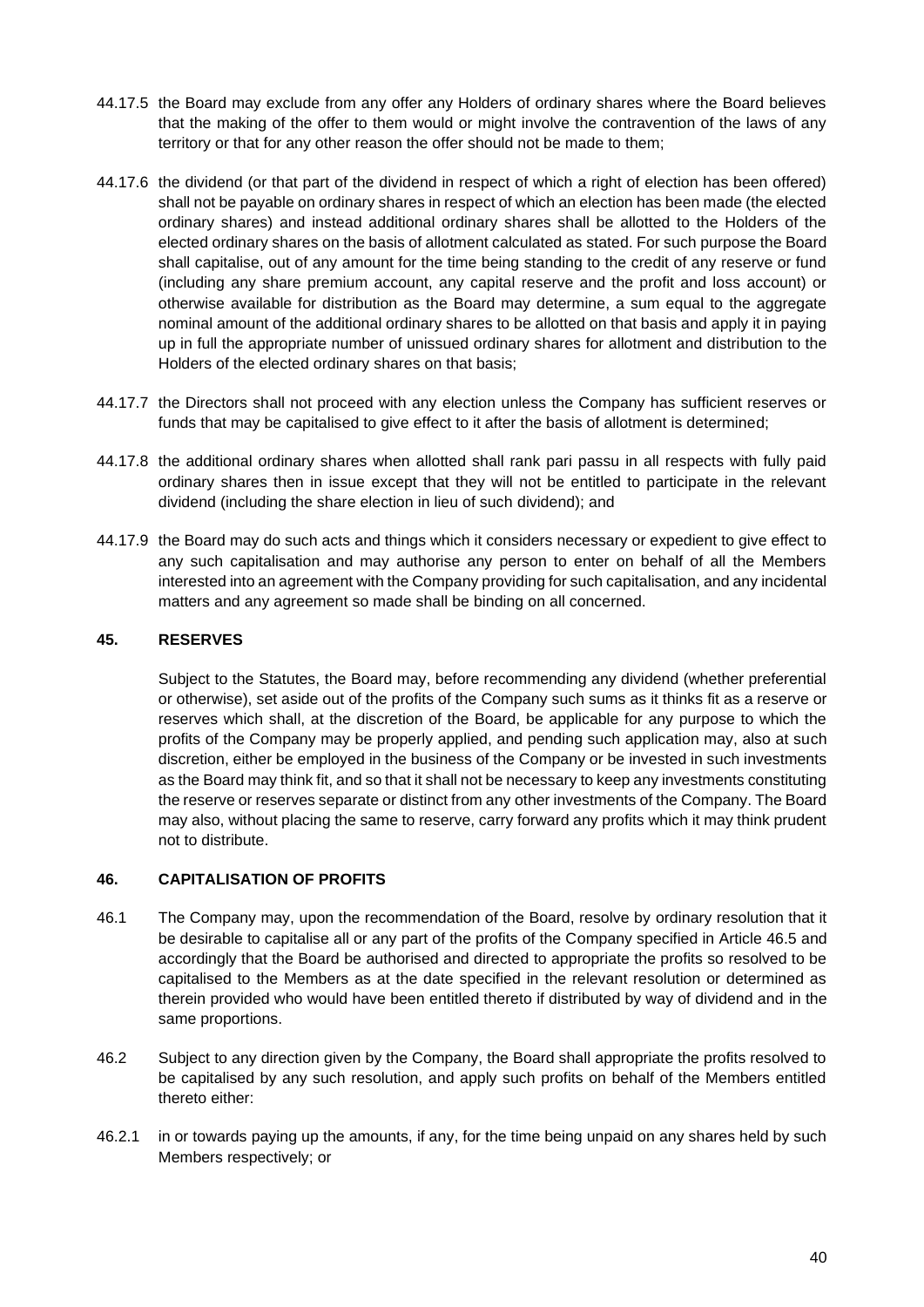46.2.2 in paying up in full unissued shares, debentures or obligations of the Company, of a nominal amount equal to such profits, for allotment and distribution, credited as fully paid, to and amongst such Members in the proportions referred to above or as they may direct,

or partly in one way and partly in the other provided that no unrealised profit shall be applied in paying up amounts unpaid on any issued shares and the only purpose to which sums standing to capital redemption reserve or share premium account or any other undistributable reserve or profits which are not available for distribution shall be applied pursuant to this Article shall be the payment up in full of unissued shares to be allotted and distributed to Members credited as fully paid.

- <span id="page-43-1"></span>46.3 The Board shall have power after the passing of any such resolution:
- 46.3.1 to make such provision (by the issue of fractional certificates or by payment in cash or otherwise) as it thinks fit for the case of shares, debentures or obligations becoming distributable in fractions, such power to include the right for the Company to retain small amounts the cost of distribution of which would be disproportionate to the amounts involved;
- 46.3.2 to authorise any person to enter, on behalf of all the Members entitled thereto, into an agreement with the Company providing (as the case may require) either:
	- (a) for the payment up by the Company on behalf of such Members (by the application thereto of their respective proportions of the profits resolved to be capitalised) of the amounts, or any part of the amounts, remaining unpaid on their existing shares; or
	- (b) for the allotment to such Members respectively, credited as fully paid, of any further shares, debentures or obligations to which they may be entitled upon such capitalisation,

and any agreement made under such authority shall be effective and binding on all such Members.

- 46.4 The Company in general meeting may resolve that any shares allotted pursuant to Articles [46.1](#page-42-0) to [46.3](#page-43-1) (inclusive) to Holders of any partly paid ordinary shares shall, so long as such ordinary shares remain partly paid, rank for dividends only to the extent that such partly paid ordinary shares rank for dividends.
- <span id="page-43-0"></span>46.5 The profits of the Company to which Articles [46.1](#page-42-0) to [46.3](#page-43-1) (inclusive) apply shall be any undivided profits of the Company not required for paying the fixed dividends on any preference shares or other shares issued on special conditions and shall also be deemed to include:
- 46.5.1 any profits arising from appreciation in capital assets (whether realised by sale or ascertained by valuation); and
- 46.5.2 any amounts for the time being standing to any reserve or reserves or to the capital redemption reserve or to the share premium or other special account.

#### **47. NOTICES**

- 47.1 Subject to the specific terms of any Article, any notice to be given to or by any person pursuant to these Articles shall be in writing (which, for the avoidance of doubt, shall be deemed to include a notice given in electronic form or by Website Communication), save that a notice convening a meeting of the Board or of a committee of the Board need not be in writing.
- 47.2 Save as provided in Articles [47.6.1](#page-44-0) and [47.6.2,](#page-44-1) any notice or other Shareholder Information may be served by the Company on, or supplied by the Company to, any person personally or by sending it by first-class post in a prepaid envelope addressed to such person at his postal address as appearing in the Register or by sending or supplying it in electronic form or by Website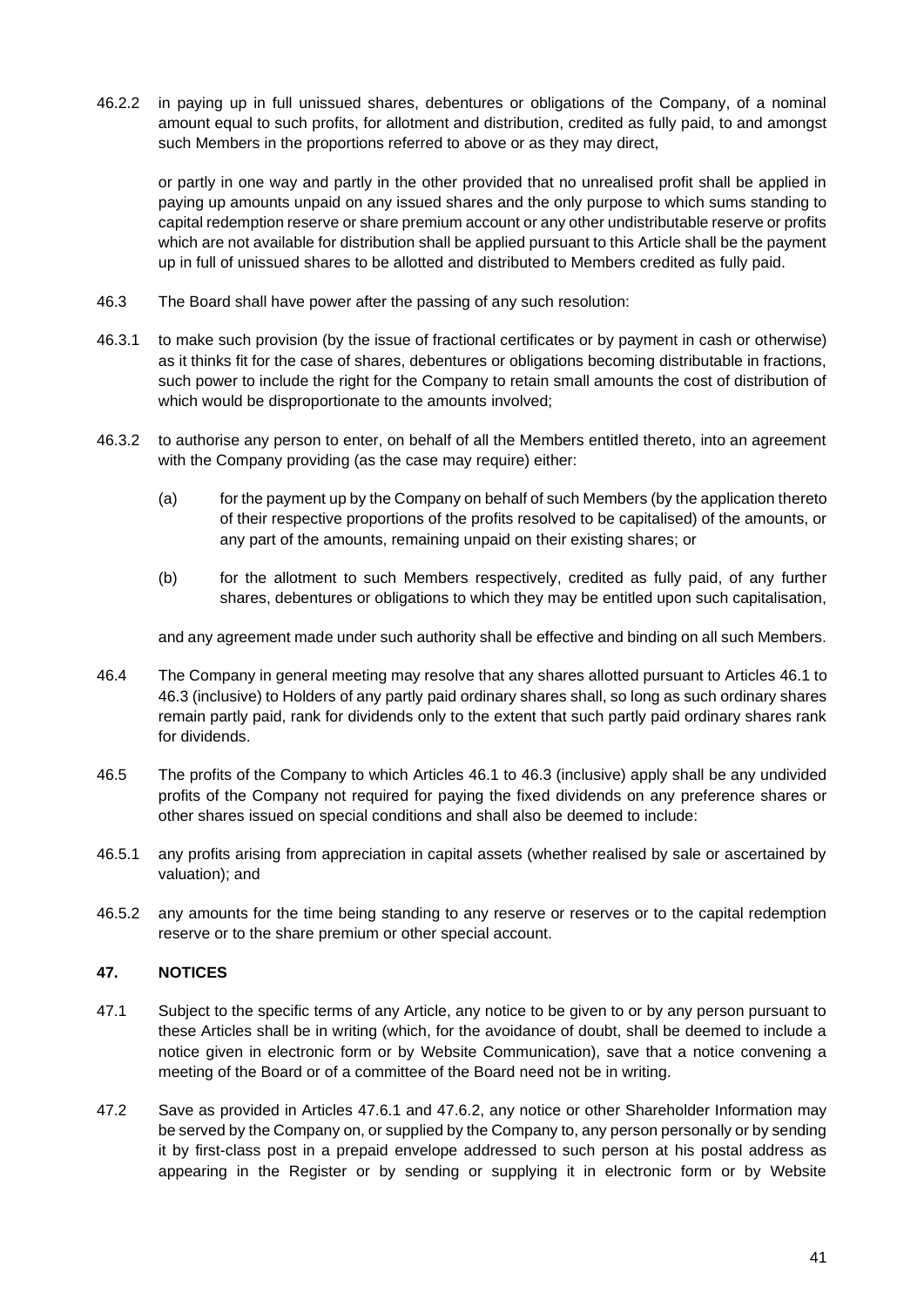Communication in accordance with Article [47.6.2](#page-44-1) or through a Relevant System, where the notice or document relates to uncertificated shares.

- 47.3 In the case of Joint Holders of a share all notices or other Shareholder Information shall be given or supplied to the Joint Holder who is named first in the Register, and notice so given or other Shareholder Information so supplied shall be sufficient notice or supply to all the Joint Holders. Any notice to be given to a person may be given by reference to the Register as it stands at any time within the period of fifteen days before the notice is given and no change in the Register after that time shall invalidate the giving of the notice. Any notice to be given to a holder of shares held in an uncertificated form shall be given by the Relevant System.
- 47.4 In the case of notices or other Shareholder Information sent by post, proof that an envelope containing the Communication was properly addressed, prepaid and posted shall be conclusive evidence that the notice was given or other Shareholder Information sent. If the Communication is made by first class post, it shall be deemed to be given or received at the expiration of forty eight hours after the envelope containing it was posted. In calculating the period of hours for the purposes of this Article no account shall be taken of Sundays or Bank Holidays.
- 47.5 Any Member or person nominated to receive Shareholder Information whose address in the Register is not within the United Kingdom and who gives to the Company a postal address within the United Kingdom at which notices may be served upon him shall be entitled to have notices served upon him at such postal address, but otherwise no such person, other than a person whose address in the Register is within the United Kingdom, shall be entitled to receive any notice from the Company. Any Member or person nominated by a Member to receive Shareholder Information whose address in the Register is not within the United Kingdom and who gives to the Company an address for the purposes of receipt of Electronic Communications may, at the absolute discretion of the Board, have notices served upon him at such address.

- <span id="page-44-2"></span><span id="page-44-0"></span>47.6.1 Subject to the provisions of the Statutes, any notice or other Shareholder Information (excluding a share certificate) will be validly sent or supplied if sent or supplied by the Company to any Member or person nominated by a Member to receive Shareholder Information in electronic form if that person has agreed (generally or specifically) (or, if the Member is a company and it is deemed by the Statutes to have agreed) that the Communication may be sent or supplied in that form and:
	- (a) the notice or other Shareholder Information is sent using electronic means (as that term is used in section 1168 of the Act) to such address (or to one of such addresses if more than one) as may for the time being be notified by the Member to the Company (generally or specifically) for that purpose or, if the intended recipient is a company, to such address as may be deemed by a provision of the Statutes to have been so specified;
	- (b) the notice or other Shareholder Information is sent or supplied in electronic form by hand, handed to the recipient or sent or supplied to an address to which it could validly be sent if it were in hard copy form; and
	- (c) in each case that person has not revoked the agreement.
- <span id="page-44-1"></span>47.6.2 Subject to the provisions of the Statutes any notice or other Shareholder Information (excluding a share certificate) will be validly sent or supplied by the Company if it is made available by means of a Website Communication where that person has agreed, or is deemed by the Statutes to have agreed (generally or specifically) that the Communication may be sent or supplied to him in that manner and:
	- (a) that person has not revoked the agreement;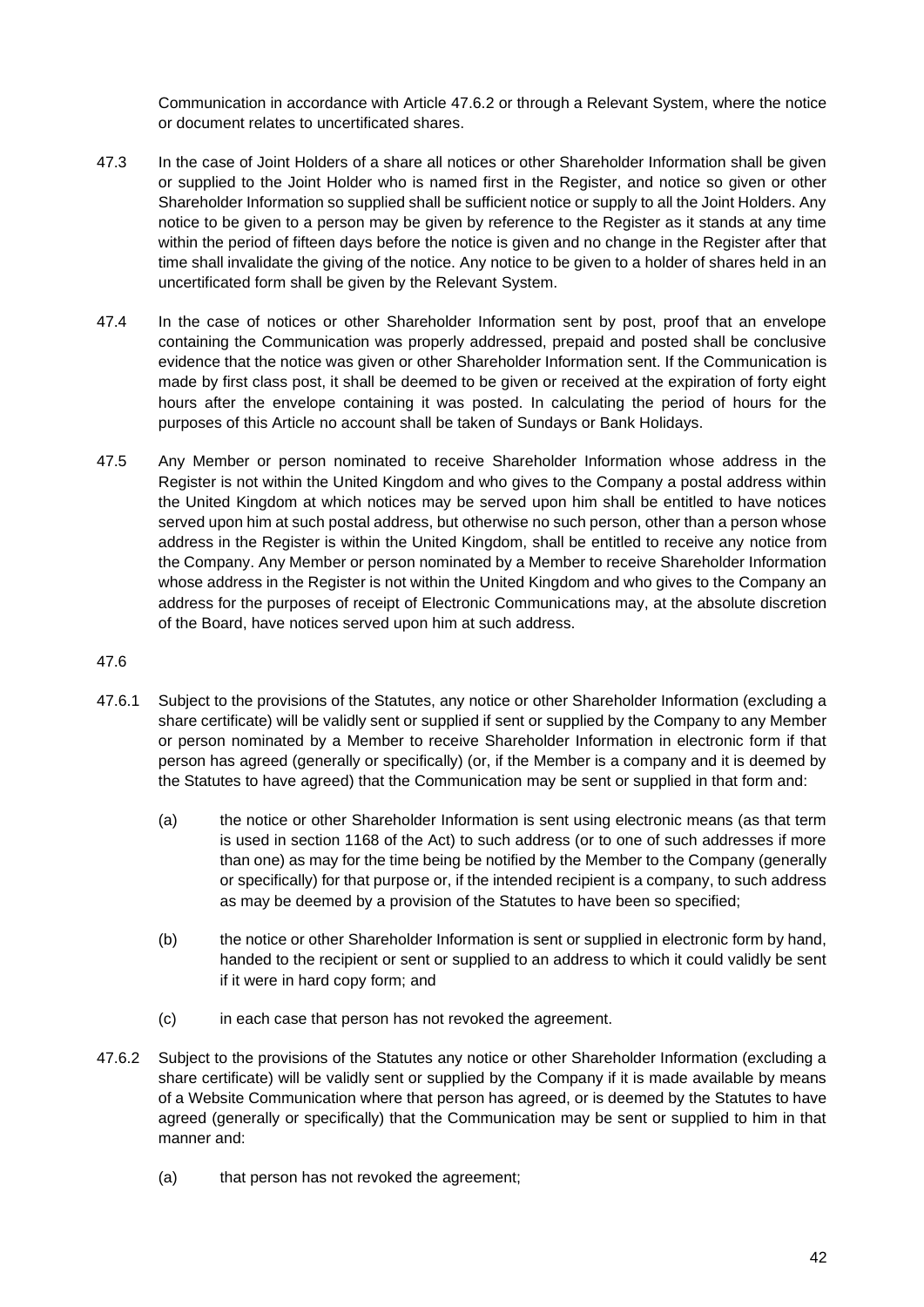- <span id="page-45-1"></span>(b) that person is notified in a manner for the time being agreed for the purpose between that person and the Company of:
	- (i) the publication of the notice or other Shareholder Information on a website;
	- (ii) the address of that website; and
	- (iii) the place on that website where the notice or other Shareholder Information may be accessed and how it may be accessed;
- <span id="page-45-0"></span>(c) the notice or other Shareholder Information continues to be published on the website throughout the period specified in the Statutes; and
- (d) the notice or other Shareholder Information is published on the website throughout the period referred to in Article [47.6.2\(b\)\(iii\)](#page-45-0) provided that if the notice or other Shareholder Information is published on that website for a part but not all of such period, the notice or other Shareholder Information will be treated as published throughout that period if the failure to publish the notice or other Shareholder Information throughout that period is wholly attributable to circumstances which it would not be reasonable to have expected the Company to prevent or avoid.
- 47.6.3 When any notice or other Shareholder Information is given or sent by the Company by electronic means (as that term is used in section 1168 of the Act), it shall be deemed to have been given on the same day as it was sent to an address supplied by the Member or person nominated by the Member to receive Shareholder Information, and in the case of the publication of a notice or other Shareholder Information by Website Communication, it shall be deemed to have been received by the intended recipient when the material was first made available on the website or, if later, when the recipient received (or is deemed to have received) notice of the fact that the material was available on the website pursuant to Article [47.6.2\(b\).](#page-45-1) Proof that a notice contained in an Electronic Communication was sent in accordance with guidance issued by the Institute of Chartered Secretaries and Administrators shall be conclusive evidence that the notice was given.
- 47.6.4 Any notice, document or other information served, sent or supplied by the Company by means of a Relevant System shall be deemed to have been received when the Company or any sponsoring system-participant acting on its behalf sends the issuer- instruction relating to the notice, document or other information.
- 47.6.5 The Company may at any time and at its sole discretion choose to send or supply notices, documents and information only in hard copy form to some or all Members.
- 47.6.6 Any provision of this Article [47.6](#page-44-2) which refers to anything agreed, notified or specified by a Member shall be deemed to have been validly agreed, notified or specified, notwithstanding any provisions of the Statutes, if agreed, notified or specified by only one and not all of the Joint Holders of any shares held in joint names.
- 47.7 Where in accordance with these Articles a Member is entitled or required to give or send to the Company a notice in writing, the Company may, if it in its absolute discretion so decides, (and shall, if it is registered to do so or is deemed to have so agreed by any provision of the Statutes) permit such notices (or specified classes thereof) to be sent to the Company by such means of Electronic Communication as may from time to time be specified (or be deemed by the Statutes to be agreed) by the Company, so as to be received at such address as may for the time being be specified (or deemed by the Statutes to be specified) by the Company (generally or specifically) for the purpose. Any means of so giving or sending such notices by Electronic Communication shall be subject to any terms, limitations, conditions or restrictions that the Directors may from time to time prescribe.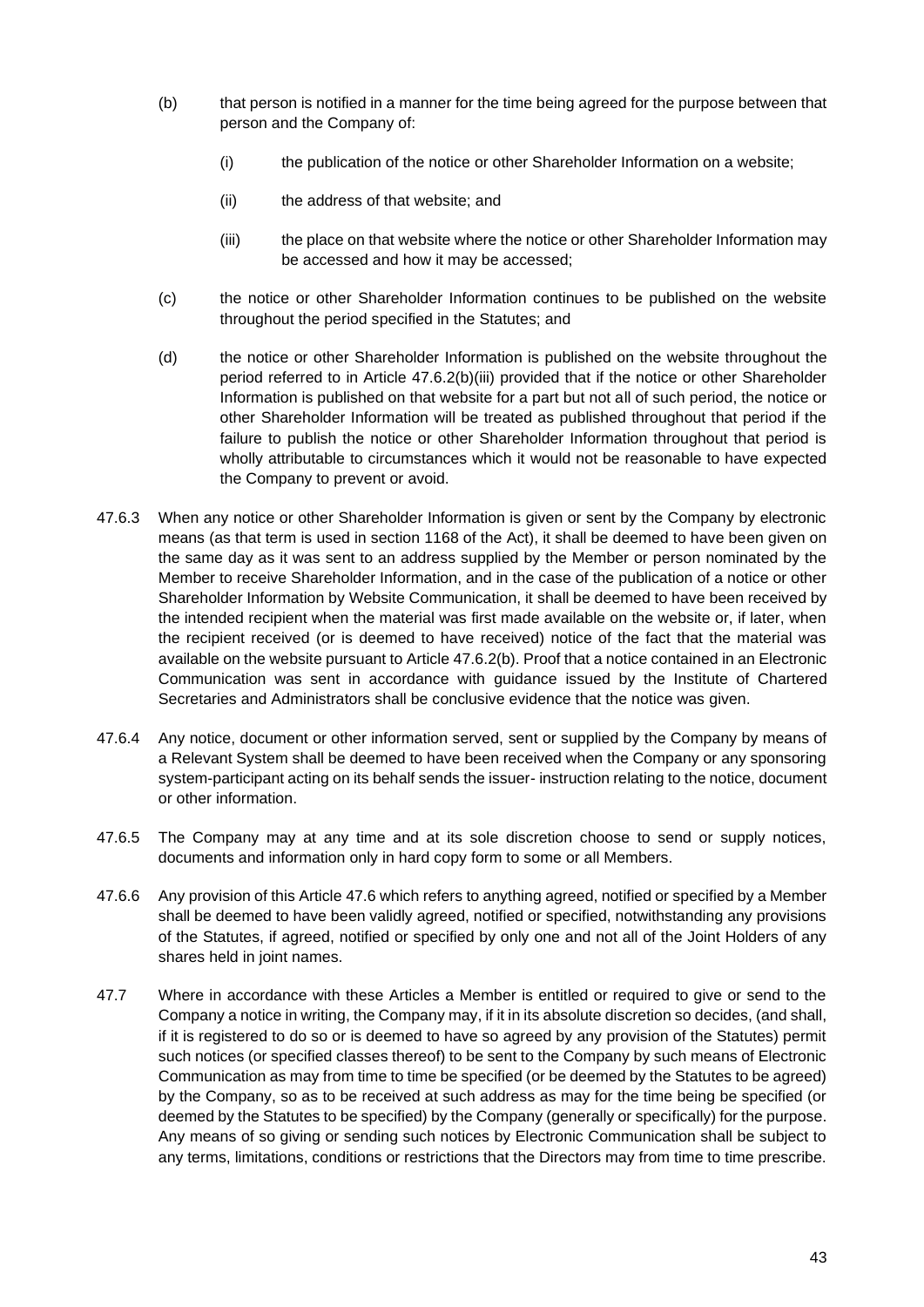- 47.8 A Member or person nominated by the Member to receive Shareholder Information who (having no registered address within the United Kingdom) has not supplied to the Company either a postal address within the United Kingdom for the service of notices or an address for the service of notices in electronic form, subject always to the terms of Article [47.6.1](#page-44-0) shall not be entitled to receive notices from the Company. If, on three consecutive occasions, a notice to a Member or person nominated by the Member to receive Shareholder Information has been returned undelivered or the Company receives notice that it is undelivered, such Member shall not thereafter be entitled to receive notices from the Company until he shall have communicated with the Company and supplied in writing to the Office a new postal address within the United Kingdom for the service of notices or shall have informed the Company, in such manner as may be specified by the Company, of an address for the service of notices in electronic form, subject always to the terms of Article [47.6.1.](#page-44-0) For these purposes, a notice sent by post shall be treated as returned undelivered if the notice is sent back to the Company (or its agents) and a notice sent by Electronic Communication shall be treated as returned undelivered if the Company (or its agents) receive(s) notification that the notice was not delivered to the address to which it was sent.
- 47.9 Every person who becomes entitled to a share:
- 47.9.1 except as mentioned in Article [47.9.2,](#page-46-0) shall be bound by any notice in respect of that share which, before his name is entered in the Register, has been duly given to a person from whom he derives his title; but
- <span id="page-46-0"></span>47.9.2 shall not be bound by any such notice given by the Company under section 793 of the Act or under Article [21.6.](#page-21-1)
- 47.10 If the postal service in the United Kingdom or some part of the United Kingdom is suspended or restricted, the Directors only need to give notice of a meeting to shareholders with whom the Company can communicate by electronic means and who have provided the Company with an address for this purpose. The Company must also publish the notice in at least one United Kingdom national newspaper and make it available on its website from the date of such publication until the conclusion of the meeting or any adjournment of the meeting. If it becomes generally possible to send or supply notices by post in hard copy form at least six Clear Days before the meeting, the Directors will send or supply a copy of the notice by post to those who would otherwise receive it in hard copy form by way of confirmation.
- 47.11 A person entitled to a share in consequence of the death, mental disorder or bankruptcy of a Member on supply to the Company of such evidence as the Board may reasonably require to show his title to that share, and upon supplying also a postal address within the United Kingdom for the service of notices and documents and, if he wishes, an address for the service and delivery of Electronic Communications, shall be entitled (subject always to the terms of Article [47.6\)](#page-44-2) to have served on or delivered to him at such address any notice or document to which the Member but for his death, mental disorder or bankruptcy would have been entitled, and such service or delivery shall for all purposes be deemed a sufficient service or delivery of such notice or document on all persons interested (whether jointly with or as claiming through or under him) in the share. Until such address or addresses have been so supplied, any notice or other Shareholder Information may be sent or supplied in any manner in which it might have been sent or supplied if the death, mental disorder or bankruptcy had not occurred and if so sent or supplied shall be deemed to have been duly sent or supplied in respect of any share registered in the name of such Member as sole or first-named Joint Holder.
- 47.12 Any Member present, either personally or by proxy or (in the case of a corporate Member) by representative, at any general meeting of the Company or of the Holders of any class of shares in the Company shall for all purposes be deemed to have received due notice of such meeting and, where required, of the purposes for which such meeting was called.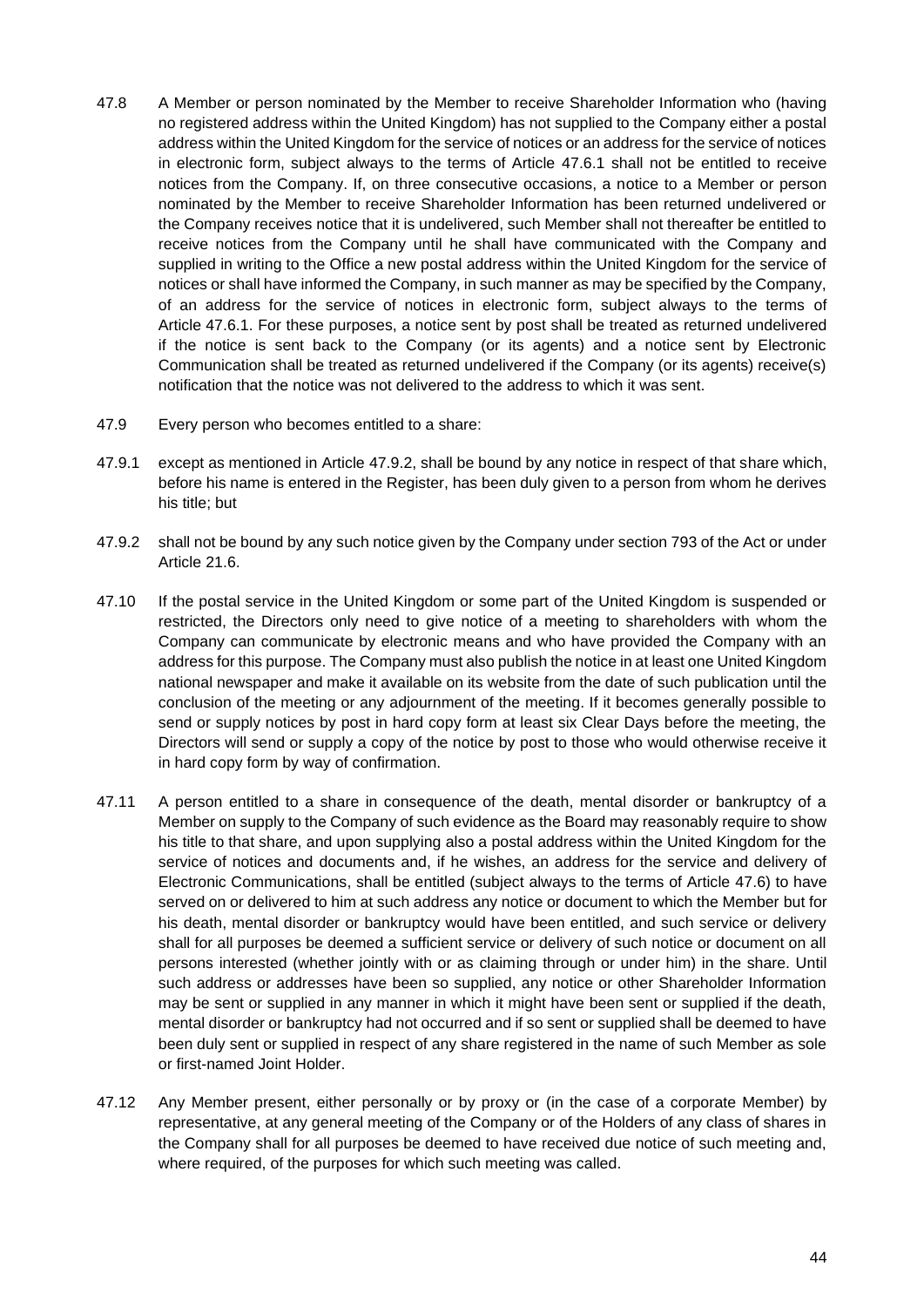#### **48. UNTRACED MEMBERS**

- 48.1 The Company shall be entitled to sell at the best price reasonably obtainable the shares of a Member or the shares to which a person is entitled by virtue of transmission on death or bankruptcy if and provided that:
- <span id="page-47-1"></span>48.1.1 during the period of twelve Years prior to the date of the publication of the advertisements referred to in Article [48.1.3](#page-47-0) (or, if published on different dates, the earlier or earliest thereof), no cheque or warrant or other method of payment for amounts payable in respect of the share sent and payable in a manner authorised by these Articles has been cashed or effected and no Communication has been received by the Company from the Member or person concerned, and during that period at least three dividends (either interim or final) in respect of the shares have become payable and no dividend has been claimed during that period in respect of such shares;
- 48.1.2 on or after expiry of the said period of 12 years, the Company has given notice of its intention to sell such share by sending a notice to the member or person entitled by transmission to the share at his address on the Register or other last known address;
- <span id="page-47-0"></span>48.1.3 the Company shall, on or after the expiry of the said twelve Years, have inserted advertisements, both in a United Kingdom national newspaper and in a newspaper circulating in the area of the last-known postal address of such Member or other person (or the postal address at which service of notices may be effected in accordance with these Articles), giving notice of its intention to sell the said shares;
- 48.1.4 the said advertisements, if not published on the same day, shall be published within thirty days of each other;
- <span id="page-47-2"></span>48.1.5 during the said period of twelve Years and the period of three Months following the date of publication of the said advertisements (or, if published on different dates, the later or latest thereof) and prior to the exercise of the power of sale, the Company shall not have received an indication either of the whereabouts or of the existence of such Member or person;
- 48.1.6 if the share is listed on the Official List of the UKLA, notice has been given to the UKLA of the Company's intention to make such a sale.
- 48.2 If, during the period referred to in Article [48.1.1,](#page-47-1) any additional shares have been issued by way of rights in respect of shares held at the commencement of such period or in respect of shares so issued previously during such period, the Company may, if the requirement of Articles [48.1.1](#page-47-1) to [48.1.5](#page-47-2) have been satisfied, also sell such additional shares.

- 48.3.1 To give effect to any such sale the Company may:
	- (a) if the shares concerned are in uncertificated form, in accordance with the Regulations and these Articles, issue a written notification to the Operator requiring the conversion of the shares into certificated form;
	- (b) after such conversion authorise any person to execute as transferor an instrument of transfer of the said shares and/or take such other steps (including the giving of directions to or on behalf of the Holder, who shall be bound by them) as he thinks fit to effect the transfer, such instrument of transfer to be as effective as if it had been executed by the Holder of, or person entitled by transmission to, such shares; and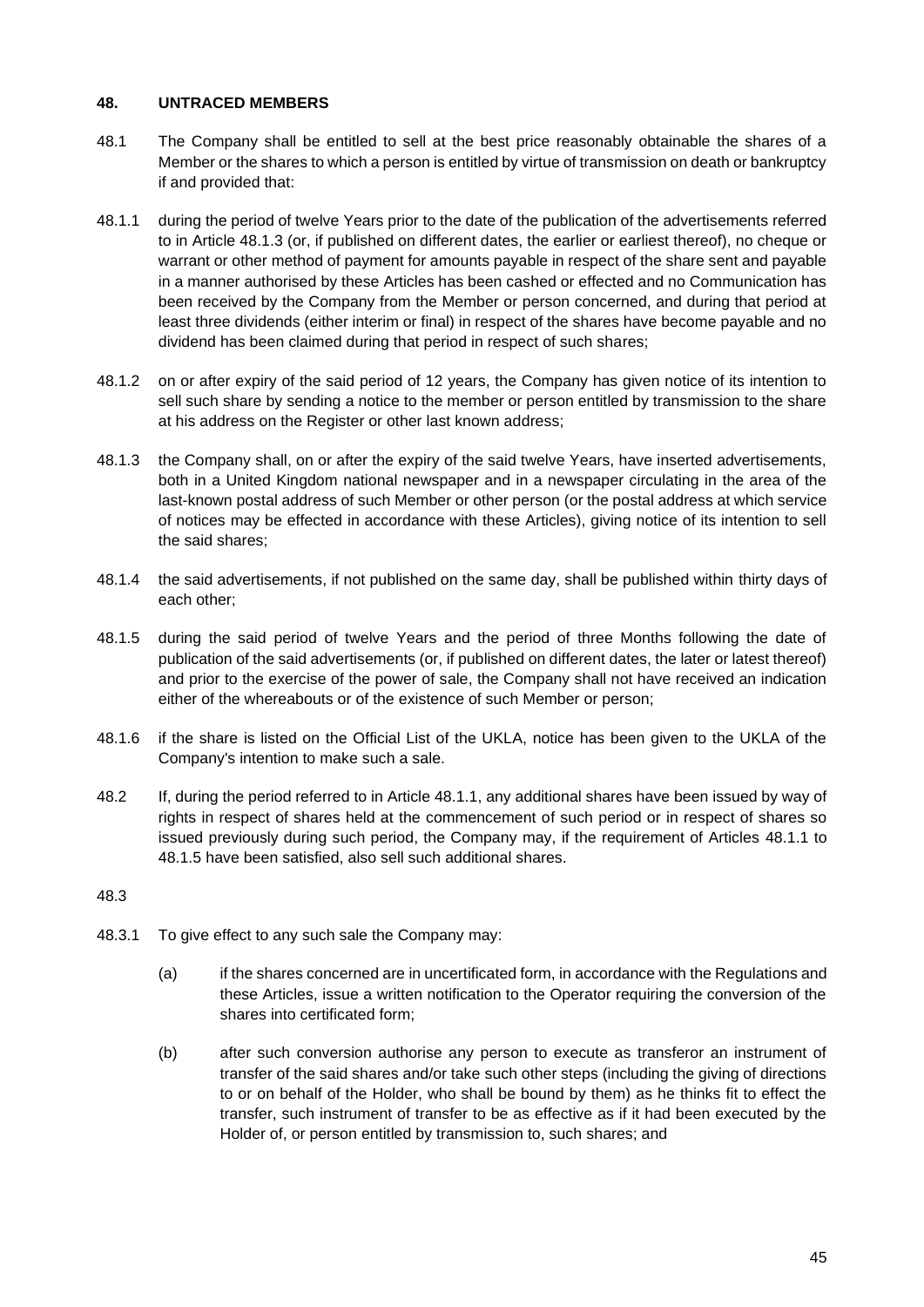- (c) if the shares are in certificated form, the Board may authorise any person to execute an instrument of transfer of the said shares to the purchaser or a person nominated by the purchaser.
- 48.3.2 The purchaser shall not be bound to see to the application of the proceeds of sale, or shall the title of the transferee be affected by any irregularity in or invalidity of the proceedings relating thereto.
- 48.4 The net proceeds of sale shall belong to the Company which shall:
- 48.4.1 be obliged to account to the former Member or other person previously entitled as aforesaid for an amount equal to such proceeds; and
- 48.4.2 (until the Company has so accounted) enter the name of such former Member or other person in the books of the Company as a creditor for such amount.
- 48.5 No trust shall be created In respect of the debt, no interest shall be payable in respect of the same and the Company shall not be required to account for any money earned on the net proceeds which may be employed in the business of the Company or invested in such investments (other than shares of the Company or its holding company (if any)) as the Board may think fit..

#### <span id="page-48-0"></span>**49. DESTRUCTION OF DOCUMENTS**

- <span id="page-48-1"></span>49.1 The Company shall be entitled to destroy:
- 49.1.1 at any time after the expiration of six Years from the date of registration thereof or on which an entry in respect thereof shall have been made (as the case may be), all instruments of transfer of shares of the Company which shall have been registered and all letters of request, renounced allotment letters, renounceable share certificates, forms of acceptance and transfers and applications for allotment in respect of which an entry in the Register shall have been made;
- <span id="page-48-2"></span>49.1.2 at any time after the expiration of one Year from the date of cancellation thereof, all registered certificates for shares of the Company (being certificates for shares in the name of a transferor and in respect whereof the Company has registered a transfer) and after the expiration of two Years, any and all mandates and other written directions as to the payment of dividends (being mandates or directions which have been cancelled);
- <span id="page-48-3"></span>49.1.3 at any time after the expiration of one Year from the date of the recording thereof, all notifications of change of name or address (including addresses for the purpose of receipt of Electronic Communications and any Nomination Notices); and
- 49.1.4 at any time after the expiration of one Year from the date of the relevant meeting, all notifications of proxy appointments.
- 49.2 It shall conclusively be presumed in favour of the Company that every entry in the Register purporting to have been made on the basis of an instrument of transfer or other document so destroyed was duly and properly made, and every instrument of transfer so destroyed was a valid and effective instrument duly and properly registered, and every share certificate so destroyed was a valid and effective certificate duly and properly cancelled, and every other document hereinbefore mentioned was in accordance with the recorded particulars thereof in the books or records of the Company provided always that:
- 49.2.1 the foregoing provisions shall apply only to the destruction of a document in good faith and without notice of any claim (regardless of the parties thereto) to which the document might be relevant;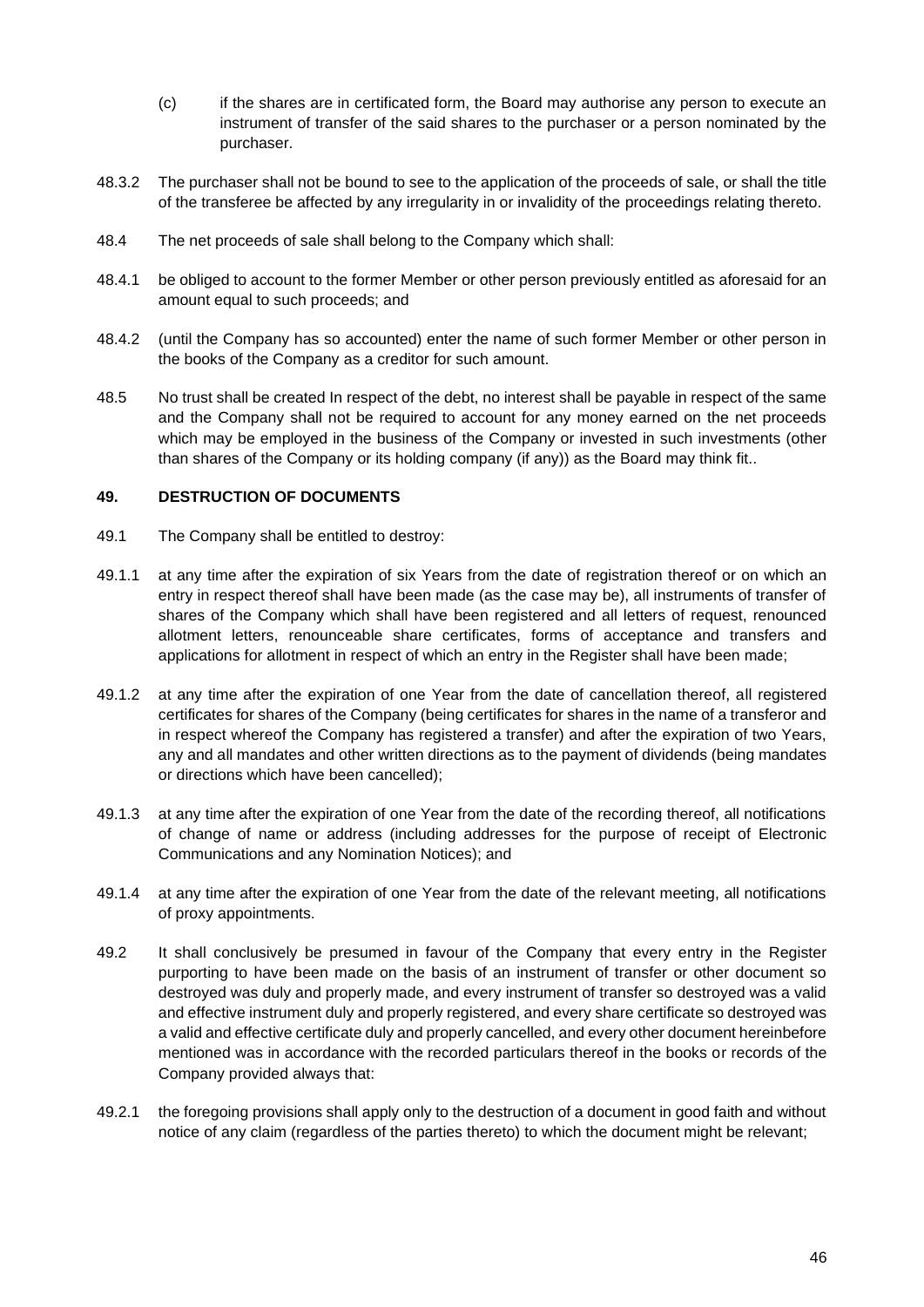- 49.2.2 nothing contained in this Article or Article [49.1](#page-48-0) shall be construed as imposing upon the Company any liability in respect of the destruction of any such document earlier than as aforesaid or in any other circumstances which would not attach to the Company in the absence of this Article or Article [49.1;](#page-48-0)
- 49.2.3 references herein to the destruction of any document include references to its disposal in any manner; and
- 49.2.4 any document referred to in Articles [49.1.1,](#page-48-1) [49.1.2](#page-48-2) and [49.1.3](#page-48-3) may be destroyed at a date earlier than that authorised by Articl[e 49.1.1,](#page-48-1) provided that a permanent copy of such document shall have been made which shall not be destroyed before the expiration of the period applicable to the destruction of the original of such document and in respect of which the Board shall take adequate precautions for guarding against falsification and shall provide adequate means for its reproduction.

### **50. WINDING-UP**

- 50.1 The power of sale of a liquidator shall include a power to sell wholly or partially shares or debentures, or other obligations of another company, either then already constituted, or about to be constituted, for the purpose of carrying out the sale.
- 50.2 On any voluntary winding-up of the Company, the liquidator may, with the sanction of a special resolution of the Company and any other sanction required by the Act or the Insolvency Act 1986 (as amended), divide among the Members in specie the whole or any part of the assets of the Company and may, for that purpose, value any assets and determine how the division shall be carried out as between the Members or different classes of Members. Any such division shall be in accordance with the existing rights of the Members. The liquidator may, with the like sanction, vest the whole or any part of the assets of the Company in trustees on such trusts for the benefit of the Members as he, with the like sanction, shall determine, but no Member shall be compelled to accept any assets on which there is a liability.

# **51. INDEMNITY**

- <span id="page-49-0"></span>51.1.1 The Company may indemnify, out of the assets of the Company, any director of either the Company or any associated company against losses or liabilities which he may sustain or incur in the performance of the duties of his office or otherwise in relation thereto, provided that this Article [51.1.1](#page-49-0) shall only have effect insofar as its provisions are not void under sections 232 or 234 of the Act.
- <span id="page-49-1"></span>51.1.2 The Company may also indemnify, out of the assets of the Company, any director of either the Company or any associated company where the Company or such associated company acts as trustee of a pension scheme, against liability incurred by him in connection with the relevant company's activities as trustee of such scheme, provided that this Article [51.1.2](#page-49-1) shall only have effect in so far as its provisions are not void under sections 232 or 234 of the Act.
- 51.1.3 Subject to sections 205(2) to (4) of the Act, the Company may provide a Director or any director of an associated company with funds to meet expenditure incurred or to be incurred by him in defending (or seeking relief in respect of) any civil or criminal proceedings brought or threatened against him in connection with any alleged negligence, default, breach of duty or breach of trust by him in relation to the Company or an associated company or in connection with any application for relief under the provisions mentioned in section 205(5) of the Act, and the Company shall be permitted to take or omit to take any action or enter into any arrangement which would otherwise be prohibited under sections 197 to 203 of the Act to enable a Director to avoid incurring such expenditure.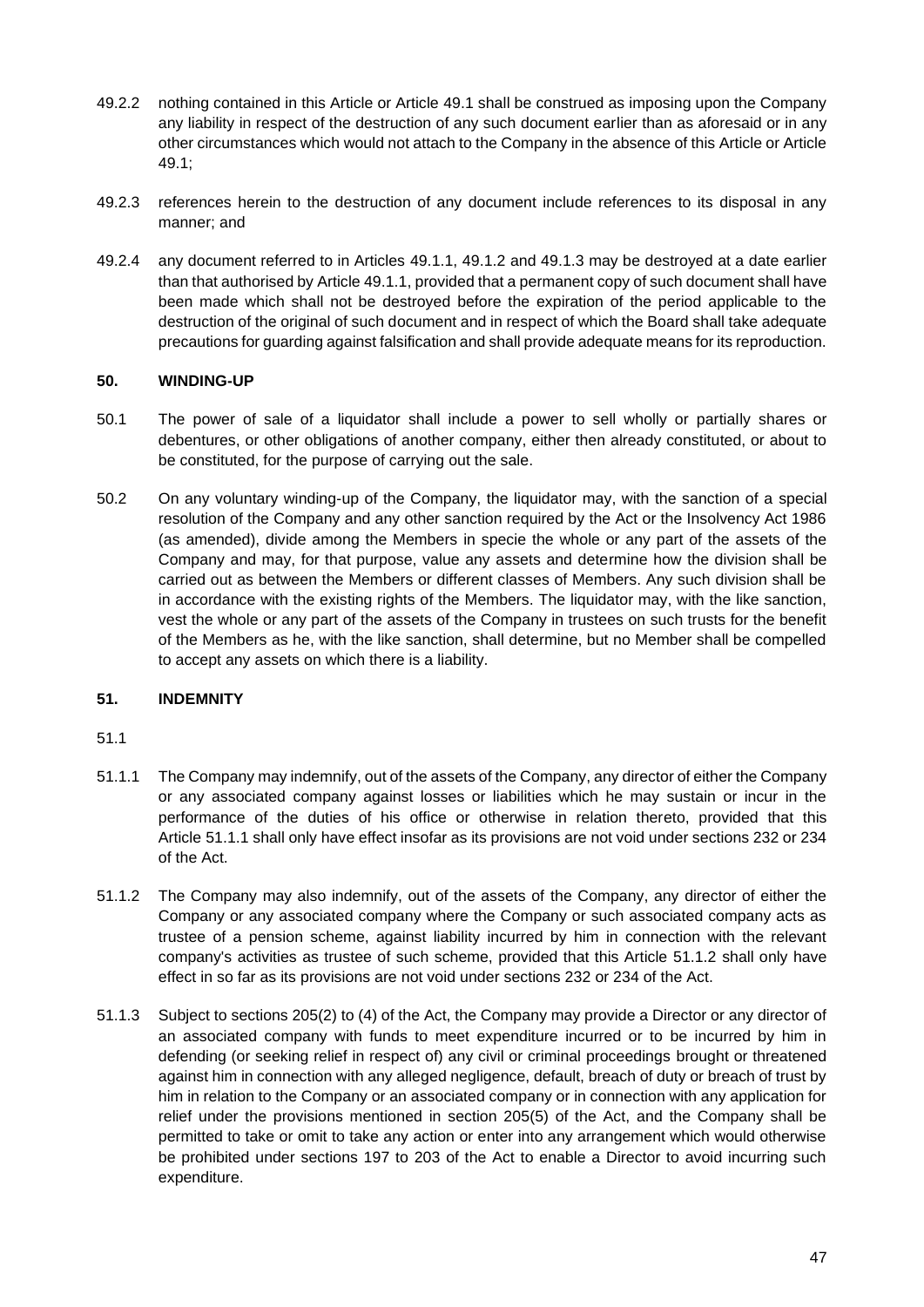- <span id="page-50-1"></span>51.1.4 Subject to section 206 of the Act, the Company may also provide a Director or any director of an associated company with funds to meet expenditure incurred or to be incurred by him in defending himself in an investigation by a regulatory authority or against action proposed to be taken by a regulatory authority in connection with any alleged negligence, default, breach of duty or breach of trust by him in relation to the Company or any associated company and the Company shall be permitted to take or omit to take any action or enter into any arrangement which would otherwise be prohibited under sections 197 to 203 of the Act to enable a Director to avoid incurring such expenditure.
- 51.1.5 For the purpose of Articles [51.1.1,](#page-49-0) [51.1.2](#page-49-1) and [51.1.4](#page-50-1) the expression associated company shall mean a company which is either a subsidiary or a holding company of the Company or a subsidiary of such holding company as such terms are defined in the Act.
- 51.2 This Article does not authorise any indemnity which would be prohibited or rendered void by any provision of the Act or by any other provision of law.

### <span id="page-50-0"></span>**52. INSURANCE**

Subject to the provisions of the Act, the Board shall have the power to purchase and maintain insurance for or for the benefit of any persons who are or were at any time Directors, officers or employees of the Company, or of any company or body which is its holding company or in which the Company or such holding company has an interest whether direct or indirect or which is in any way allied to or associated with the Company or who were at any time trustees of any pension fund in which any employees of the Company or of any other such company or body are interested including (without prejudice to the generality of the foregoing) insurance against any liability incurred by such persons in respect of any act or omission in the actual or purported execution and/or discharge of their duties and/or in the exercise or purported exercise of their powers and/or otherwise in relation to their duties, powers or offices in relation to the Company and/or any such other company, body or pension fund.

#### **53. NOMINATION NOTICES**

- 53.1.1 The Company may prescribe the form and content of Nomination Notices. Unless the Company prescribes otherwise, a Nomination Notice shall:
	- (a) state the name and address of the person nominated;
	- (b) confirm that the Member holds shares in the Company on behalf of the person nominated pursuant to the Nomination Notice;
	- (c) specify whether the person nominated wishes to receive Shareholder Information in hard copy form, in electronic form or by Website Communication and include any further information which the Company will need in order to use the means of Communication specified;
	- (d) indicate whether the Information Rights are to be enjoyed only by the person nominated, or whether the Member giving the notice may also continue to enjoy them;
	- (e) specify the date from which it is to take effect;
	- (f) specify the date on which it is to cease to have effect, or that it is to have effect until further notice or until the Member concerned transfers or ceases to hold any shares in the Company; and